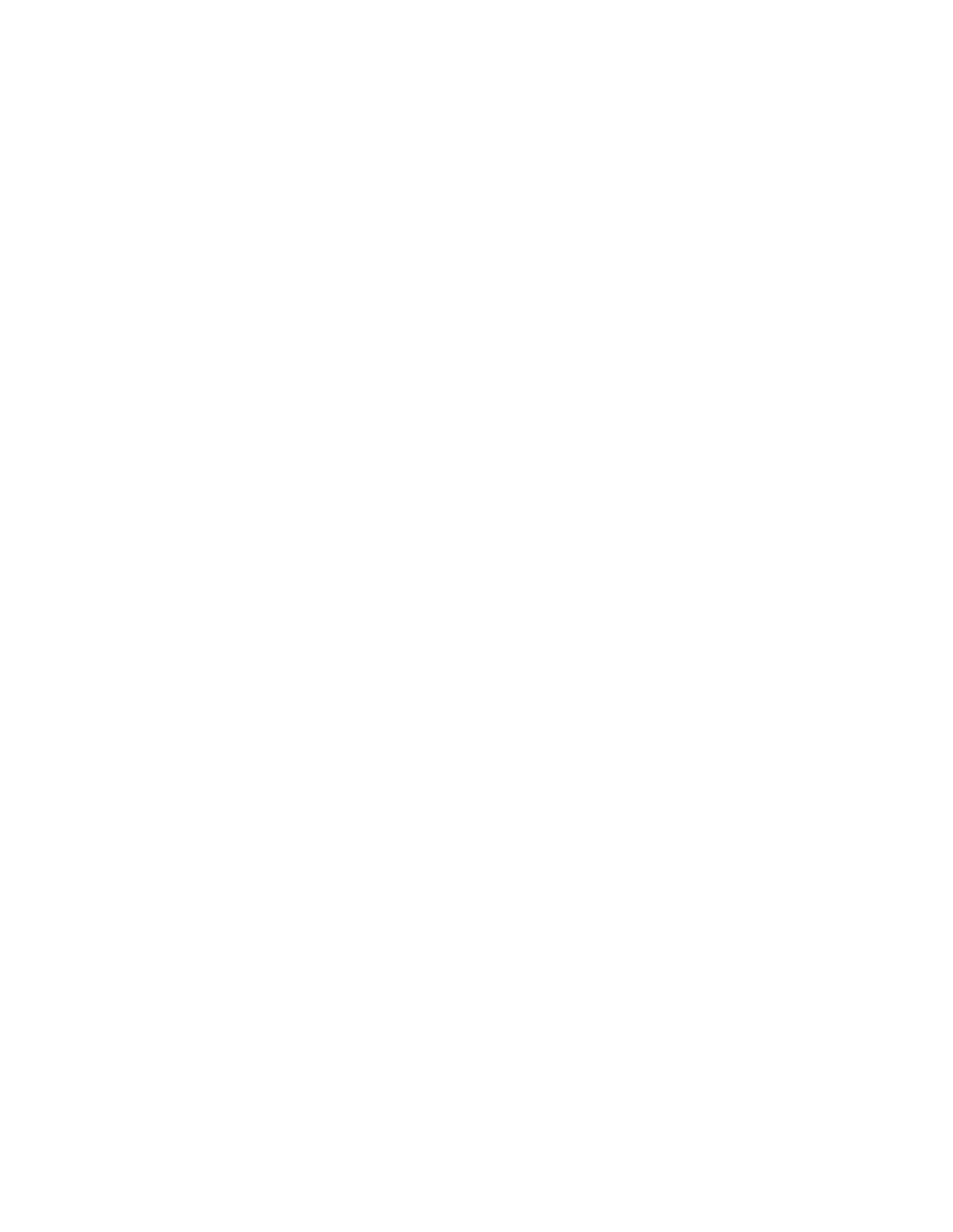## 1 MOTION INDEX

| 2              | MOTION                                                                                            | PAGE                     |
|----------------|---------------------------------------------------------------------------------------------------|--------------------------|
| 3<br>4         | Roll Call<br>Approval of Agenda<br>Approval of 5-10-17 minutes, adopted with 1 correction         | 3<br>3<br>$\overline{4}$ |
|                |                                                                                                   |                          |
| 5.             | UNFINISHED BUSINESS                                                                               |                          |
| 6<br>7         | A. Resolutions # 138, adopted<br>138.2 (amended), approved                                        | 5<br>6                   |
| 8              | B. Resolutions #190-205, reminder of status                                                       | 6                        |
| 9              | NEW BUSINESS:<br>A. Mayor and Council President                                                   |                          |
| 10             | B. Approval of Resolutions & Ordinances for<br>City Council Meetings                              |                          |
| 11<br>12<br>13 | 1. Regular 5-8-17, Resolutions #130, 220.1, 221-226,<br>and 229.1, adopted<br>$227.1$ , no action | 12<br>11                 |
| 14             | 2. Special 5-17-17, Resolutions #260 and 260.1,<br>action deferred                                | 32                       |
| 15<br>16       | 3. Regular 5-22-17, Resolutions #258, 261-263 and<br>265, adopted,                                | 34                       |
|                | Resolution #264, no action                                                                        | 34                       |
| 17<br>18       | 4. Resolution #295, Adopting Biennial Budget for<br>FY18 and FY1930                               | 55                       |
| 19             | 5. Regular, 6-12-17, Resolution #326, adopted<br>324, adopted                                     | 56<br>57                 |
| 20             | C. City Administrator Items                                                                       |                          |
| 21             |                                                                                                   | 57                       |
| 22             | Budget to Actual - April 2017                                                                     |                          |
| 23             | PUBLIC COMMENT                                                                                    | 60                       |
| 24             | ADJOURNMENT                                                                                       | 65                       |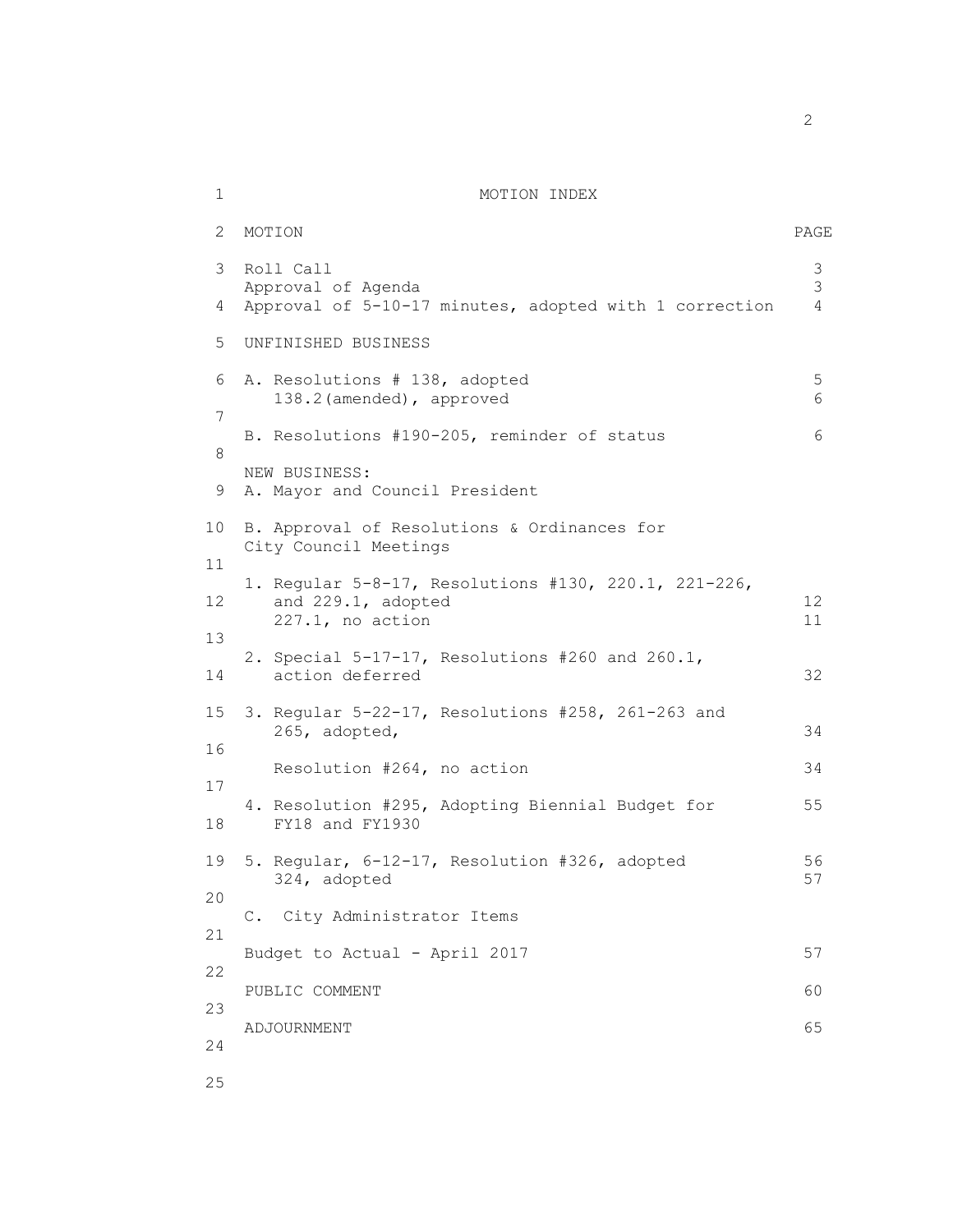1 Flint, Michigan 2 Wednesday, June 14, 2017 3 2:04 p.m. 4 THE CHAIRPERSON: The meeting will come to 5 order, please. 6 First item of business is the roll call. 7 Please let the record reflect that we do have 8 a quorum, consisting of myself; Mr. Ferguson, by 9 telephone; two new members who I'd like to welcome and 10 introduce, Mr. David Tarver directly to my right; and, 11 next to him, Mr. Paul Newman. 12 Gentlemen, welcome to both of you. 13 MR. TARVER: Thank you. 14 THE CHAIRPERSON: And, in your honor, I see 15 we have a full contingent from the uniformed forces 16 here in the City of Flint. 17 We welcome you. 18 Next item is the approval of the agenda. Are 19 there any additions to the agenda? 20 If not, the agenda will be considered 21 approved without objections. 22 Next item of business is the approval of the 23 RTAB meeting minutes from May 10th. Those were sent 24 out in the packet on Friday. Are there any corrections 25 or additions to those minutes?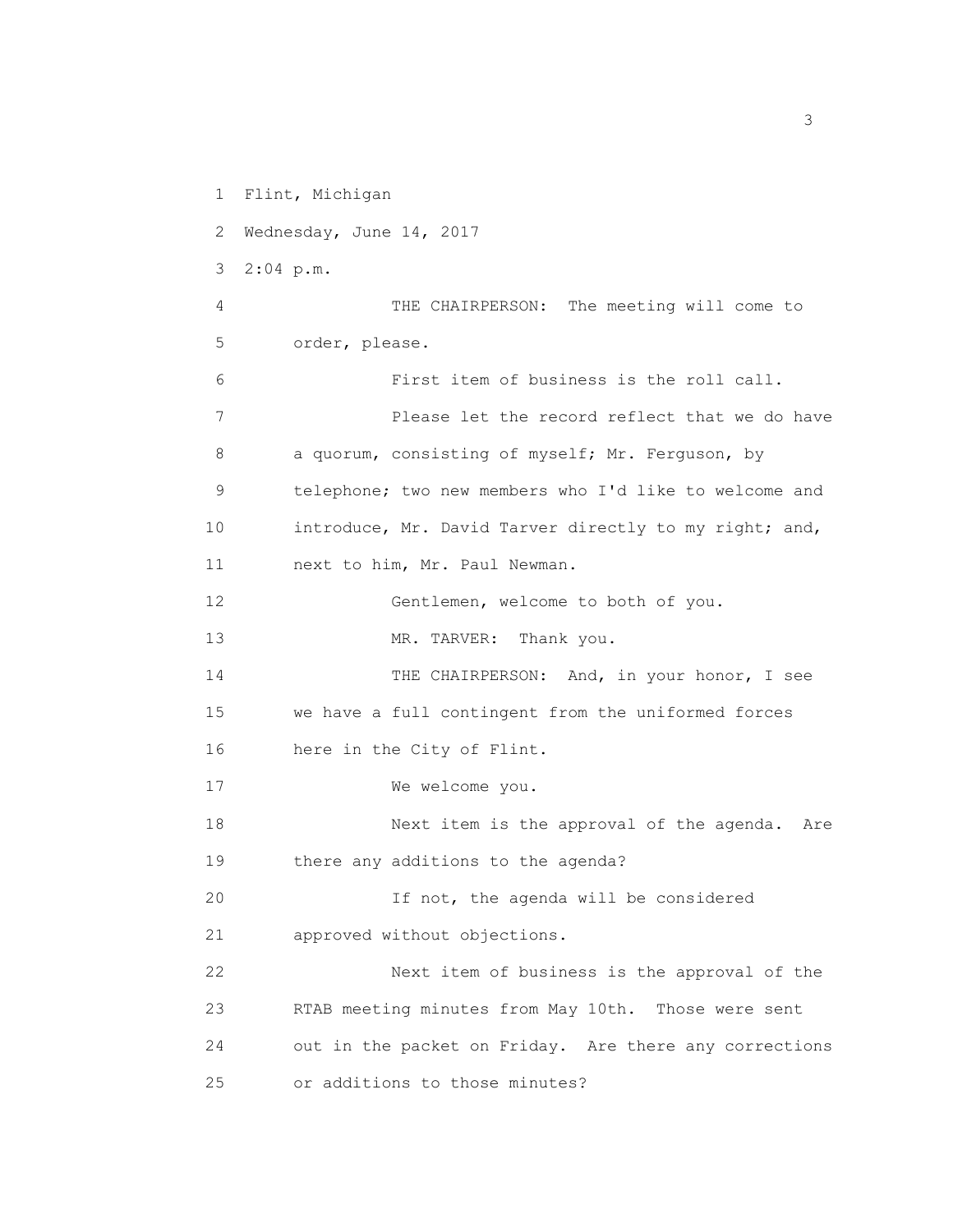1 I do have one minor correction on Page 29 of 2 the minutes. Line 17, the word "no" should be "now", 3 N-O-W. 4 Are there other corrections or additions to 5 the minutes? 6 If not, is there a motion that the minutes, 7 as corrected -- 8 MR. FERGUSON: So move. 9 THE CHAIRPERSON: Is there support? 10 MR. NEWMAN: Support. 11 THE CHAIRPERSON: Any discussion? If not, 12 those in favor, please say "aye". 13 BOARD MEMBERS: Aye. 14 THE CHAIRPERSON: Opposed? 15 Motion is adopted. 16 Next item is unfinished business. We have 17 two items. We'll begin with Resolution 138. 18 Mr. Cline, can you refresh us as to the 19 substance of Resolution 138 and then, also, 138.2? 20 MR. CLINE: Yes, sir. The Resolution 138 and 21 138.2, which is a slightly amended version, changed the 22 damage claim policy and procedure for the City, 23 requiring any settlement for damage claims against the 24 City totaling more than \$2,500 had to go before the 25 City Council for approval. The City Council adopted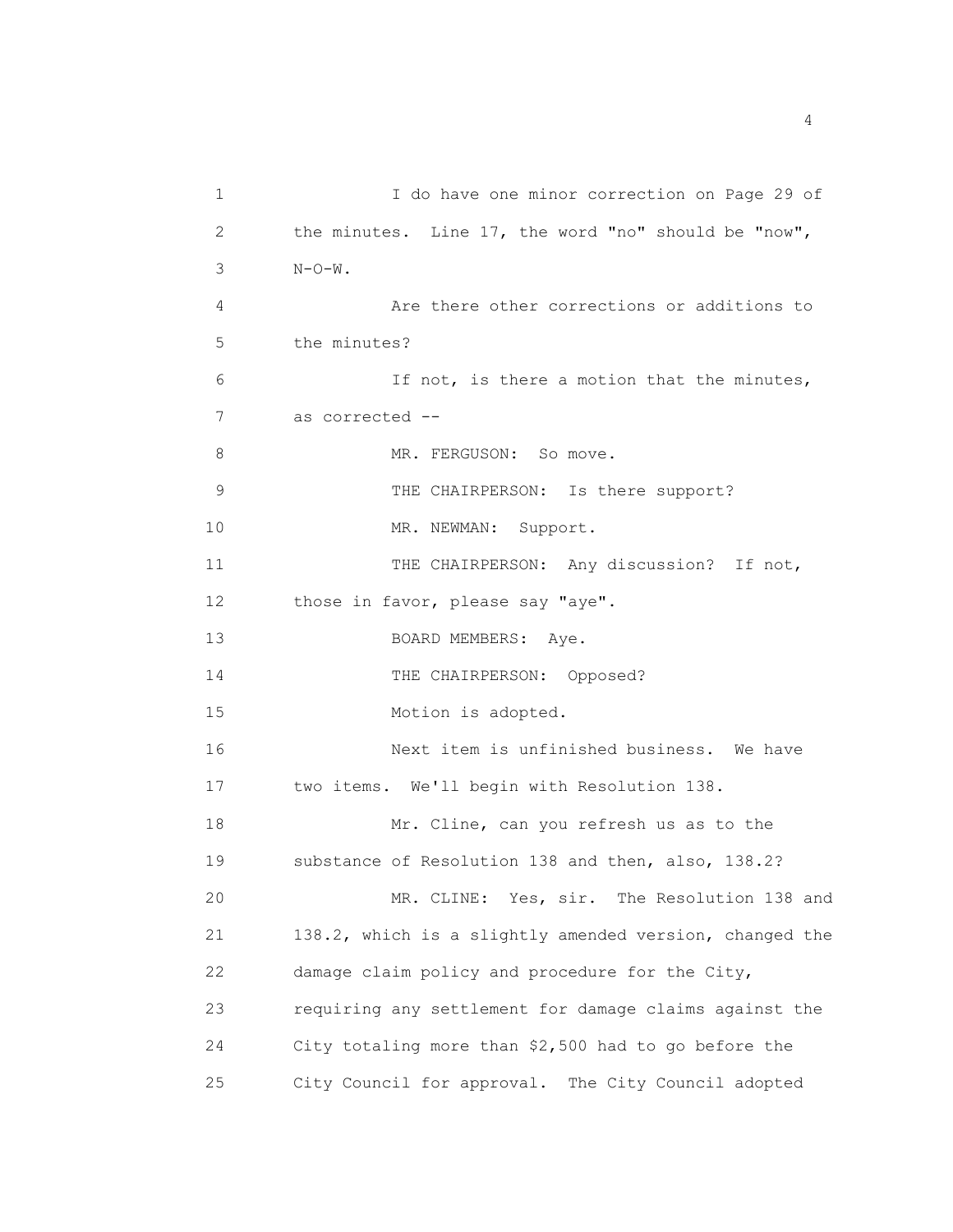1 that. Subsequently, the Mayor issued a veto on that 2 and the City Council then voted to override the Mayor's 3 veto on that particular item. 4 The resolution, that was finally adopted by 5 the City Council. Also, I believe the City Attorney 6 had not signed off on -- as to form on that one but she 7 may have subsequently resolved that issue with the City 8 Council. But we have not seen a completed version of 9 that resolution. But that's all the information I have 10 at this point on -- on that matter. 11 THE CHAIRPERSON: And then 138.2 was the 12 amended version? 13 MR. CLINE: Yes. 14 THE CHAIRPERSON: Is there a motion that 15 Resolution 138 be approved? 16 MR. TARVER: So move. 17 THE CHAIRPERSON: Is there support? 18 MR. FERGUSON: Support. 19 THE CHAIRPERSON: Any discussion? 20 If not, those in favor of the motion, please 21 say "aye". 22 BOARD MEMBERS: Aye. 23 THE CHAIRPERSON: Opposed? 24 Motion is adopted.

25 That brings us to 138.2. Is there a motion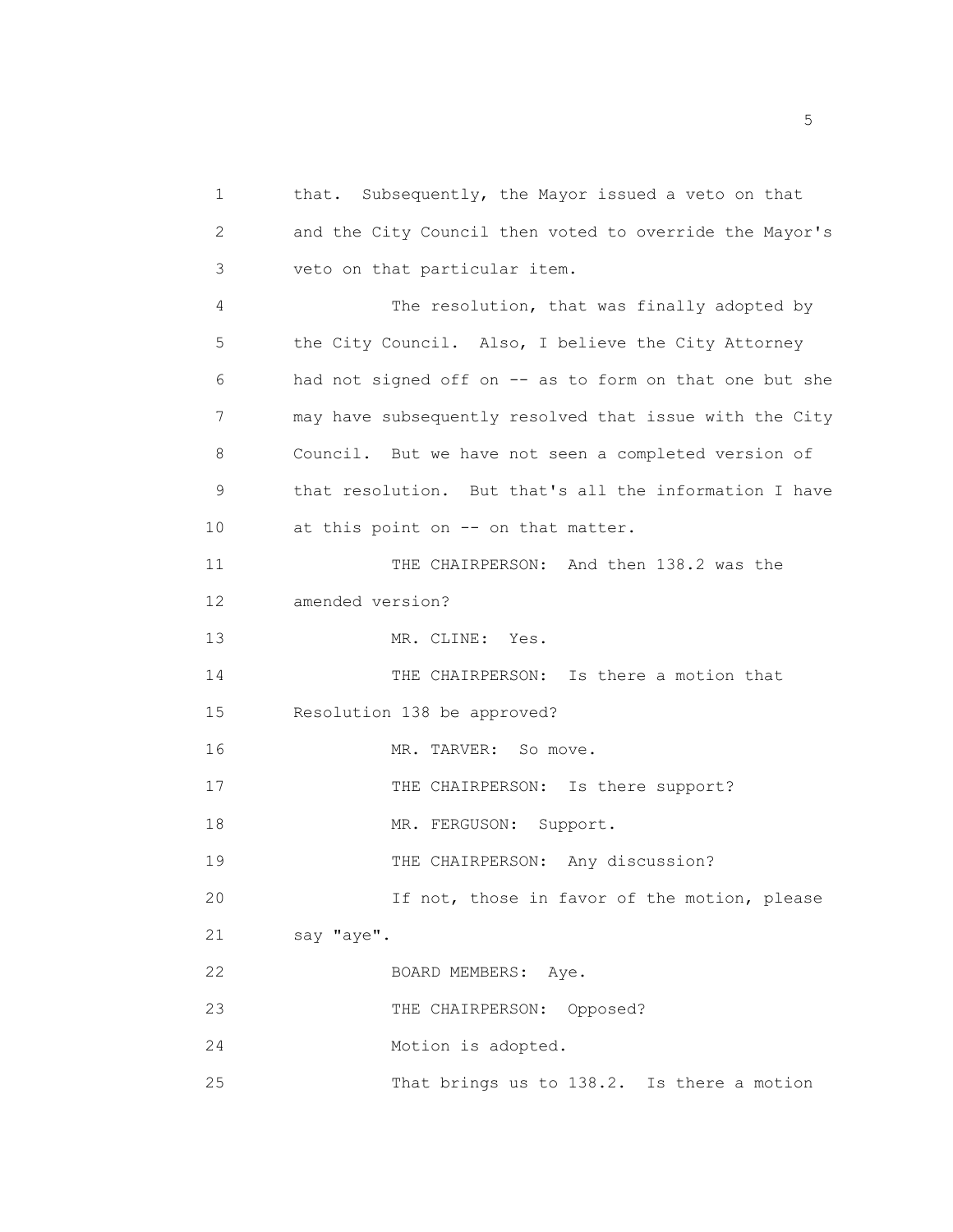1 that 138.2 be approved? 2 MR. NEWMAN: So move. 3 MR. FERGUSON: Support. 4 THE CHAIRPERSON: Motion's made and seconded. 5 Any discussion? 6 If not, those in favor, please say "aye". 7 BOARD MEMBERS: Aye. 8 THE CHAIRPERSON: Opposed? 9 I'm sorry. Motion is approved. 10 Next items of unfinished business are 11 Resolutions 199 through 205 that we had deferred from 12 the last meeting. They're on the agenda as unfinished 13 business today simply as a reminder. These resolutions 14 were appointments by the City Council to the City Wide 15 Advisory Council. And, as we had discussed previously, 16 the counterpart to the City Wide Advisory, the 17 so-called City Wide Advisory Committee, had been 18 abolished by Emergency Manager Mike Brown. 19 In order to bring that particular body back 20 or to resurrect it by greeting the City Wide Advisory 21 Council would require that that order be amended. That 22 has not been done yet. And so, as a result, as we 23 indicated at the meeting in May, these appointments 24 have no effect until the EM Order is amended. So I 25 wanted to use this opportunity, simply, to remind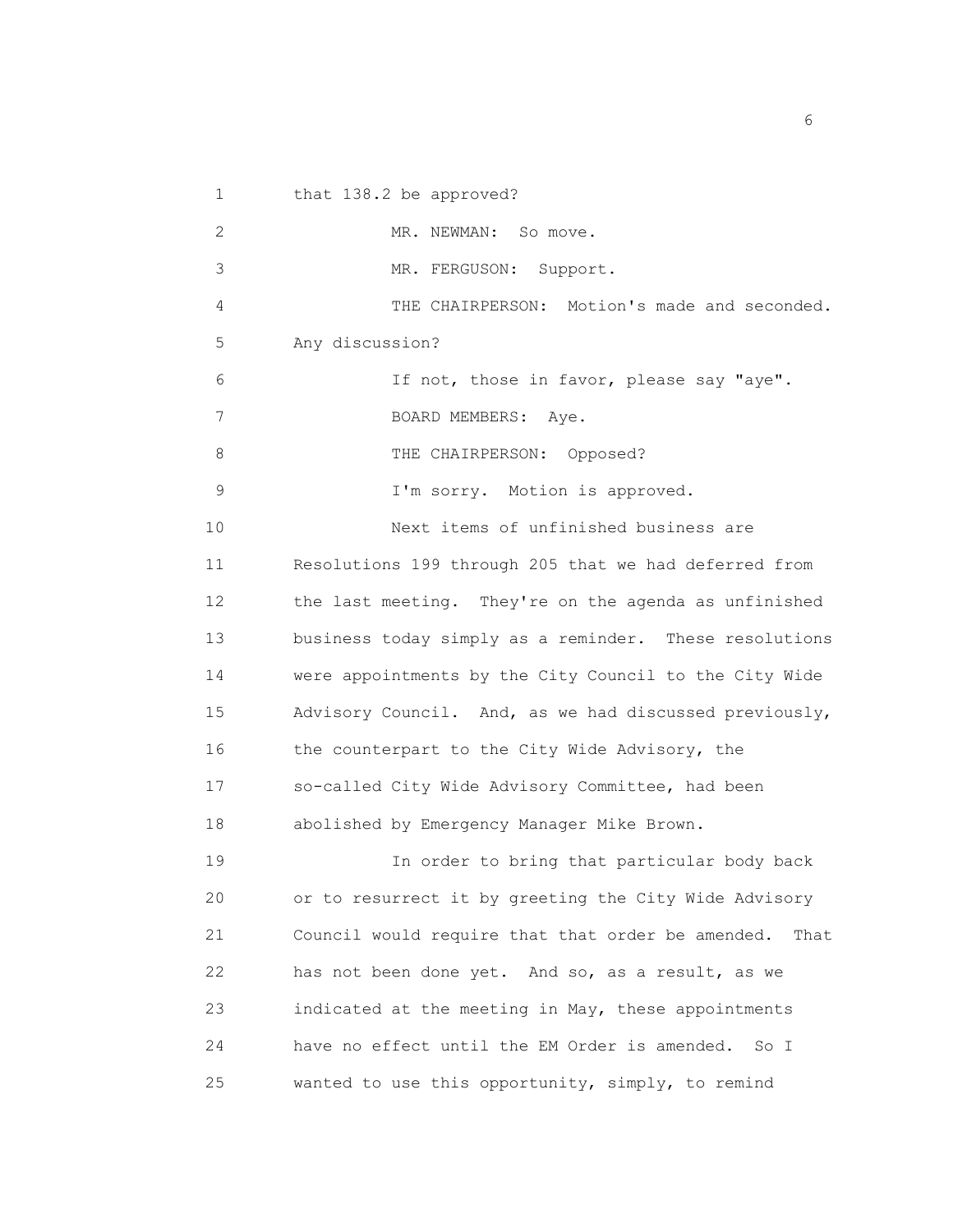| 1              | people of the status of those resolutions.            |
|----------------|-------------------------------------------------------|
| $\overline{2}$ | That takes us, then, to new business.                 |
| 3              | First item, Mayor or Council President,               |
| 4              | Mr. Jones or someone?                                 |
| 5              | Madam Mayor, welcome.                                 |
| 6              | MAYOR WEAVER: Thank you. Good afternoon. I            |
| 7              | don't have anything I wanted to start off with, other |
| 8              | than to say I'm glad to see we have two new board     |
| 9              | members and I'd like to welcome Mr. Newman and        |
| 10             | Mr. Tarver to the Receivership Transition Advisory    |
| 11             | Board.                                                |
| 12             | We are here because we want to discuss the            |
| 13             | budgets and we see that has been added as an agenda   |
| 14             | item and we have concerns about that. And so that's   |
| 15             | the discussion we're looking to have a little bit     |
| 16             | later.                                                |
| 17             | Thank you.<br>THE CHAIRPERSON:                        |
| 18             | MAYOR WEAVER:<br>Thank you.                           |
| 19             | THE CHAIRPERSON: Council President Nelson?            |
| 20             | Councilman Kincaid.                                   |
| 21             | COUNCILMAN KINCAID: Thank you, Mr. Chairman           |
| 22             | and board members. I just wanted to address you.      |
| 23             | There are a couple things that -- one, the budget. A  |
| 24             | little later on, hopefully we'll be able to have some |
| 25             | discussion about that. The City Council adopted a     |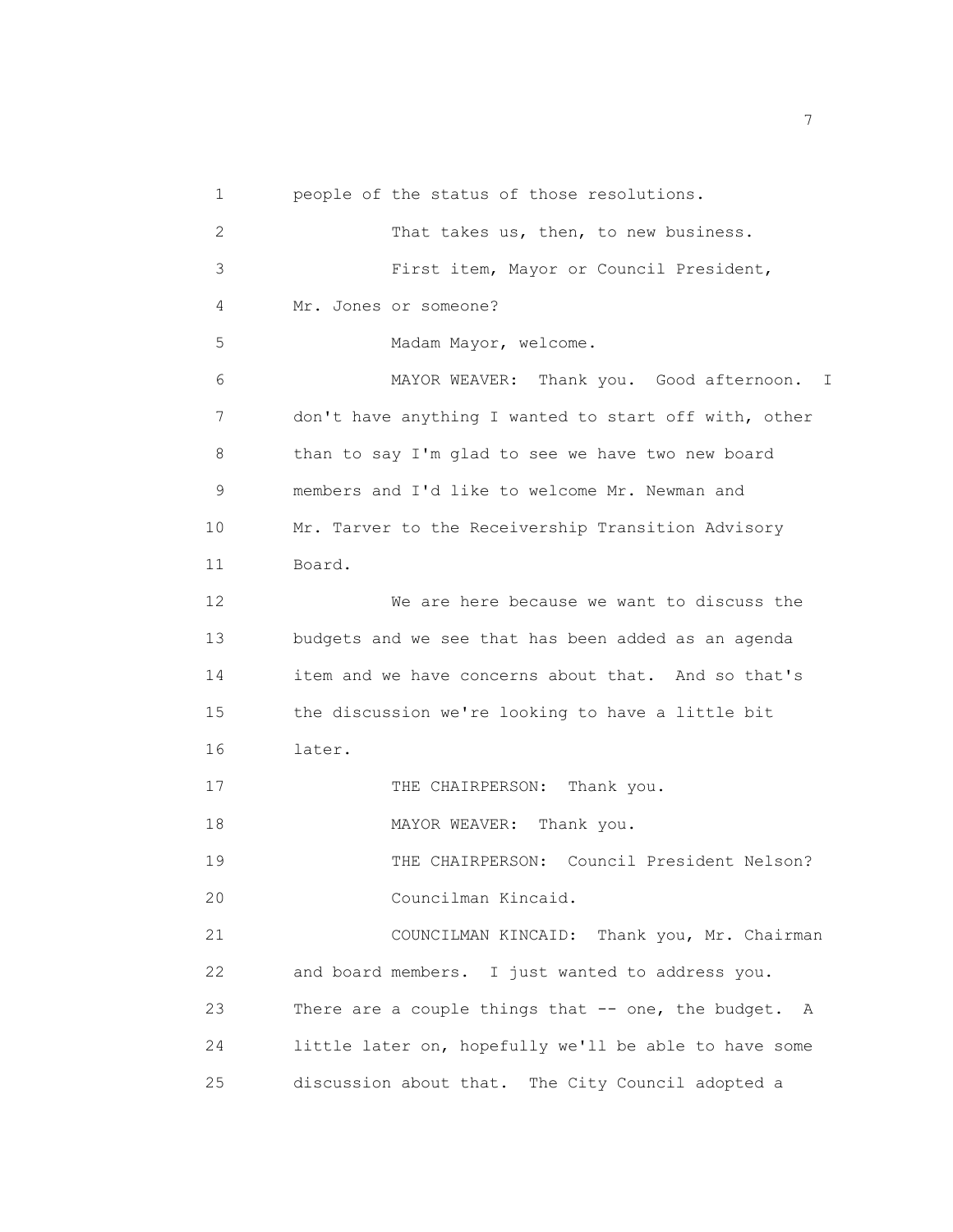1 budget on Monday, June the 5th. And, yesterday at 2 2:00, the Mayor had vetoed that budget that the City 3 Council adopted.

4 We have scheduled a Special City Council 5 meeting for tomorrow at 1:00 in the afternoon. And my 6 concern would be that the RTAB deal with this issue in 7 one of two ways; to either tentatively approve the 8 budget that the City Council had passed, pending a vote 9 to override, or to schedule a special RTAB meeting so 10 that the budget that is dealt with tomorrow gets done 11 prior to the next RTAB meeting in July, so that we 12 don't have a pay-less payday.

13 And the second issue that I want to address 14 and I'm highly disappointed that it didn't make the 15 agenda today, even though we dealt with it on Monday at 16 our City Council meeting. And I know that in the past, 17 when issues of very importance have been dealt with at 18 the City Council meeting on Monday, that that 19 information would be sent to the RTAB for special 20 consideration at their next meeting, which would be 21 today.

22 THE CHAIRPERSON: Which item are we talking 23 about?

24 COUNCILMAN KINCAID: We're talking about a 25 Memorandum of Understanding that the City has been in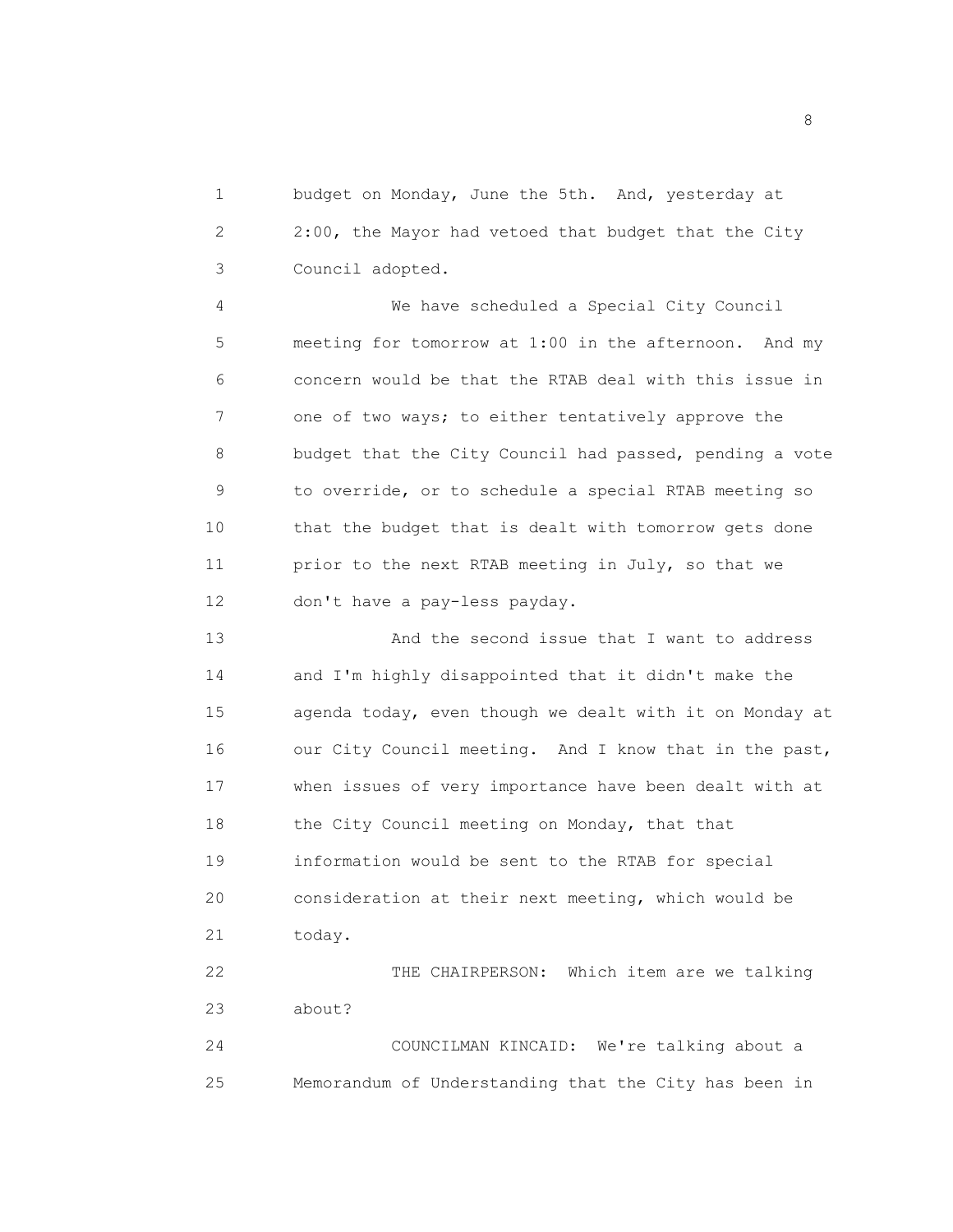1 on negotiations or discussions with the Flint Police 2 Department and the Flint police officers. 3 And the City Council approved that Memorandum 4 of Understanding that would address the issue of 5 bereavement pay and bereavement time off. And I'm 6 disappointed that that did not make your agenda for 7 special consideration today. 8 THE CHAIRPERSON: I expect we'll add that 9 item. 10 COUNCILMAN KINCAID: You do? 11 THE CHAIRPERSON: Yes. 12 COUNCILMAN KINCAID: Because it's not on the 13 agenda here. 14 THE CHAIRPERSON: That's correct. We were 15 informed of the possibility that it might be considered 16 by City Council on Monday and our response was, if we 17 could receive, in advance, a copy of whatever would go 18 to the City Council and assuming that it passed the 19 City Council, we could also receive an assurance from 20 the Mayor's office that there would be no veto exercise 21 because it would fall within the 168-hour -- 22 COUNCILMAN KINCAID: Right. 23 THE CHAIRPERSON: -- window that the Mayor 24 would have. But we would, in fact, add it to the 25 agenda.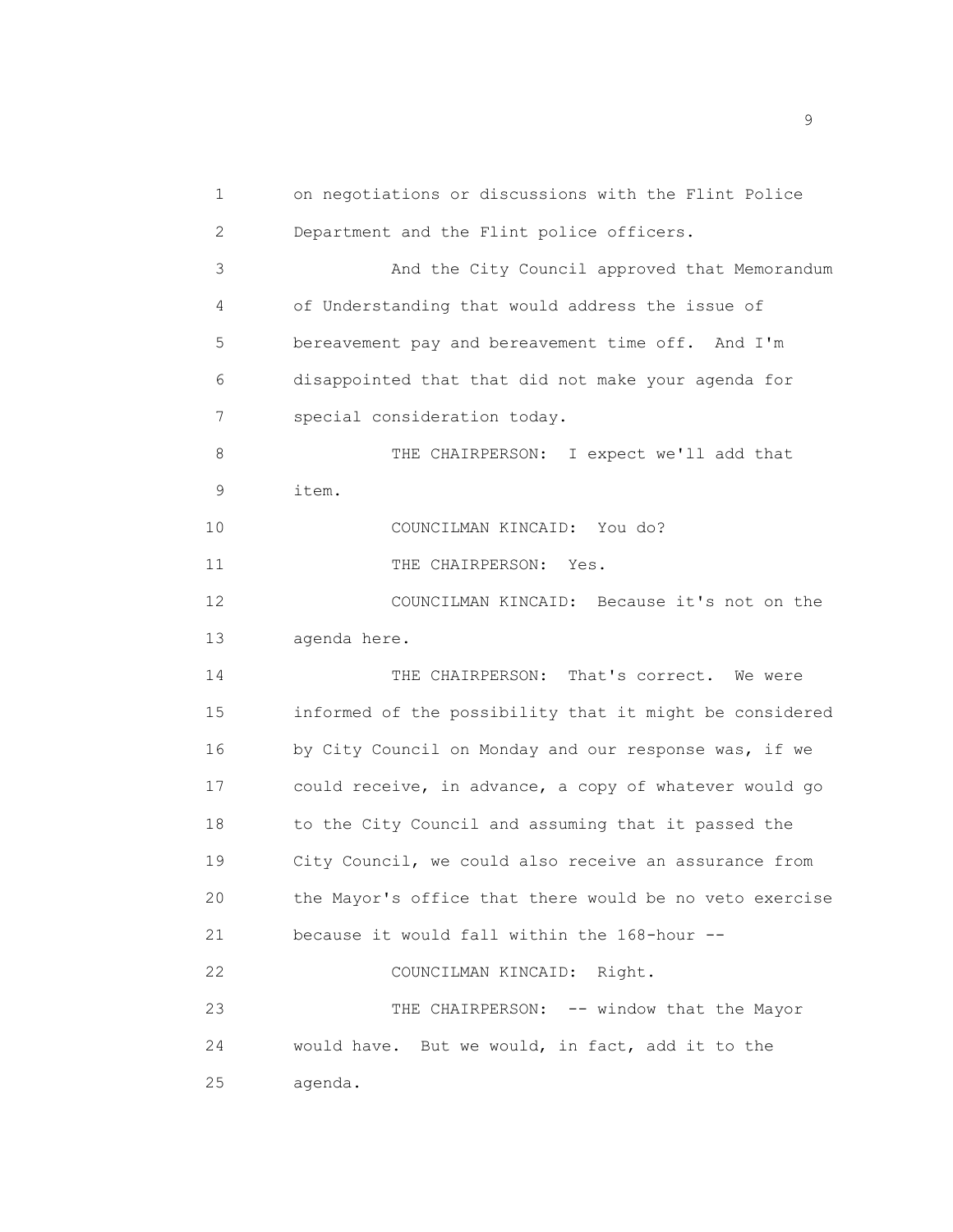1 COUNCILMAN KINCAID: Okay. Thank you. 2 That's all I have. Thank you, Mr. Chairman. 3 THE CHAIRPERSON: We'll proceed next to 4 resolutions and ordinances from City Council meetings. 5 And we'll start with the regular City Council meeting 6 of May 8th. 7 Mr. Cline. 8 MR. CLINE: Yes? 9 THE CHAIRPERSON: If you can summarize for us 10 the resolutions listed under that meeting. 11 MR. CLINE: Certainly. Good afternoon, 12 again. 13 Start with Resolution 130, which is a lease 14 agreement, a two-year agreement with the Friends of 15 Berston Fieldhouse, for a lease of the fieldhouse 16 facility, which appears to be a revenue stream to the 17 City of approximately \$300 a month. 18 We have Resolution 220.1, which is a lease 19 agreement with AIS Construction. It's a five-year 20 agreement for the lease of three backhoe loaders for 21 the City in the amount of \$33,000 per year. 22 We have Resolution 221, which is an agreement 23 with Chartier Excavating in the amount of \$700,000. It 24 is a hydro-excavating contract which will be done for 25 the Waterline Replacement Project.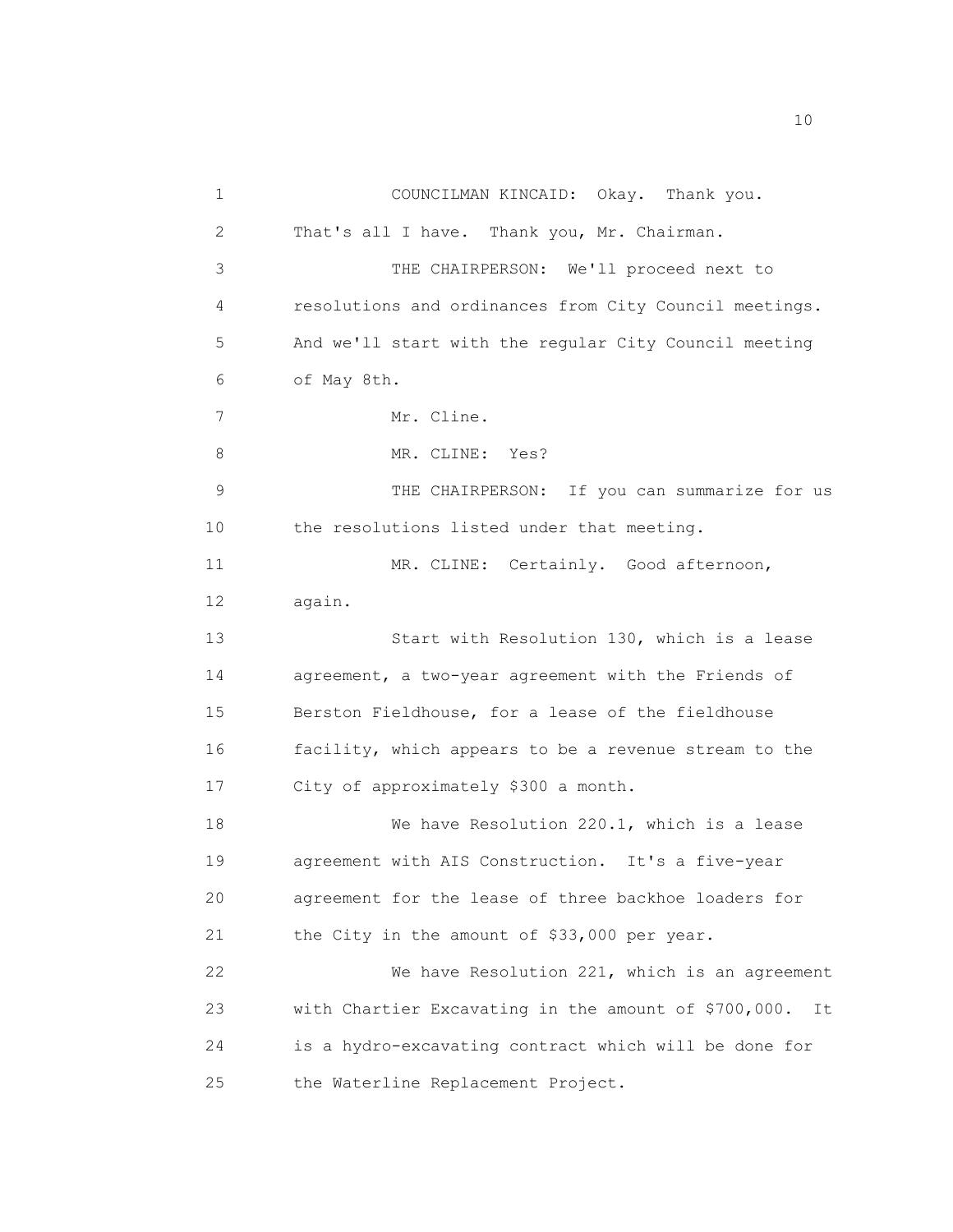1 We also have Resolution 222 with the company 2 Dependable Sewer in the amount of \$500,000, which is 3 also a hydro-excavating contract for the Waterline 4 Replacement Project. 5 You have Resolution 223. Resolution 223 is a 6 budget amendment transferring funds to the City Clerk's 7 office in the amount of \$70,000 that was targeted for 8 the May 2nd special election -- or -- I'm sorry -- May 9 2nd, election, rather. 10 You have Resolutions 224, which is a budget 11 amendment for the Police Department. It is in the 12 amount of \$155,000, and this relates to a Department of 13 Justice grant that the City is receiving those funds as 14 a sub-grant from Flint Township. 15 You have Resolution 225, which is a budget 16 amendment, taking \$500,000 from the funds balance to 17 the Water Department to address water litigation 18 issues; 19 Resolution 226, which is a property sale. 20 It's the sale of a vacant lot on Fenton Road to CNS Red 21 Ribbon Holding in the amount of \$50. 22 You have Resolution 227.1 -- I'm sorry. 23 227.1 was actually addressed at the last RTAB meeting, 24 so that one you don't need to worry about. 25 And then Resolution 229.1 appoints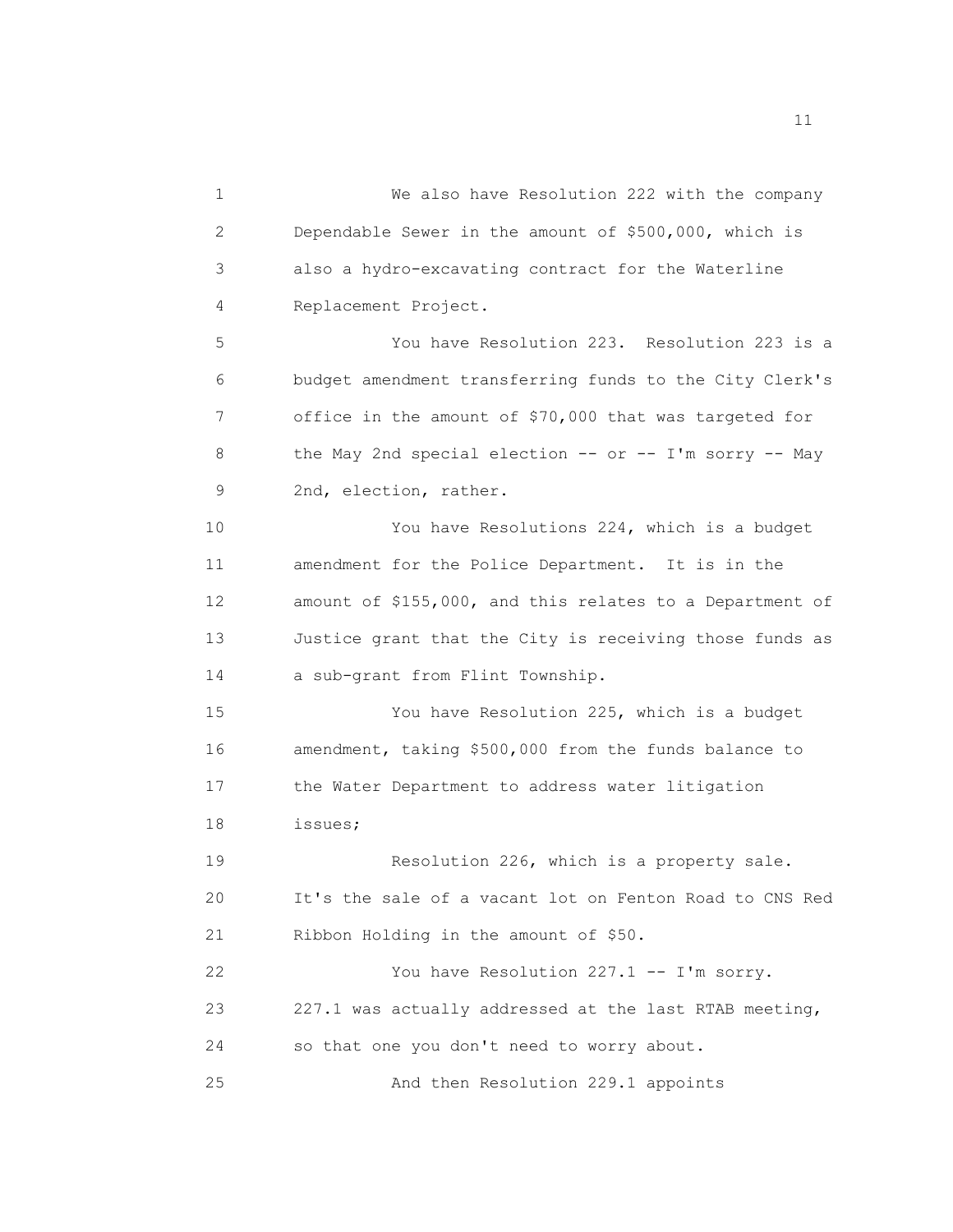1 Jacquinne Reynolds to the Valley Area Agency on Aging. 2 THE CHAIRPERSON: Is there a motion that the 3 foregoing resolutions from the May 8th City Council be 4 approved? 5 MR. TARVER: So move. 6 THE CHAIRPERSON: Is there support? 7 MR. FERGUSON: Support. 8 THE CHAIRPERSON: Motion's been made and 9 seconded. Is there any discussion? 10 Hearing none, those in favor of the motion, 11 please say "aye". 12 BOARD MEMBERS: Aye. 13 THE CHAIRPERSON: Opposed? 14 Motion is adopted. 15 Next would be resolutions from the Special 16 City Council meeting of May 17th. 17 Mr. Cline, I believe this concerns the 18 moratorium on the water liens. 19 MR. CLINE: Yes, it does. 20 You have Resolution 260 and 261. They are, 21 essentially, the same moratorium -- same resolutions, 22 just a few minor adjustments. But the moratorium 23 provides for a one-year moratorium on the placement of 24 water liens on the tax bill. It has a 90-day review 25 process before the expiration of the one year. There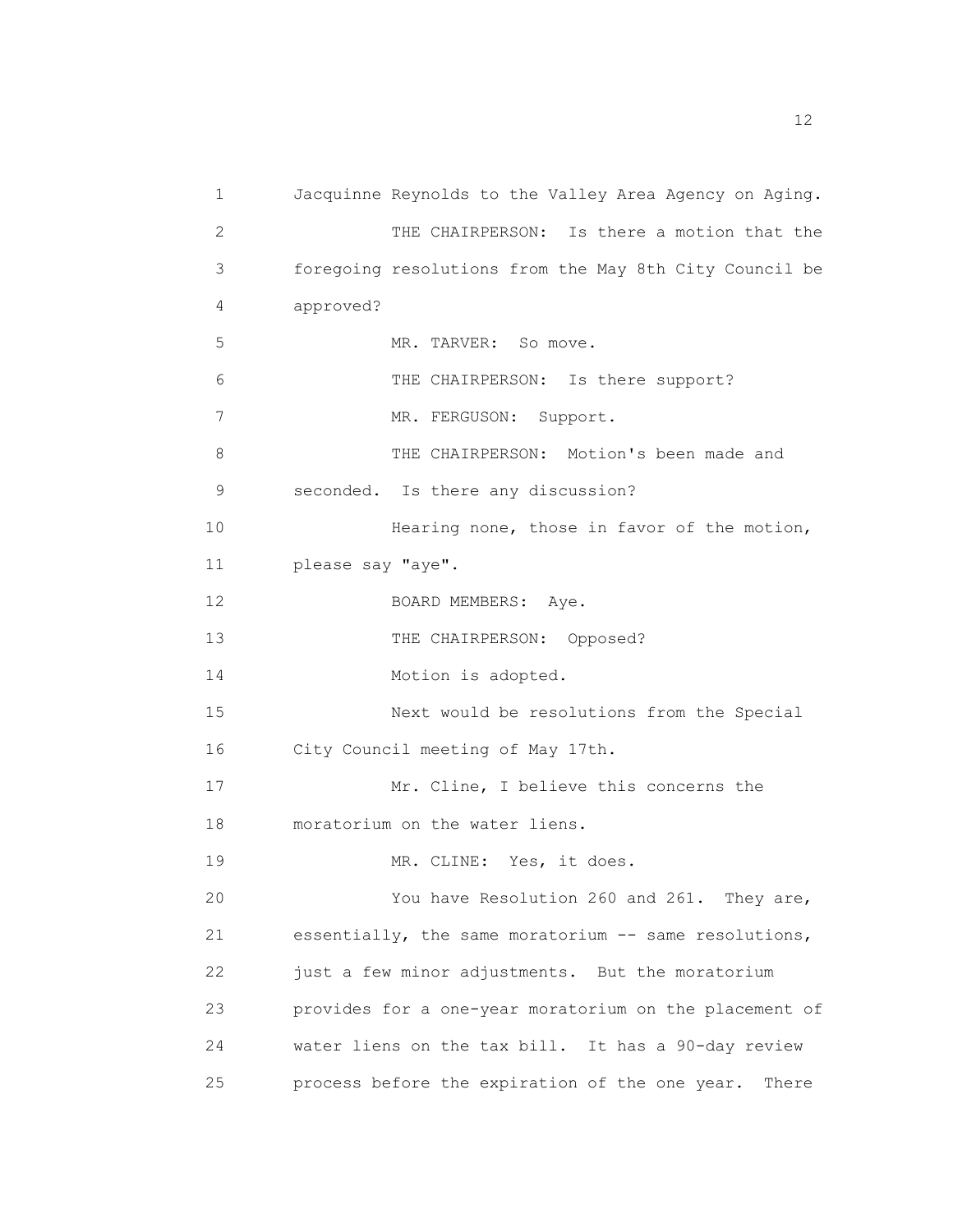1 is an opportunity for a one-year extension if the City 2 Council so deems. 3 The Resolution 260.1 appears to amend some of 4 the references to the City Code of Ordinances. That 5 resolution identifies and it also has the moratorium 6 going into immediate effect. 7 So that's sort of the procedural overview of 8 the moratorium. I think, if there are specific 9 questions related to the impact of this moratorium, I 10 would defer that to the City officials. 11 THE CHAIRPERSON: Can someone address the 12 financial impact, if any, upon the water fund, if the 13 moratorium is approved today? 14 Councilman Kincaid. 15 COUNCILMAN KINCAID: I was waiting to see if 16 someone from the Finance Department wanted to do it 17 first. 18 Mr. Chairman, the moratorium is based on the 19 County Treasurer not applying the water liens on the 20 property taxes at this time. So there's, potentially, 21 no financial impact, at this time, to the City's Water 22 Fund based on her not applying these liens on the 23 property taxes. 24 MR. FERGUSON: So that's why we asked for a 25 moratorium.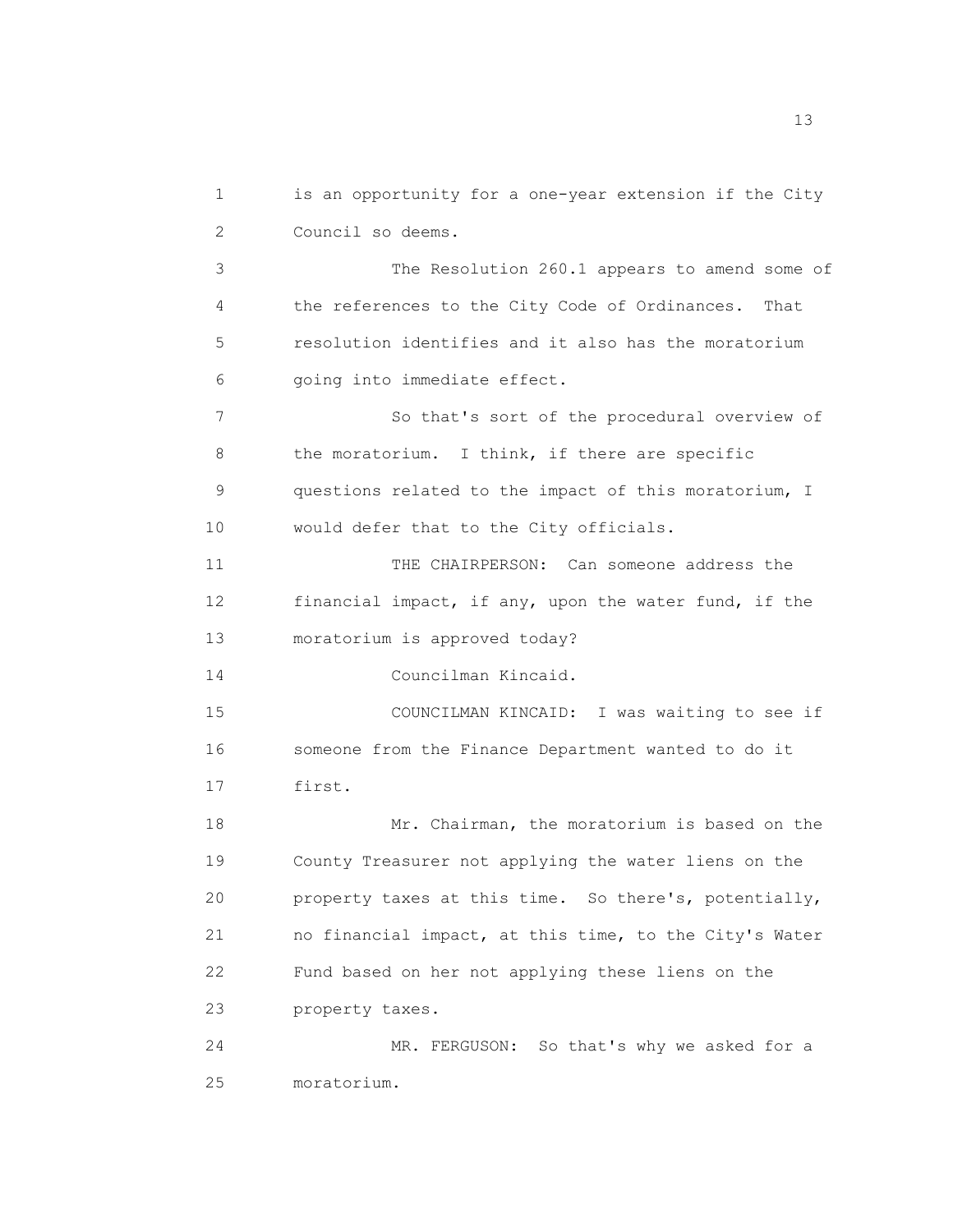1 THE CHAIRPERSON: But hypothetically 2 speaking --

3 COUNCILMAN KINCAID: I'm sorry? 4 THE CHAIRPERSON: Hypothetically speaking, if 5 they were part of the delinquent roll that was turned 6 over to the County and that process did go forward, I 7 assume that there would be some adverse impact on the 8 Water Fund because there would be delinquencies that 9 wouldn't be collected.

10 COUNCILMAN KINCAID: It could have some 11 impact, depending upon how much the charge-back is to 12 the City that would have to be back-reimbursed to the 13 County. And we don't know that at this time and I 14 don't believe that we were reimbursed for any liens 15 that were placed in the past couple of years on 16 property taxes because there were none. So -- 17 THE CHAIRPERSON: In terms of the advance 18 from the County Delinquent Tax Revolving Fund? 19 COUNCILMAN KINCAID: Correct. 20 THE CHAIRPERSON: And was there any 21 analysis -- while I have you there still, was there any

22 analysis either done or requested by the Finance

23 Department, while this resolution was being --

24 COUNCILMAN KINCAID: That would be a question 25 to the Finance Director. And he's out ill but I don't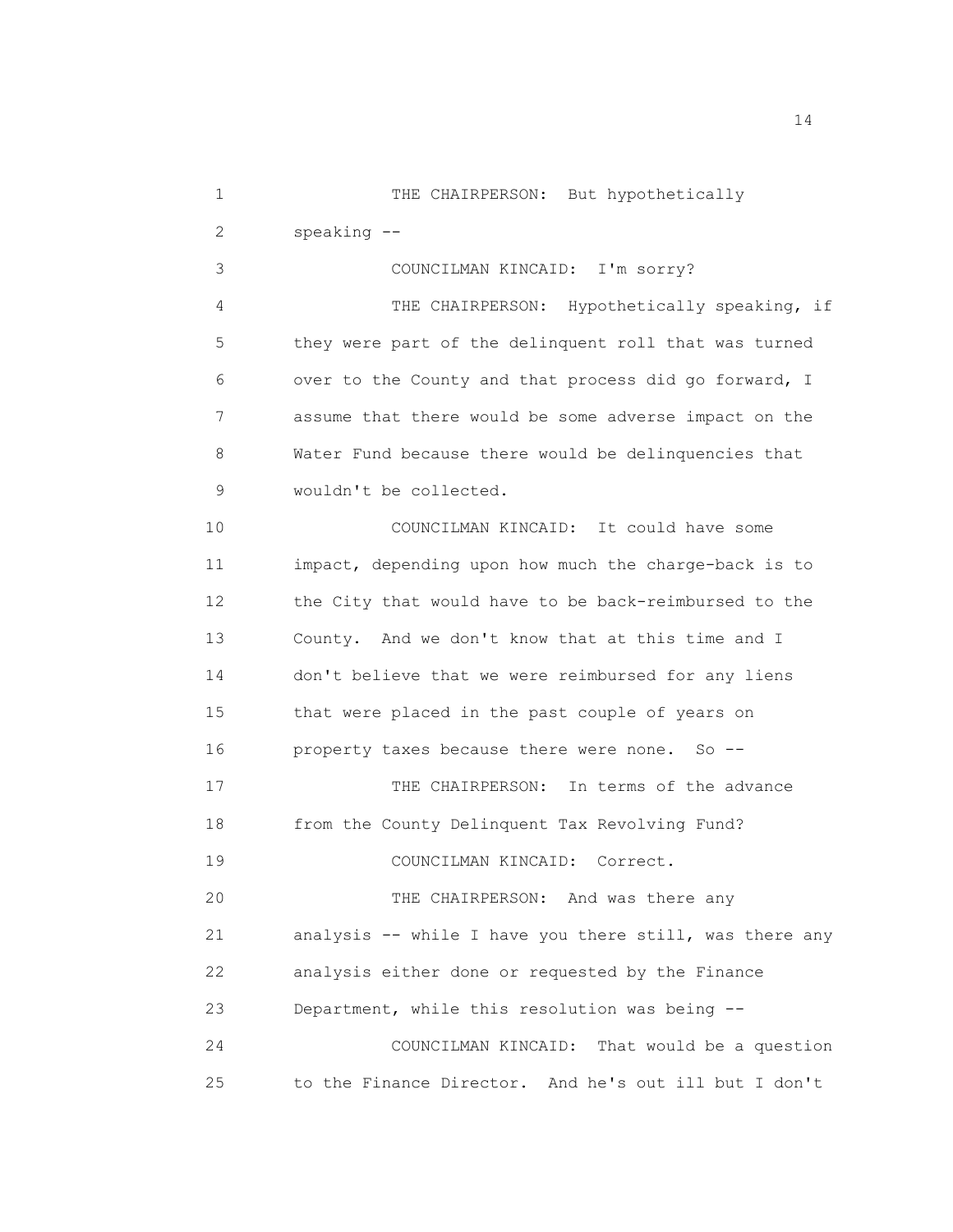1 know if there's someone from the Administration that 2 can address that. Thank you. 3 THE CHAIRPERSON: Mr. Jones, would you -- 4 MR. JONES: I -- oh, Dawn is here. 5 MS. STEELE: Hi. Dawn Steele, Deputy Finance 6 Director. David Sabuda, who is the CFO, was not able 7 to be here. He will be back on Monday. But he did 8 want me to come up and say that Finance does not agree 9 with the moratorium and there will be an impact. 10 We noticed, as soon as this went into effect, 11 it was voted on, people were starting to pay on their 12 backed water bills, we received payment. So we have

13 already noticed a little bit of effect on it. And so 14 he wanted me to come up and say that he is not in 15 agreement with it.

16 THE CHAIRPERSON: Has the Department been 17 able to quantify what the impact is? 18 MS. STEELE: I don't have the totals from 19 Customer Service; that would come from them. But I 20 know there was payments being made of over \$500,000 21 prior to the Council voting to put a hold to them. 22 THE CHAIRPERSON: And this would have been, I 23 presume, from the date that the notices went out until 24 the date that the resolution was adopted? 25 MS. STEELE: Correct.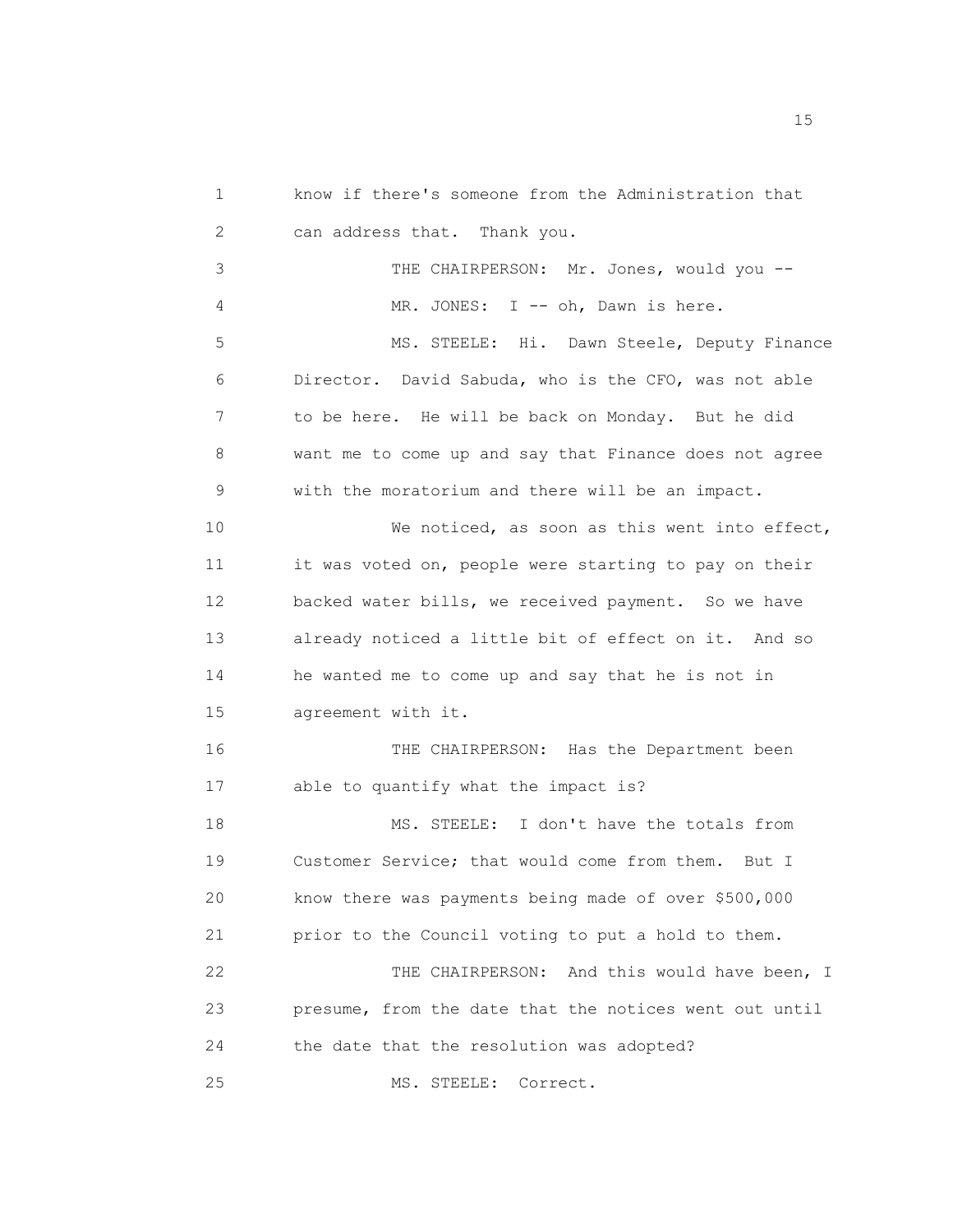1 THE CHAIRPERSON: Which was, roughly, over 2 what period of time? 3 MS. STEELE: I don't know what day the water 4 bill went out, probably a couple of weeks prior to 5 that. 6 MR. TARVER: So, excuse me, I'm new here. 7 And I don't want to make any assumptions about any of 8 this. So I would just like someone to explain to me 9 what the motivation for -- what motivated the 10 moratorium resolution in the first place. What 11 financial or political -- 12 MS. STEELE: That would best be answered by 13 Council. 14 THE CHAIRPERSON: Council President Nelson? 15 COUNCILMAN KINCAID: Again, Mr. Tarver, one 16 of the reasons that the City Council had adopted this 17 resolution was because the drinking water in the City 18 of Flint is still not safe to drink without a filter, 19 and that's been highly publicized. We are still 20 distributing bottled water to residents in the City of 21 Flint, those that want it. And we believe, at this 22 time, that it's not prudent to the community to have to 23 place liens on property until we have a long-term -- or 24 a decision on our drinking water that is like every 25 other community in this state that can use it without a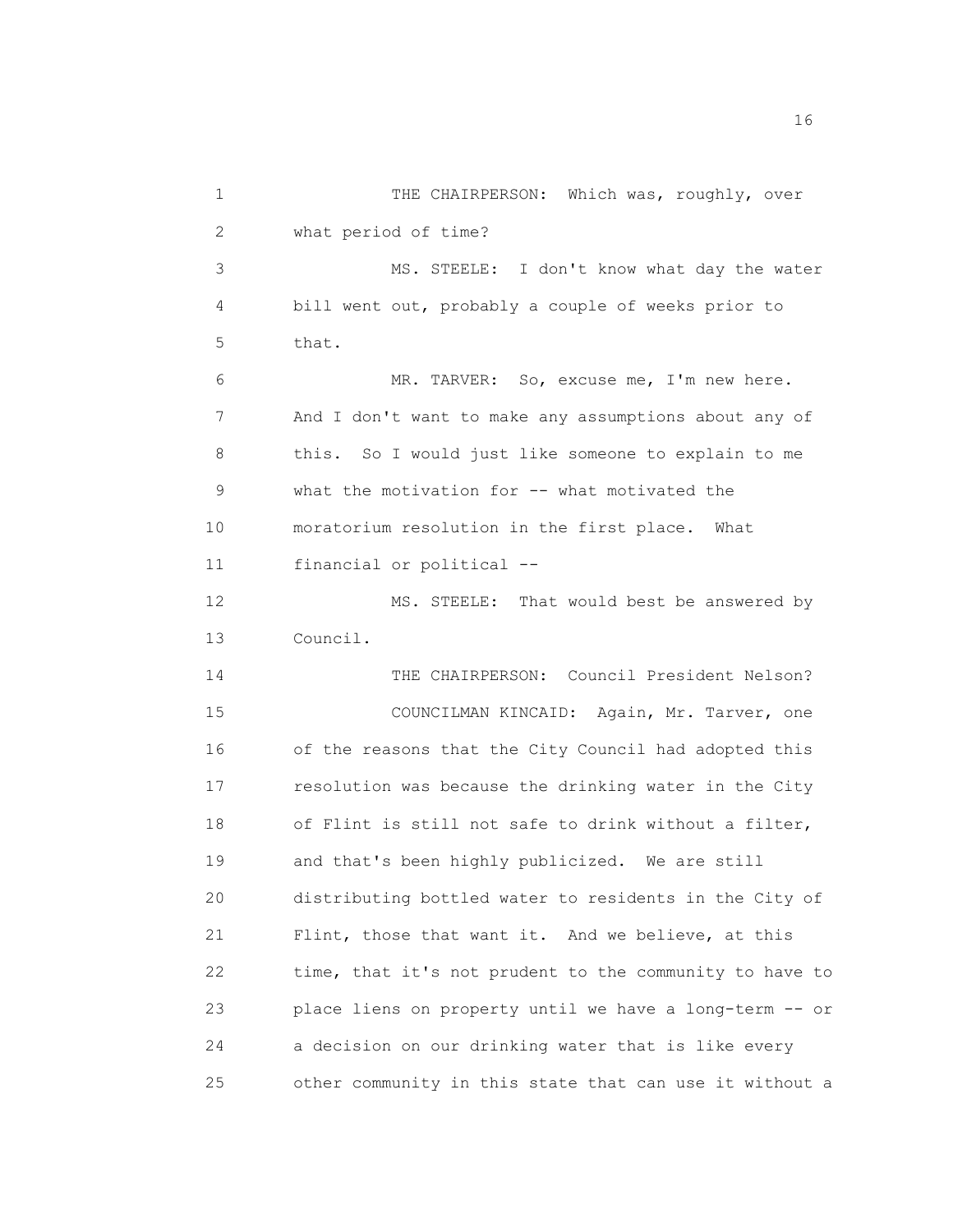1 filter.

2 And so we didn't want to create a hardship on 3 residents that were told in the past not to have to pay 4 for their water because it wasn't safe to drink. And 5 now to place a lien on somebody's property that could 6 potentially affect their ability to sell the property, 7 if they so chose, we felt that it was unfair at this 8 time. And along with the Treasurer's office -- and I 9 think the Finance Department could verify this, not 10 putting the liens -- willing to put the liens on 11 property anyway. 12 So that was the reason that the City Council 13 passed the resolution for the moratorium. And those 14 unpaid balances will carry forward on people's water 15 bills for the future. 16 MR. TARVER: They're not forgiven? 17 COUNCILMAN KINCAID: They're not forgiven, 18 not unless the State wants to come up with another plan 19 to assist us in working to forgive those liens on 20 people's property or unpaid balances as they did in the 21 past. I mean, we have a program where the residents 22 received funding and that funding was applied to their 23 unpaid balances which generated -- and I'm guessing -- 24 a little over \$3 million in revenue to the City for 25 unpaid balances that were accumulated from probably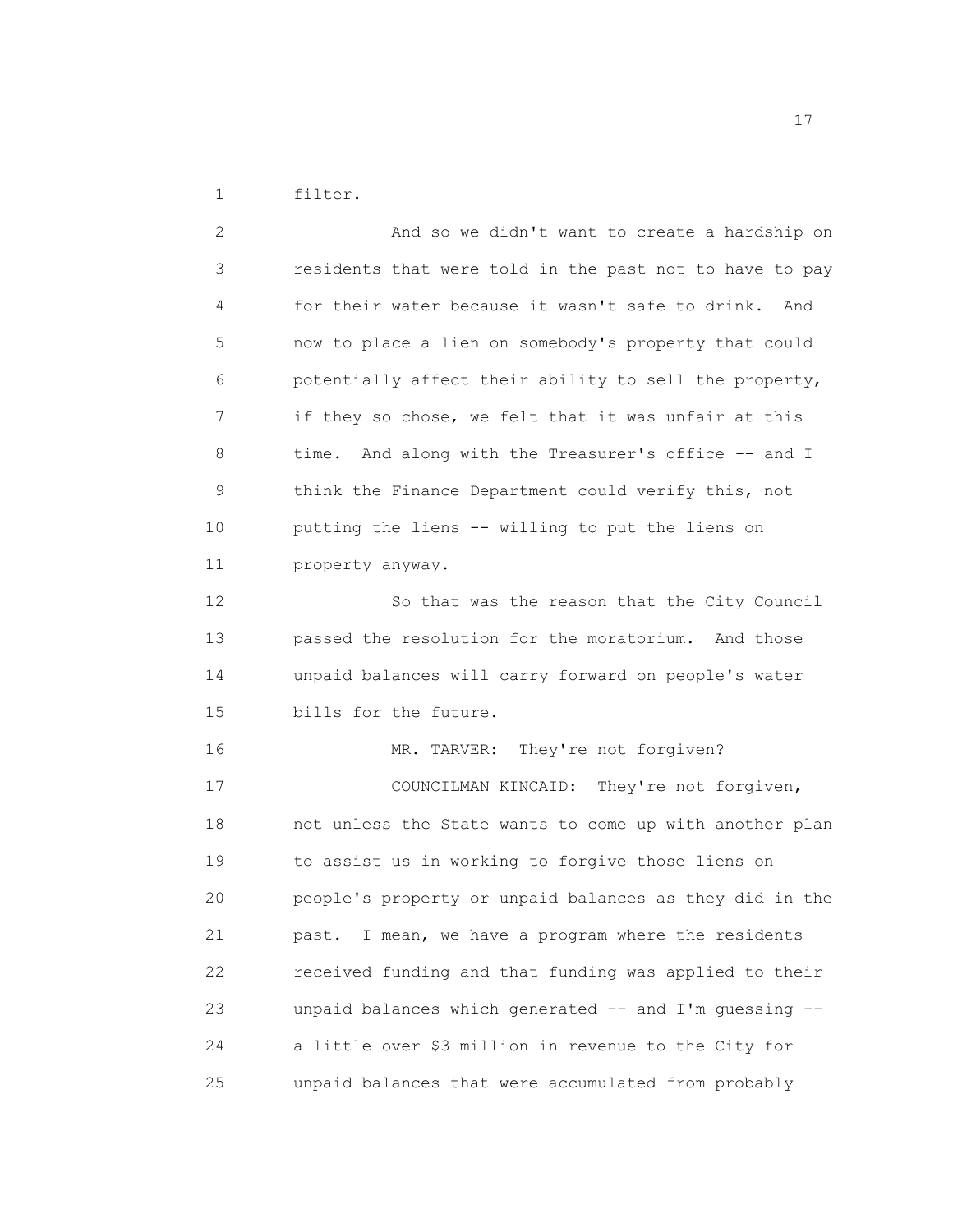1 around mid-2012 until current.

2 MR. TARVER: So is there a consensus of 3 opinion between the Council, the administration, the 4 public, in general, as to what the current status of 5 that water situation is? You say it's not safe to 6 drink now. Is that the general consensus? 7 COUNCILMAN KINCAID: That is the consensus 8 that is being publicized throughout this community. 9 While they're in the process of replacing lead and 10 galvanized service lines, that they are recommending 11 that homeowners, because of a disturbance that may take 12 place during the replacement of lead and galvanized 13 service lines, that they do not use the drinking water 14 for drinking consumptions unless they use a filter. 15 And so we have a program that the Mayor is 16 highly supportive of, a program called CORE. And CORE 17 is going around on a regular basis to make sure 18 residents have a filter for use and to provide new 19 cartridges, if they so chose and to make sure that the 20 homes do have filters. And so that program is ongoing 21 and I don't know that there's an end date to that 22 program at this time. 23 MR. TARVER: So there isn't a consensus as to 24 what the end solution is or is there? When -- when the

25 service line replacements are finished, is the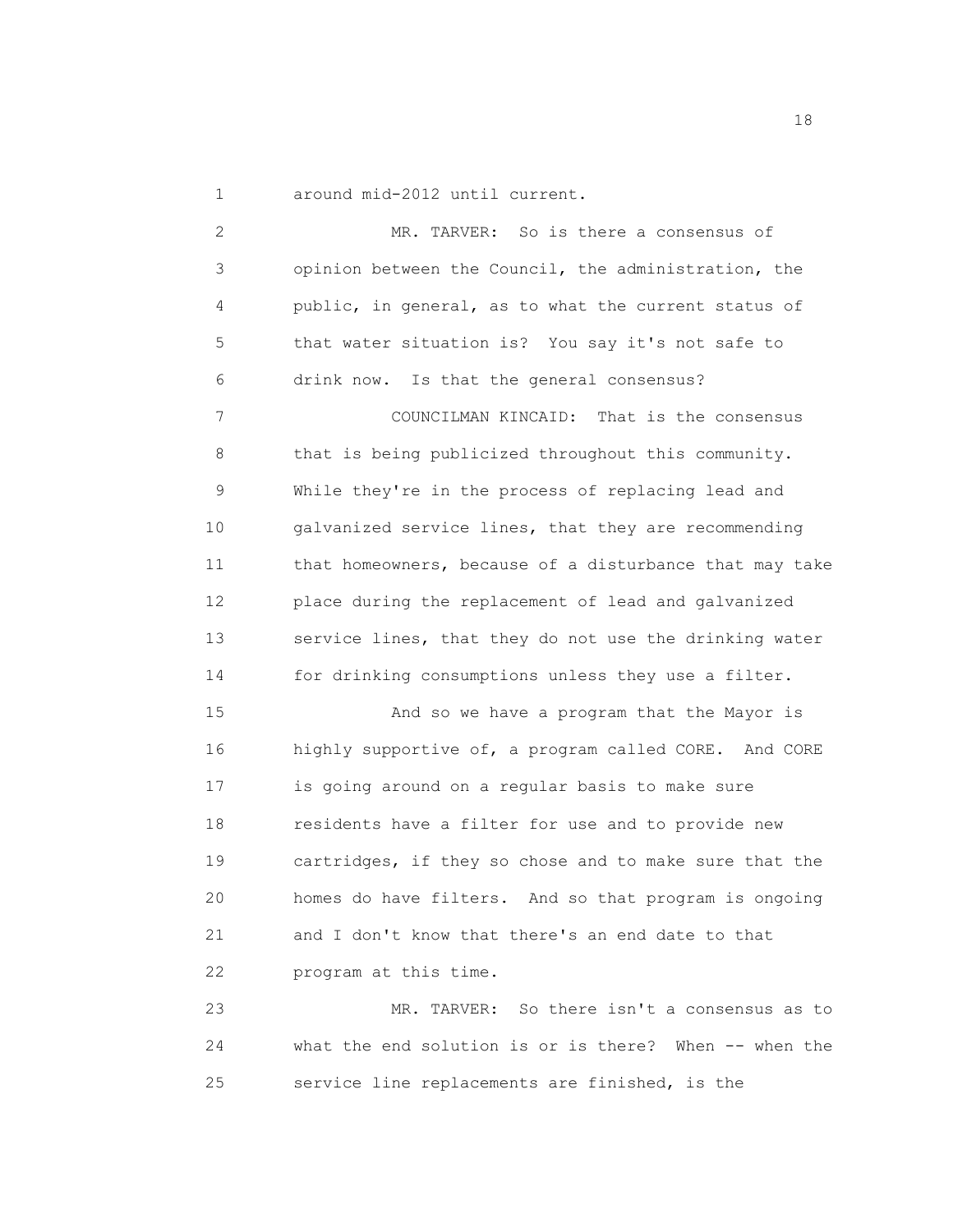1 consensus that that will be the end of the problem 2 or --

3 COUNCILMAN KINCAID: I think we have two 4 issues that have to be dealt with. I think we have to 5 address what our long-term water supply is going to be. 6 Because the County's going to be switching from Great 7 Lakes Water Authority here in the very near future and 8 then how long it's going to take to replace these lead 9 and galvanized service lines.

10 And, until those two things are completed, 11 the lead and galvanized service lines and the long-term 12 distribution of water and where it comes from, whether 13 the City treats its own water from KWA or whether we 14 continue to purchase water from Lela for the long-term. 15 Those two issues have not been addressed yet. And 16 there's people working diligently on the second issue 17 of long-term water supply.

18 So, until then, if someone from the 19 administration can -- wants to agree or, you know, 20 discredit what I'm saying. But it's highly publicized 21 that people should use a filter at this current time. 22 And so, with that, we didn't believe that it was 23 prudent, upon the City's part, to place liens on 24 people's property.

25 We have to continue to aggressively try to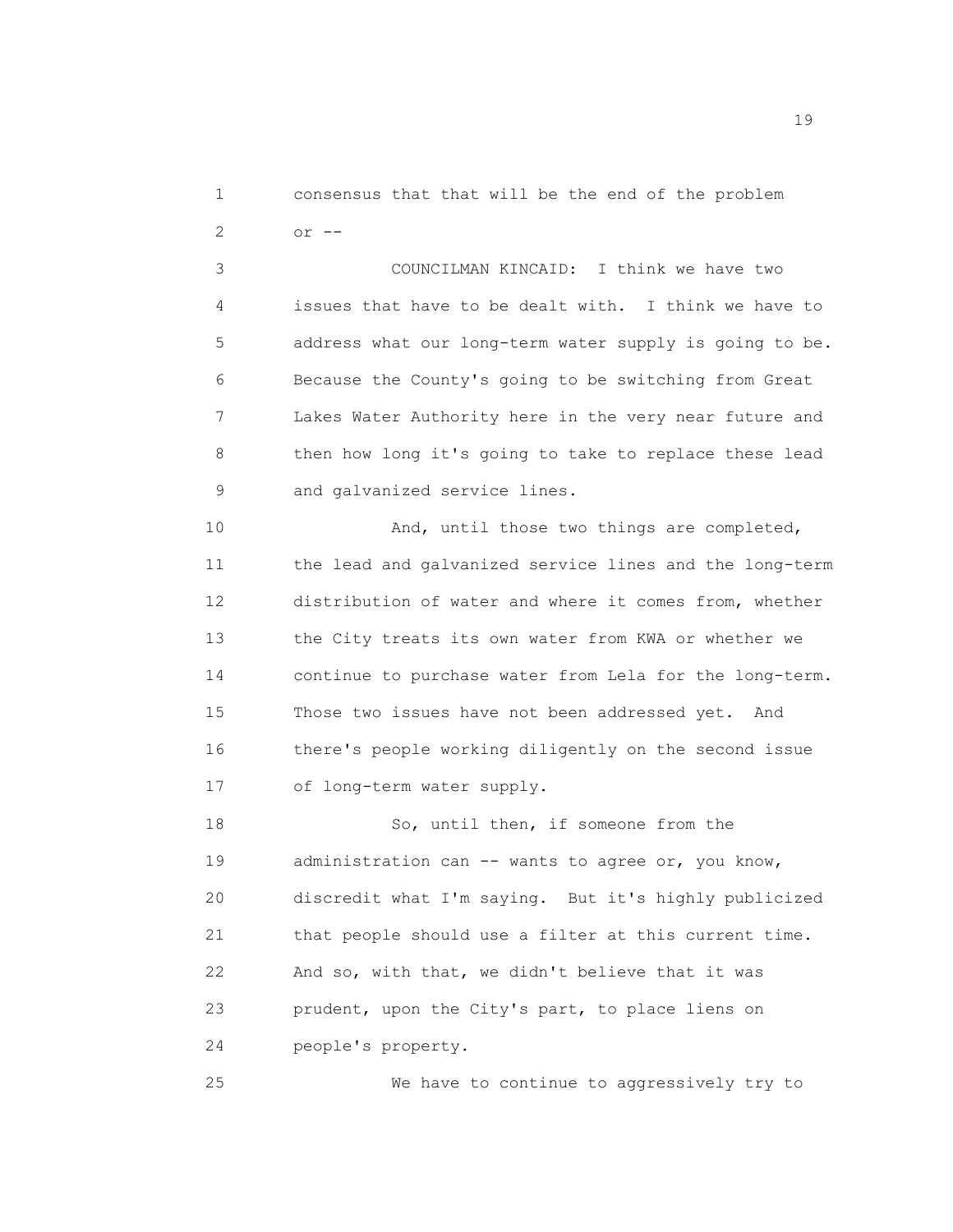1 collect unpaid water bills and have people pay their 2 water bills. That's -- that's very important for the 3 water fund. But, at this time, it's not right to apply 4 a lien to somebody's home while we're in the process of 5 accomplishing the two things that I mentioned and as 6 long as people have to use a filter to drink water. 7 And so that was our justification for doing that.

8 MR. TARVER: So, theoretically, given that 9 the -- there is no long-term solution in hand, right 10 now, that moratorium, even though it's a year and a 11 year. But the argument could be made that it should 12 continue beyond that.

13 COUNCILMAN KINCAID: It very well could. A 14 year from now, if we don't have a long-term water 15 supply decided on and whether or not we have -- 16 continuing the process of replacing lead and galvanized 17 service lines so that the disturbance doesn't put lead 18 in the system and affect children and residents, I 19 think that it's prudent upon ourselves to make sure 20 that we don't place an undue burden on people until we 21 can provide quality, clean, safe drinking water without 22 a filter.

23 No other community in this country is -- has 24 been advocated to use a filter, other than the City of 25 Flint. And, until we get through these processes and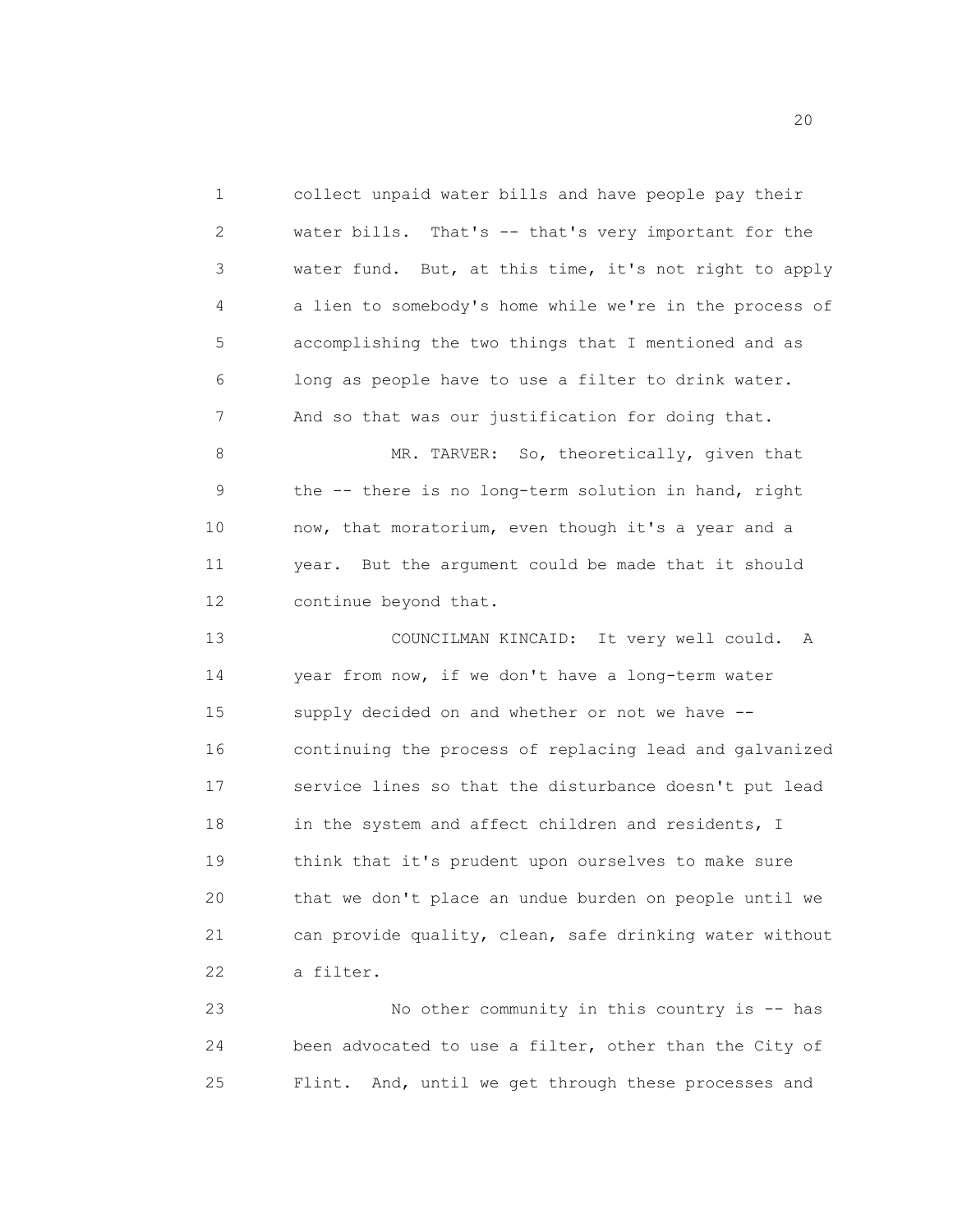1 complete these projects, we're going to continue to 2 make sure that we do the right thing for the residents 3 of the City. And, one, it is not putting a burden them 4 by placing a lien on their property at this time. 5 MR. TARVER: Okay. Thank you. 6 COUNCILMAN KINCAID: You're welcome. 7 THE CHAIRPERSON: Councilman, before you 8 leave, is it safe to presume that the -- these 9 delinquencies are for the 35 percent of the water bill 10 that was not covered by the State credit? 11 COUNCILMAN KINCAID: There is no more State 12 credit. 13 THE CHAIRPERSON: But this moratorium goes 14 back to, I believe, April 2014 when the water source 15 changed? 16 COUNCILMAN KINCAID: Right. 17 THE CHAIRPERSON: So the State Water Credit, 18 which went back to the same date, April of 2014, 19 covered 65 percent of the water bill, so -- 20 COUNCILMAN KINCAID: Yes. 21 THE CHAIRPERSON: So am I correct that the 22 delinquencies are for the 35 percent not-covered? 23 COUNCILMAN KINCAID: Well, the part -- 24 partially. Because the water credit did not 25 necessarily eliminate the unpaid fund balance that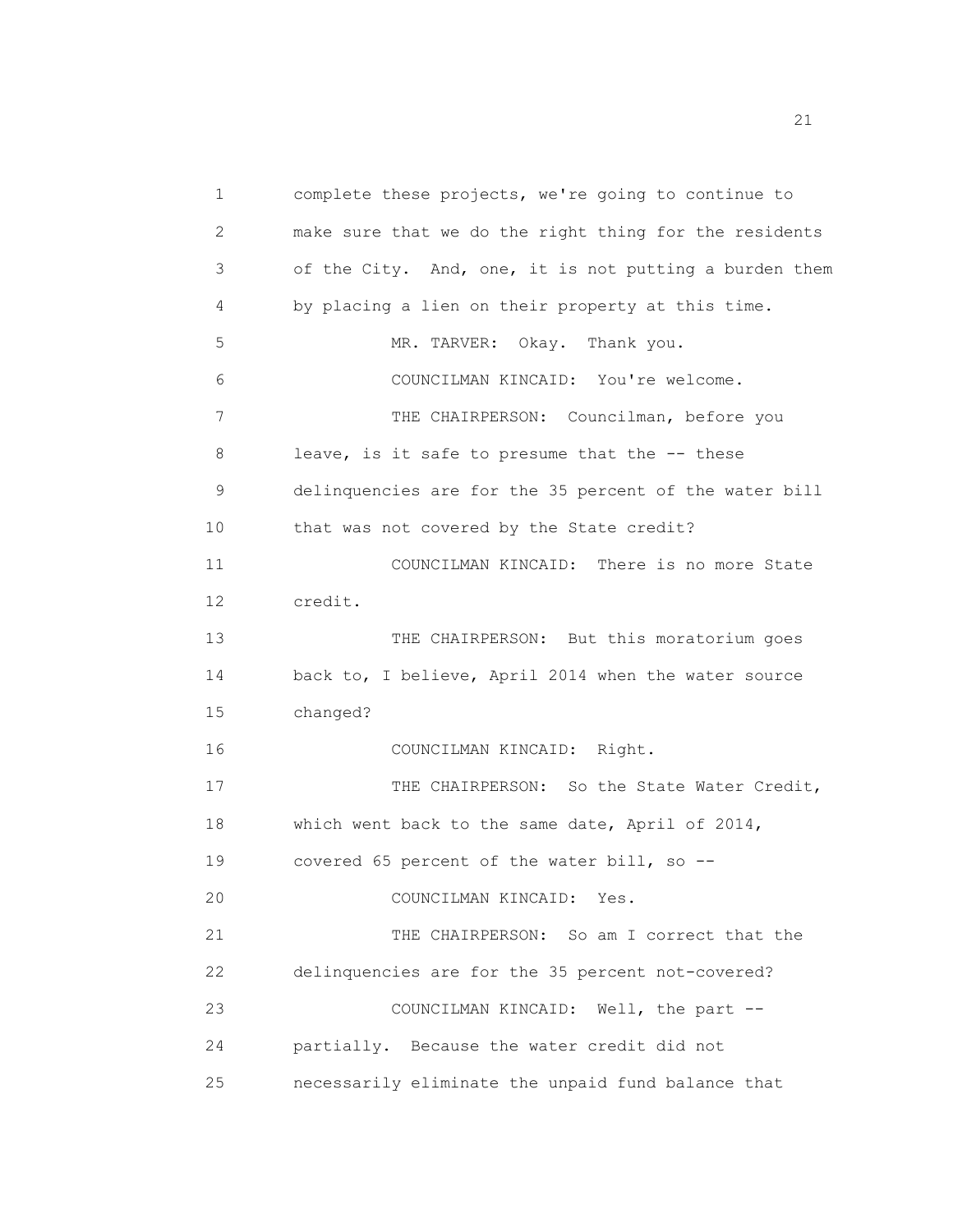1 people had on their water bill because of the amount of 2 credit that they received.

3 So, if someone had \$1,000 unpaid balance on 4 their water bill and they only received a \$500 credit, 5 that \$500 credit was applied to their water bill but 6 there would still be another \$500 unpaid balance and 7 that's one of the things that the City was going to be 8 placing a lien on somebody's property for.

9 So the credit did not necessarily eliminate 10 all of the unpaid balances that were owed to the City 11 of Flint but it did help us generate a little more than 12 \$3 million, I believe. I can't remember the exact 13 number but I believe it was a little more than \$3 14 million that went into the water fund based on that 15 credit that we received.

16 THE CHAIRPERSON: Thank you.

17 COUNCILMAN KINCAID: You're welcome.

18 THE CHAIRPERSON: We had been posing these 19 questions to the Council President that's head of the 20 legislative branch and he designated Councilman Kincaid 21 to come up to the microphone. Are you appearing for 22 the same purpose, Councilman Mays?

23 MR. MAYS: Not really, Chairman Headen. 24 THE CHAIRPERSON: Can your comments best fit 25 under Public Comment?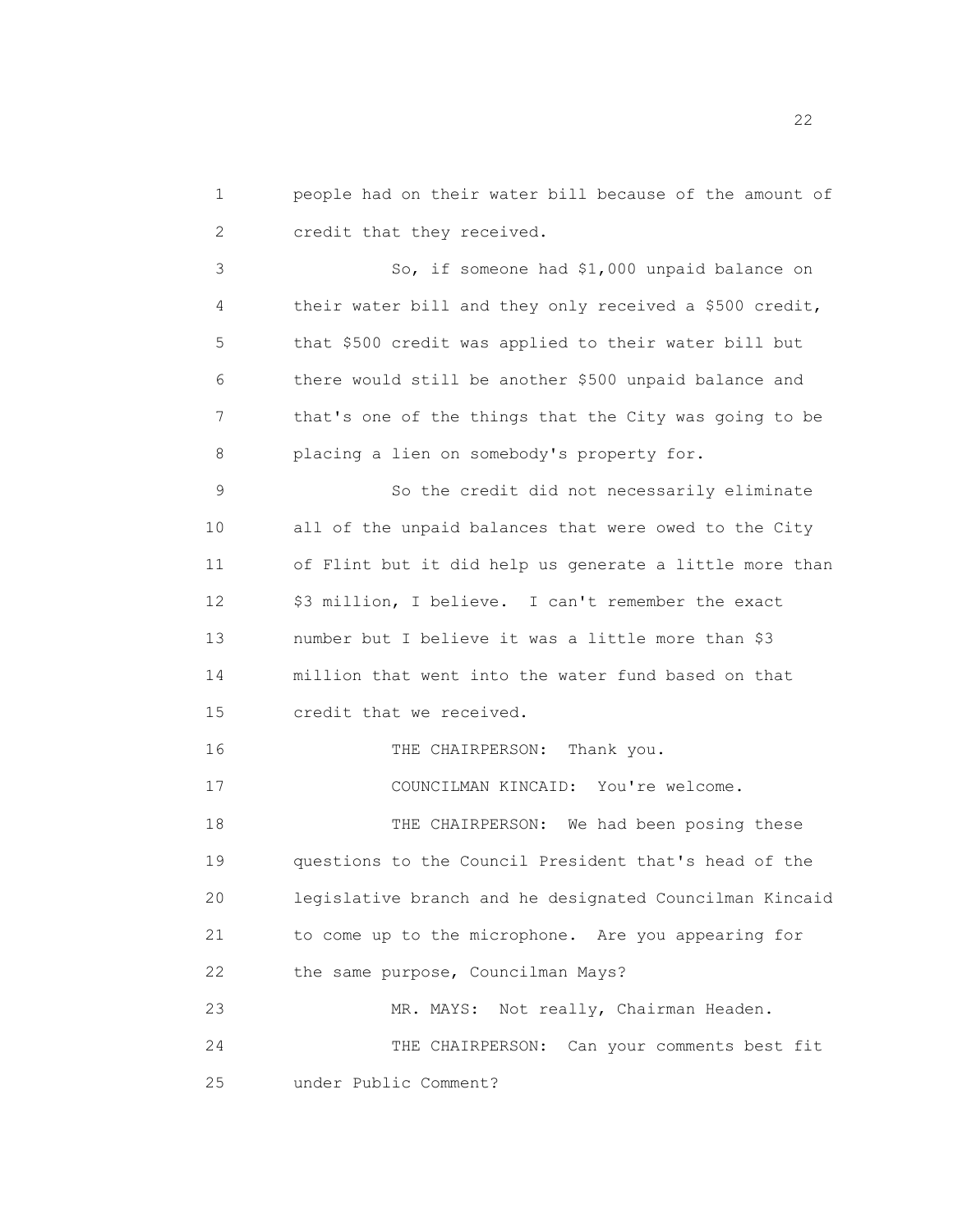1 MR. MAYS: They could fit right now if you'll 2 just give me a little latitude. 3 THE CHAIRPERSON: Okay. 4 MR. MAYS: Thank you so much. 5 The moratorium Commission that follow, asked 6 a question, what was the motivation politically? My 7 suggestion as the minority opinion that voted on this 8 moratorium, this is an ordinance that's been in place 9 for 40 or 50 years, as it relates to the way that the 10 application of the ordinance were that it goes over to 11 the property tax. 12 My suggestion was two or three vote and it 13 was drowned out. 14 The proper way to solve this is to amend the 15 ordinance. 16 If Council and the public or anybody else 17 don't want the delinquencies going to be counted, then 18 you'll amend the ordinance. 19 You can amend the ordinance one of two ways. 20 A delinquency is a delinquency. The way the 21 application is now, if it goes over to the County, 22 people continue to have water and you still get 23 revenue. 24 But, if it sits there, then you could have 25 shutoffs and you could lose revenue. At some point,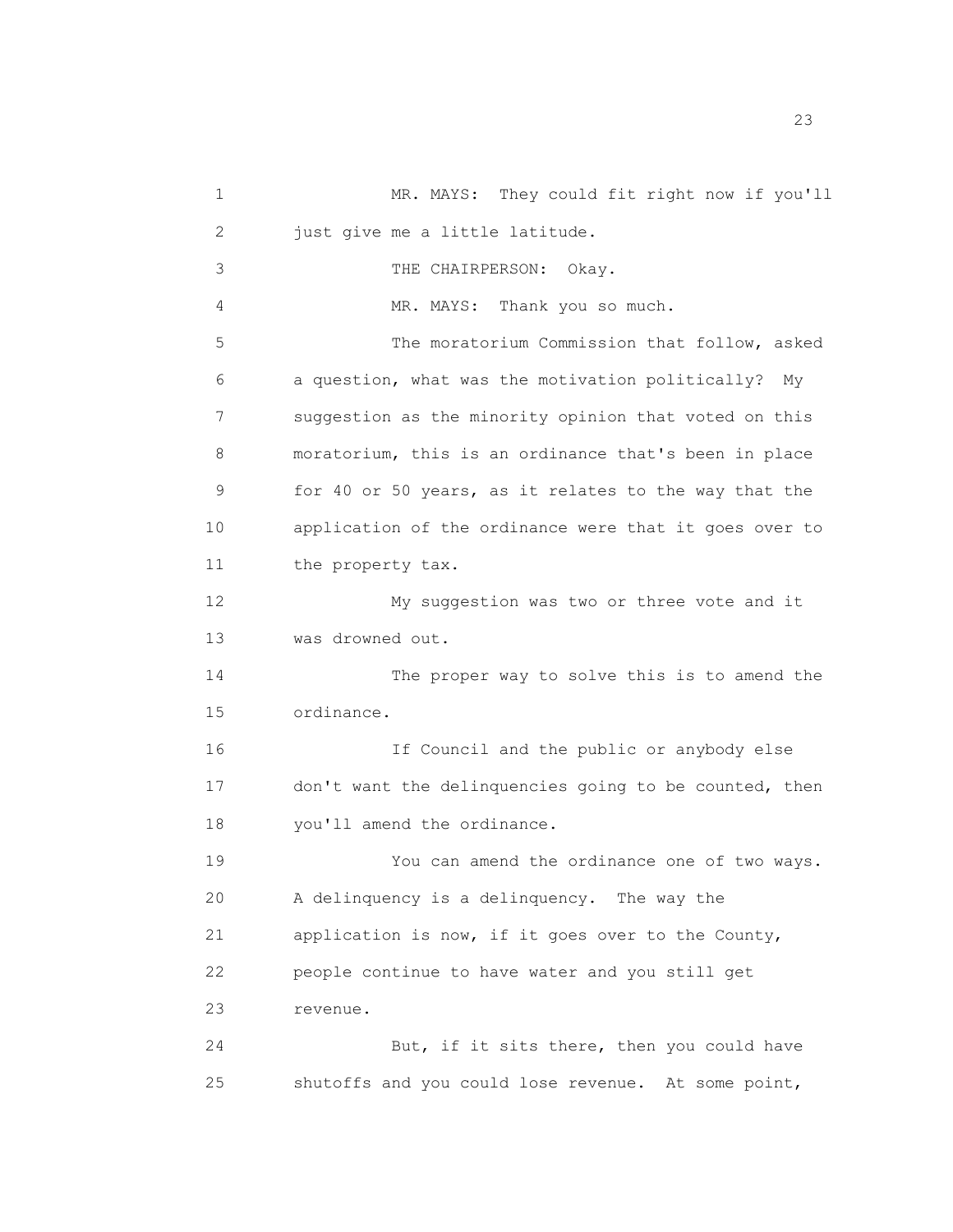1 you got to address delinquencies, whether it's \$20 or 2 \$100 a month. So I said you could amend the ordinance, 3 you could give the customers a checkoff. You could let 4 it go to personal collections, you could let it sit 5 there and be shut off until they rectify it or they 6 could have the choice of whether they want it to go to 7 the County on their property taxes and they would have 8 two or three years to pay and still have water. 9 I don't like people to be shut off. And if 10 it go to my taxes. I said I'll have to catch it up 11 because I was delinquent or, if I were to amend the 12 ordinance and check the box where it goes to my 13 personal collections, you could do that. 14 So I suggested to the Council, rather than do 15 a political moratorium, because of the media and 16 activists, you got to do a well-thought-out change or 17 amending the ordinance and give the people or you set 18 an ordinance with a choice. So I look at this 19 moratorium differently from some of my colleagues and 20 then I initially rose to say it has an effect on 21 revenue. Because, if you set it there, you shut people 22 off, you lose revenue. If it goes and they stay on,

23 you can continue to get additional revenue. So I know 24 politics and I appreciate your indulgence and that's 25 all I have to say unless I'm asked any other questions.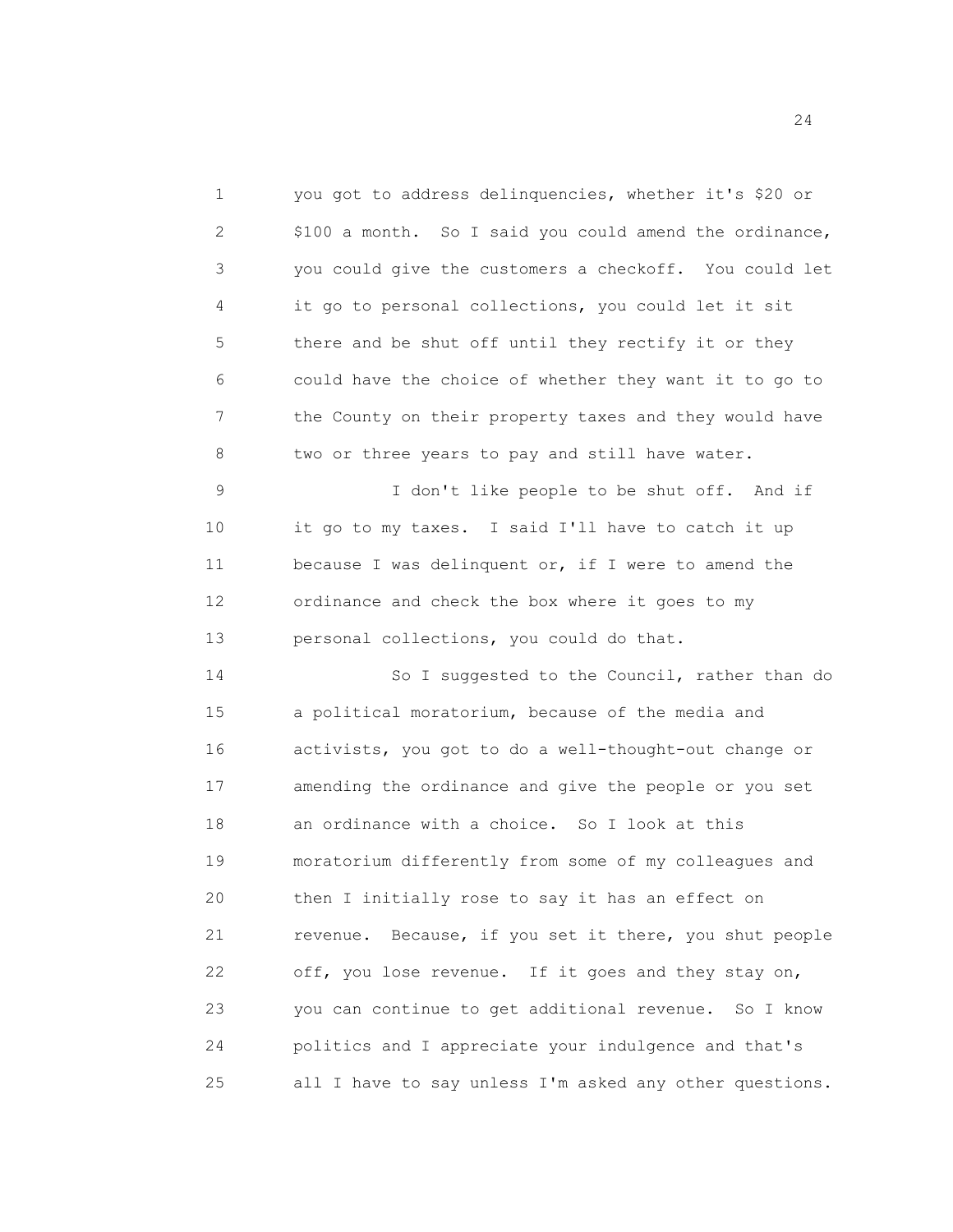1 Thank you. 2 THE CHAIRPERSON: Thank you. 3 Is there a motion that Resolution 260 be 4 approved? 5 MR. FERGUSON: So move. 6 THE CHAIRPERSON: Is there support? 7 MR. TARVER: Support. 8 THE CHAIRPERSON: Is there any further 9 discussion? 10 MR. TARVER: Yes. 11 THE CHAIRPERSON: Mr. Tarver? 12 MR. TARVER: Given that we are likely going 13 to be meeting again in a week or so, based on the 14 budget discussion, and given that I'm new to this whole 15 thing, it would be -- I would consider it beneficial to 16 table this until the next meeting, if we're going to 17 have another meeting before the end of the month. 18 THE CHAIRPERSON: We have a motion that has 19 been made and seconded and that is pending. 20 MR. FERGUSON: Are we going to learn anything 21 during this period? Where's the advantage of tabling 22 it if we won't be in the same spot when we meet next 23 time? 24 MR. TARVER: Well, I hope that I might learn 25 something about it. But it's not clear. You know, we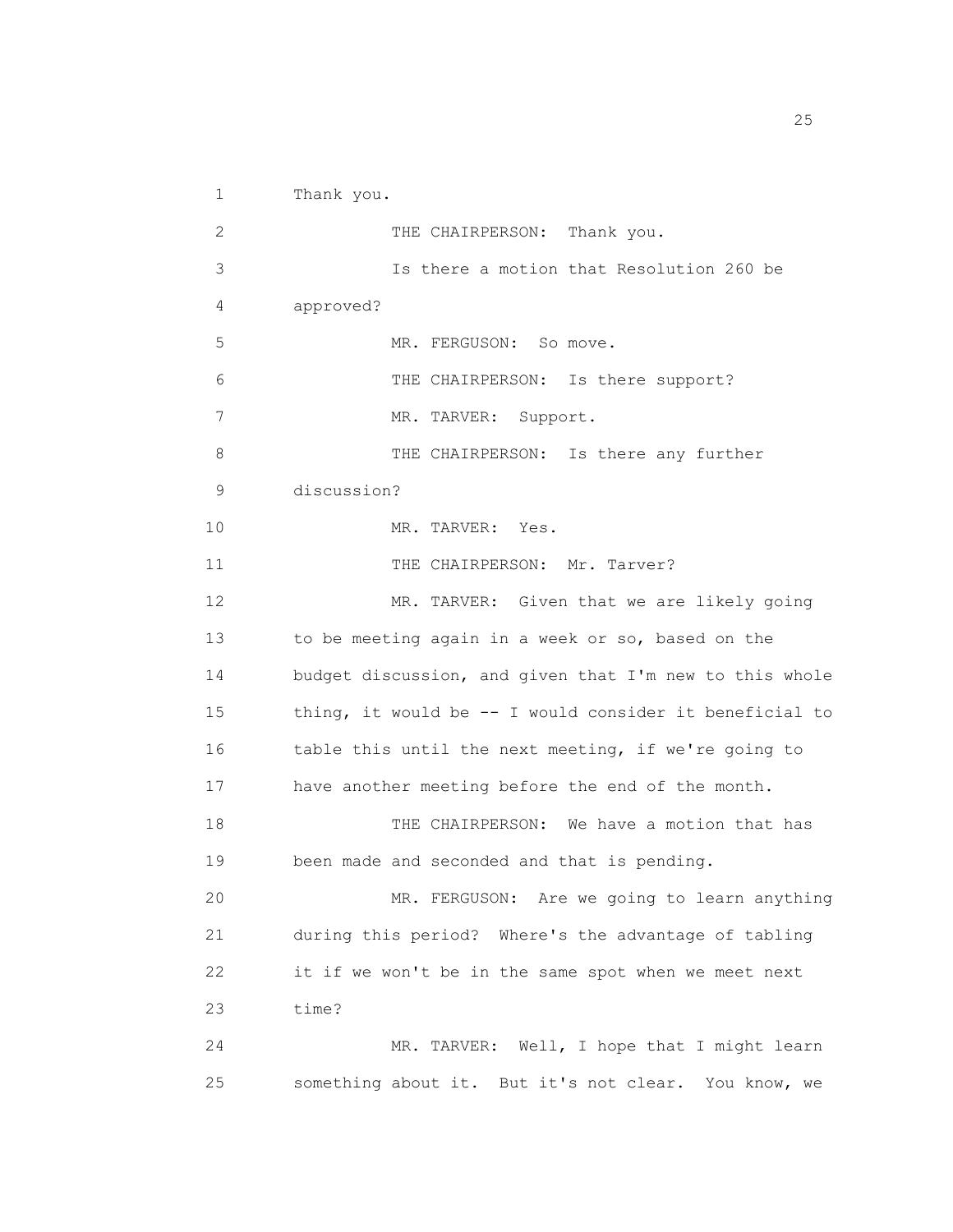1 have the Finance folks saying they disagree. I don't 2 think we've had a clear statement of impact. And so I, 3 for one, would appreciate having more of a knowledge 4 about the impact than I have sitting right here today. 5 THE CHAIRPERSON: One point that I think may 6 be helpful, in terms of clarifying this, because we 7 have spent a lot of time talking about the details of 8 it -- and I probably agree with comments made by 9 Councilman Mays regarding the procedural way to have 10 gone about this. But that's not the issue before us, 11 nor, frankly, I think are the merits of this particular 12 proposal.

13 I suppose one could have different opinions 14 about whether or not it was prudent to do this. It 15 does not appear as if, whatever financial consequences 16 there are from this proposed moratorium are going to 17 adversely affect the water fund to such an extent as to 18 possibly trigger another financial emergency. It may 19 have some adverse impact but it appears as if the 20 impact is going to be somewhat more measured than that. 21 We did, 15 months ago, return authority back 22 to the Mayor and City Council to make decisions like 23 this. And, in doing so, there was always the 24 possibility that decisions would be made on occasions 25 that we wouldn't, as an RTAB, perhaps agree with if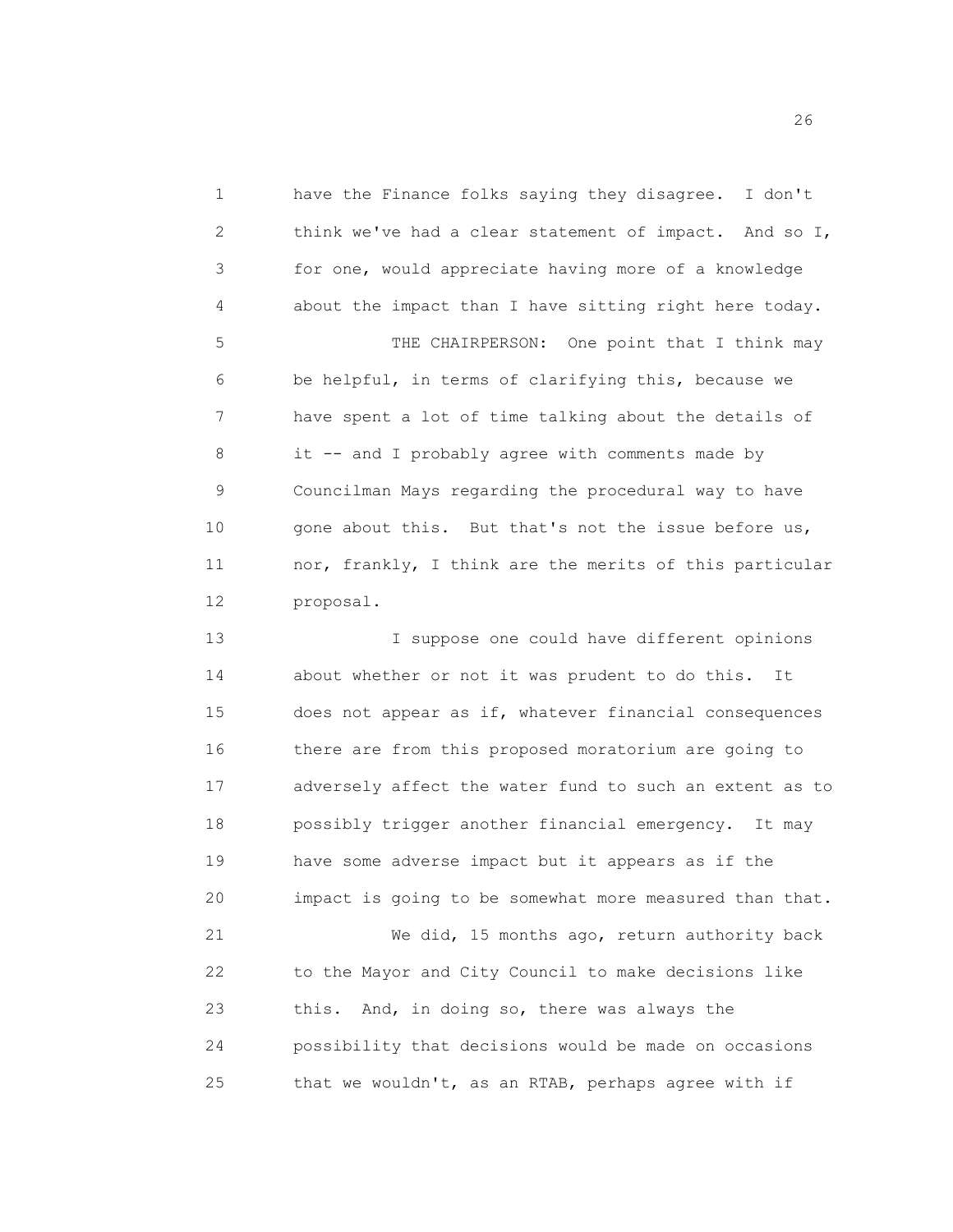1 they were our decisions.

2 As an individual RTAB member, I think this 3 particular issue falls into that category. I might 4 have voted differently on that issue. I might still 5 view it differently now. I'm in no position to say 6 that what the Council did was irresponsible. It's 7 simply different than what I might have considered 8 doing from a financial standpoint. 9 But I don't know that we learn anything more 10 comprehensive over the next week or two weeks, if we 11 defer this issue, that we don't know today. 12 MR. TARVER: Well, I understand that. And 13 I'm just trying to achieve some clarity. And I can, 14 you know, certainly sympathize with the motivation for 15 having a moratorium and that the people who are having 16 these water difficulties. But it's confusing to me 17 that part of the administration, you know, the Finance 18 people, are saying they don't agree with the 19 moratorium. 20 So I don't -- I don't have a clear picture as 21 to what the position of the administration is. Is 22 there a consensus in the administration and the Council 23 that, yes, this is what we want to do? I agree with 24 you, we're not here to -- unless there's some dire 25 financial impact, to change what the intent of the --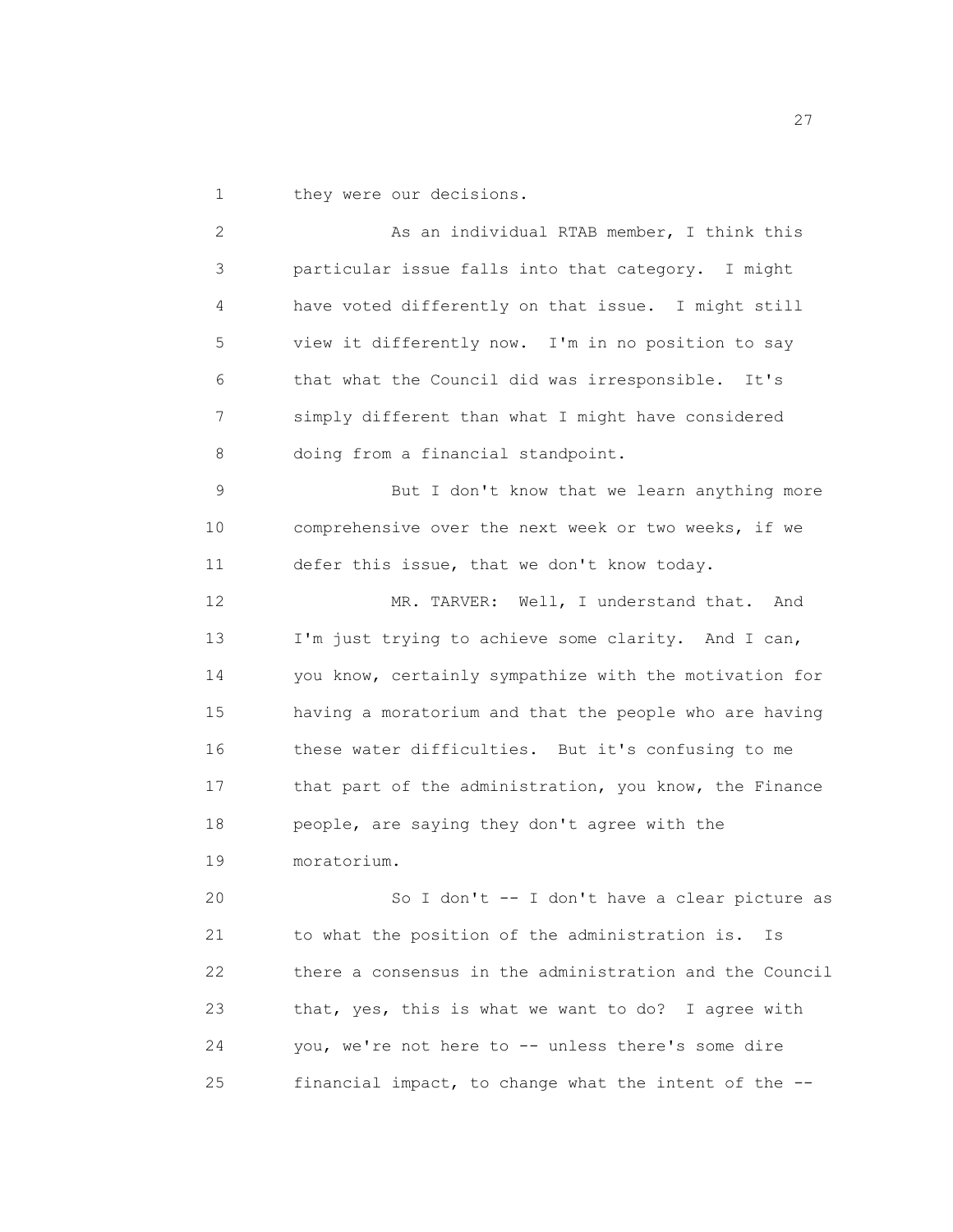1 of the government here is. But I just want to have 2 some clarity as to what that position is, because I'm 3 hearing different things. I'm hearing, first of all, 4 some unclarity on what the impact is and then I'm 5 hearing the Finance people say we don't agree with 6 this.

7 THE CHAIRPERSON: Ms. Wheeler?

8 MS. WHEELER: I can briefly just let you know 9 about how many days that I had with David Sabuda before 10 he went out on leave. And part of that was that there 11 was a concern that there would be a financial impact. 12 And I heard from Mr. Sabuda the ability to collect 13 would be with a financial hardship of about \$5.4 14 million. So that's really the only information I have 15 to shed light on that issue is that the impact 16 financially. That was per conversations with 17 Mr. Sabuda.

18 THE CHAIRPERSON: And was the \$5.4 million, 19 was that simply, if you took the \$500,000 or so that 20 came between the date that the notices went out, the 21 date of the moratorium and extrapolated that out some 22 number of months; would that be the overall impact upon 23 the water fund?

24 MS. WHEELER: I'm not quite sure. But, like 25 I said, this is some information. I apologize. I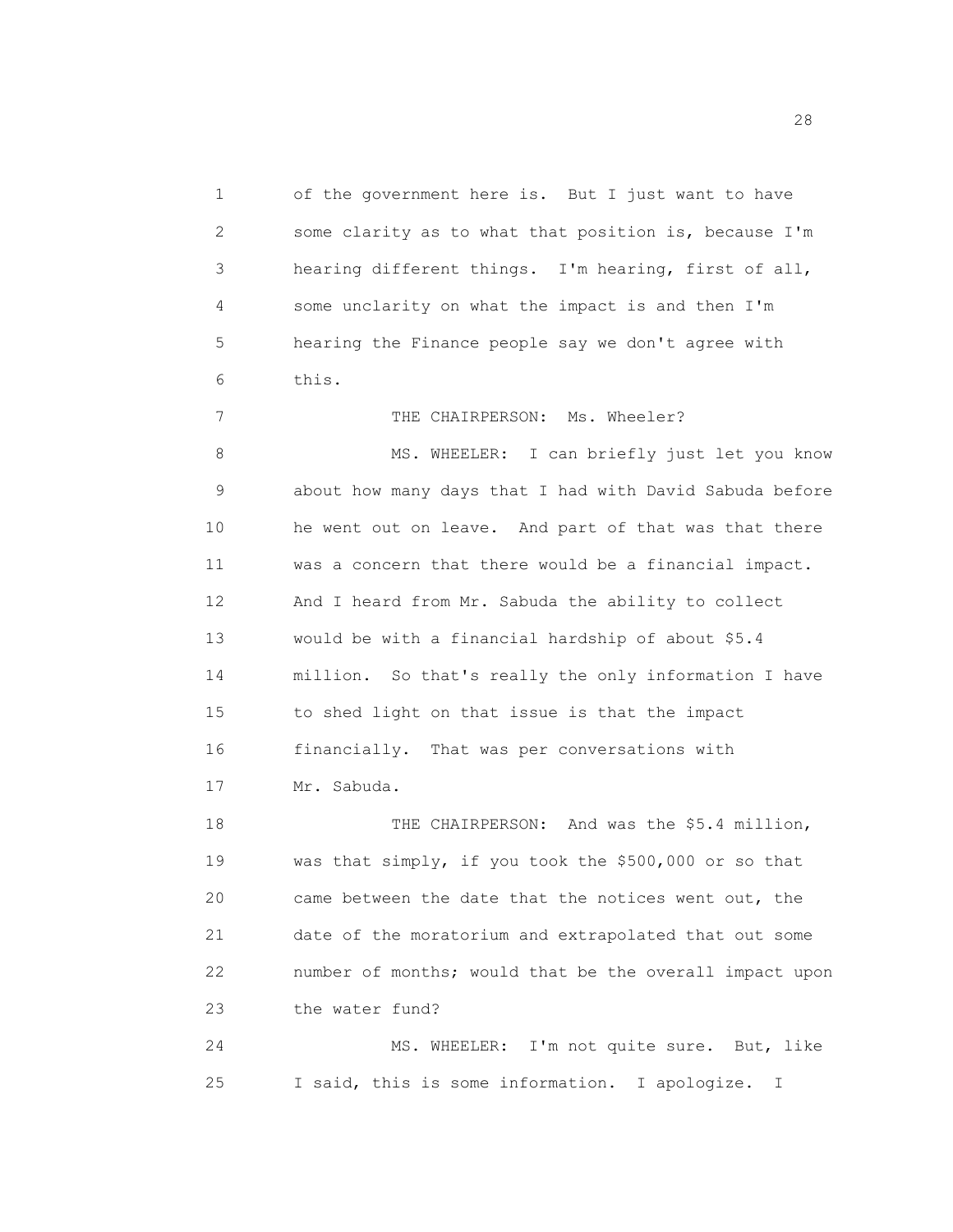1 don't have the whole thing. But, like I said, these 2 are just some of the conversations that we had 3 surrounding the moratorium. I believe there was a 4 recommendation not to act at all but just to wait to 5 get the full information prior to the full impact being 6 realized by the City. 7 THE CHAIRPERSON: Is Ms. Steele still here? 8 What is the likelihood, if we were to defer 9 action on this until sometime later this month, that 10 the Finance Department would be able to provide us with 11 more details as to what the financial impact would be 12 on the water fund? 13 MS. STEELE: I'd have to get with the 14 Treasury Department downstairs and work with them to 15 figure out what the impact would be. David Sabuda is 16 expected back on Monday. And so we can work on it for 17 you to get to that information, it wouldn't be any 18 problem. 19 THE CHAIRPERSON: And are you able to 20 provide, as well, the current balance of the water 21 fund? 22 MS. STEELE: Yep. 23 THE CHAIRPERSON: Because I think 24 Mr. Tarver's question is exactly getting as much detail 25 as possible about the impact. So if someone says that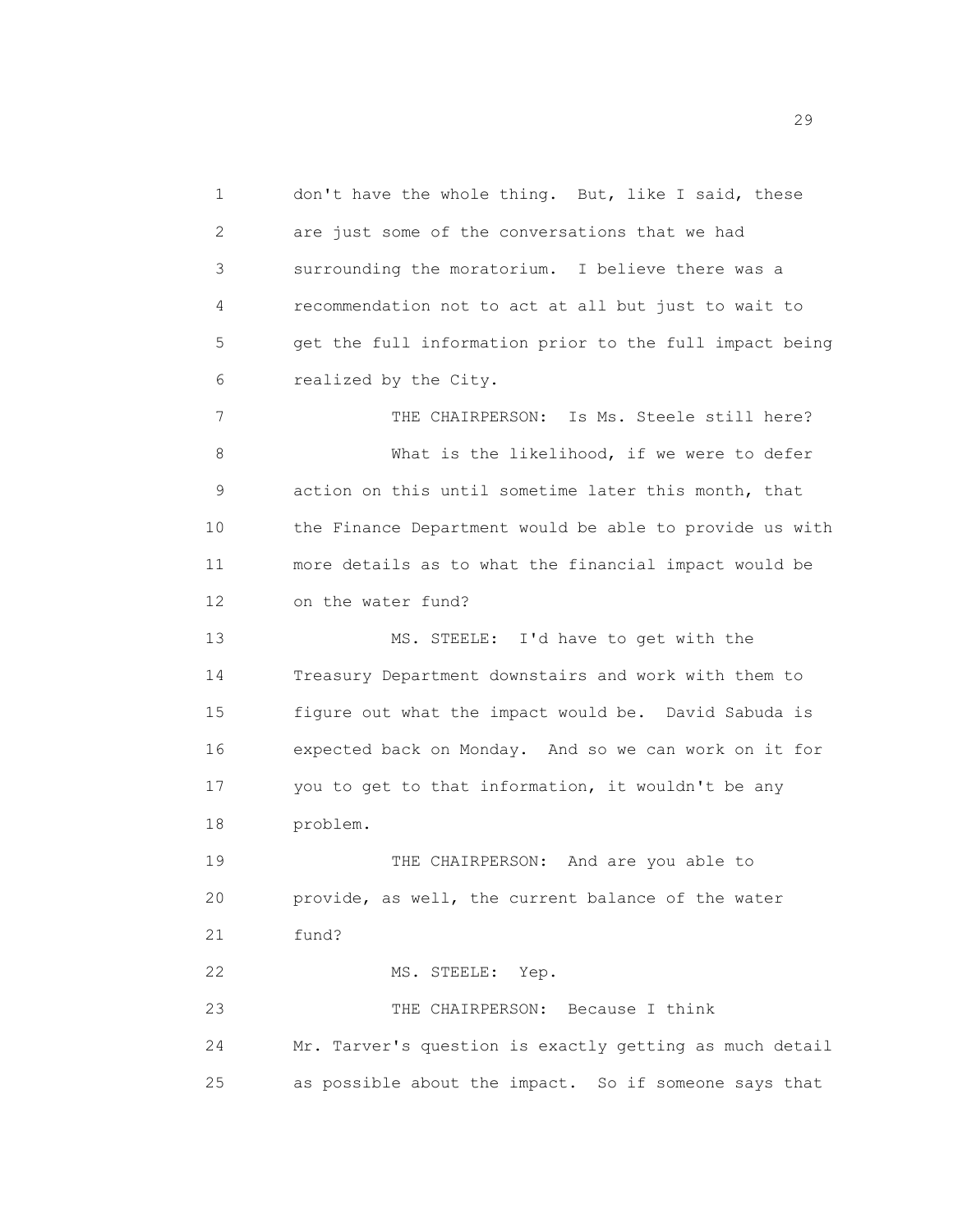1 they -- they believe it's going to have an impact, we 2 would like to have that quantified and know exactly 3 what the impact is. 4 MS. STEELE: Okay. When you speak of the 5 balance in the water fund, are you speaking of cash 6 balance, are you speaking of fund balance, revenue 7 we're receiving, revenue we're billing or payments that 8 are coming in or revenue that we're billing out? Can 9 you give me a little bit -- 10 THE CHAIRPERSON: Well, I think it would be 11 more than cash because I assume you're treating 12 delinquencies as accounts receivable. 13 MS. STEELE: Right. 14 THE CHAIRPERSON: So you're accruing those 15 amounts some number of months out? 16 MS. STEELE: Right. 17 THE CHAIRPERSON: So I think we would want to 18 see the accruals as well? 19 MS. STEELE: Yes. 20 THE CHAIRPERSON: Okay. 21 MS. STEELE: Do you know which day you're 22 going to be back for a meeting? 23 THE CHAIRPERSON: No. I mean, would that be 24 satisfactory to you, Mr. Tarver -- 25 MR. TARVER: Yep.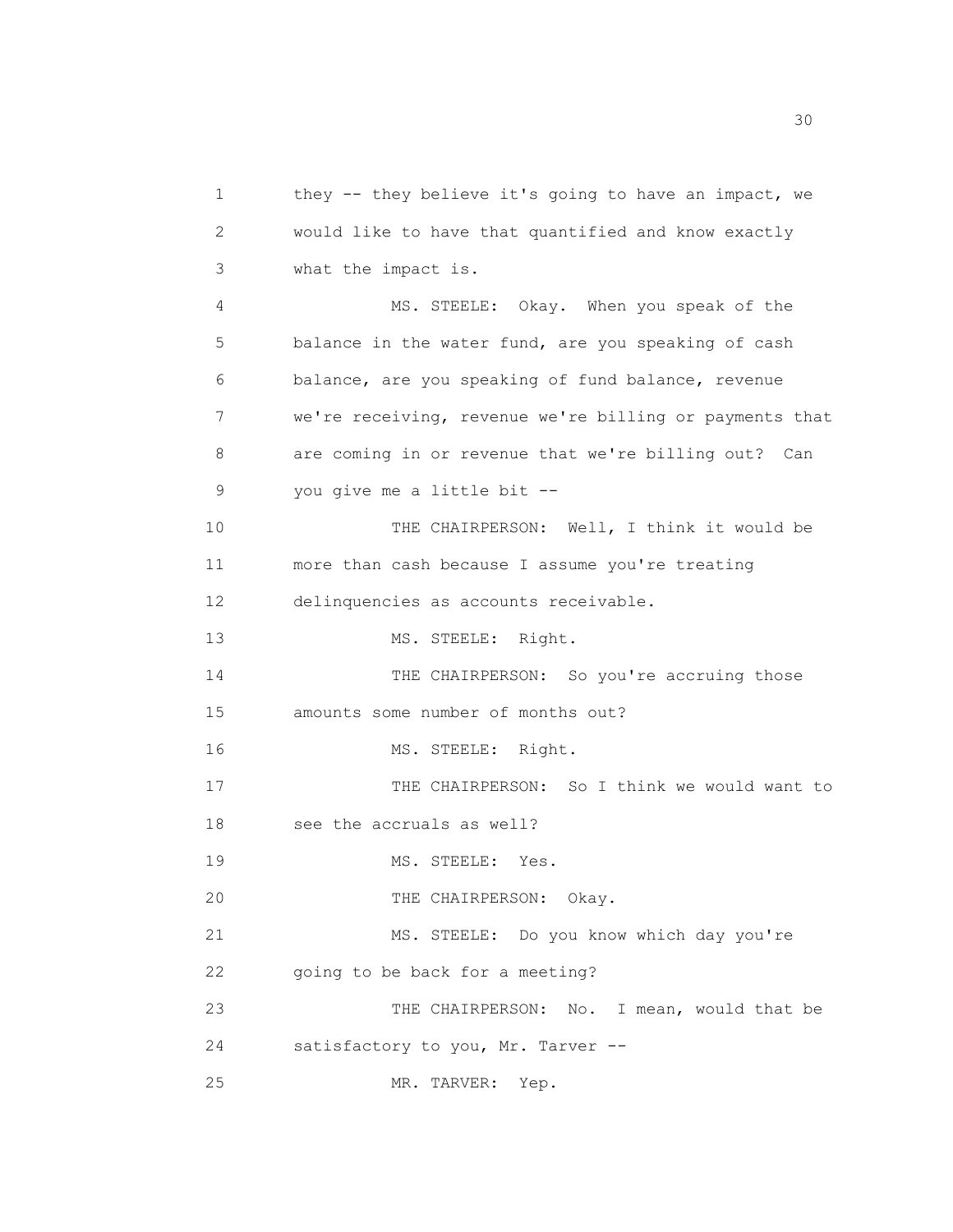1 THE CHAIRPERSON: -- to get additional 2 information? 3 MR. TARVER: Yeah, sure. 4 MS. STEELE: Okay. 5 THE CHAIRPERSON: Without objection, then, 6 we're going to -- Madam Mayor? 7 MAYOR WEAVER: Yeah. I just wanted to add 8 that, so far, we have been honoring the moratorium and 9 so we will continue to do that until you have the 10 information that you need. 11 THE CHAIRPERSON: Thank you. 12 COUNCILMAN KINCAID: Mr. Chairman, there's 13 just one point that I'd like to make. 14 THE CHAIRPERSON: Councilman? 15 COUNCILMAN KINCAID: There's one point that I 16 forgot to -- to mention, that, of these properties, 17 where the delinquent notices will go to, if these 18 properties end up going to the Land Bank, back to the 19 Genesee County, we get no reimbursement for those 20 properties, neither for the taxes, nor for the unpaid 21 lien on the water. 22 So -- and a number of properties every year 23 go back to the County, to the Land Bank. And then we 24 do not get reimbursed for those taxes or those liens 25 that are placed on those properties. So that was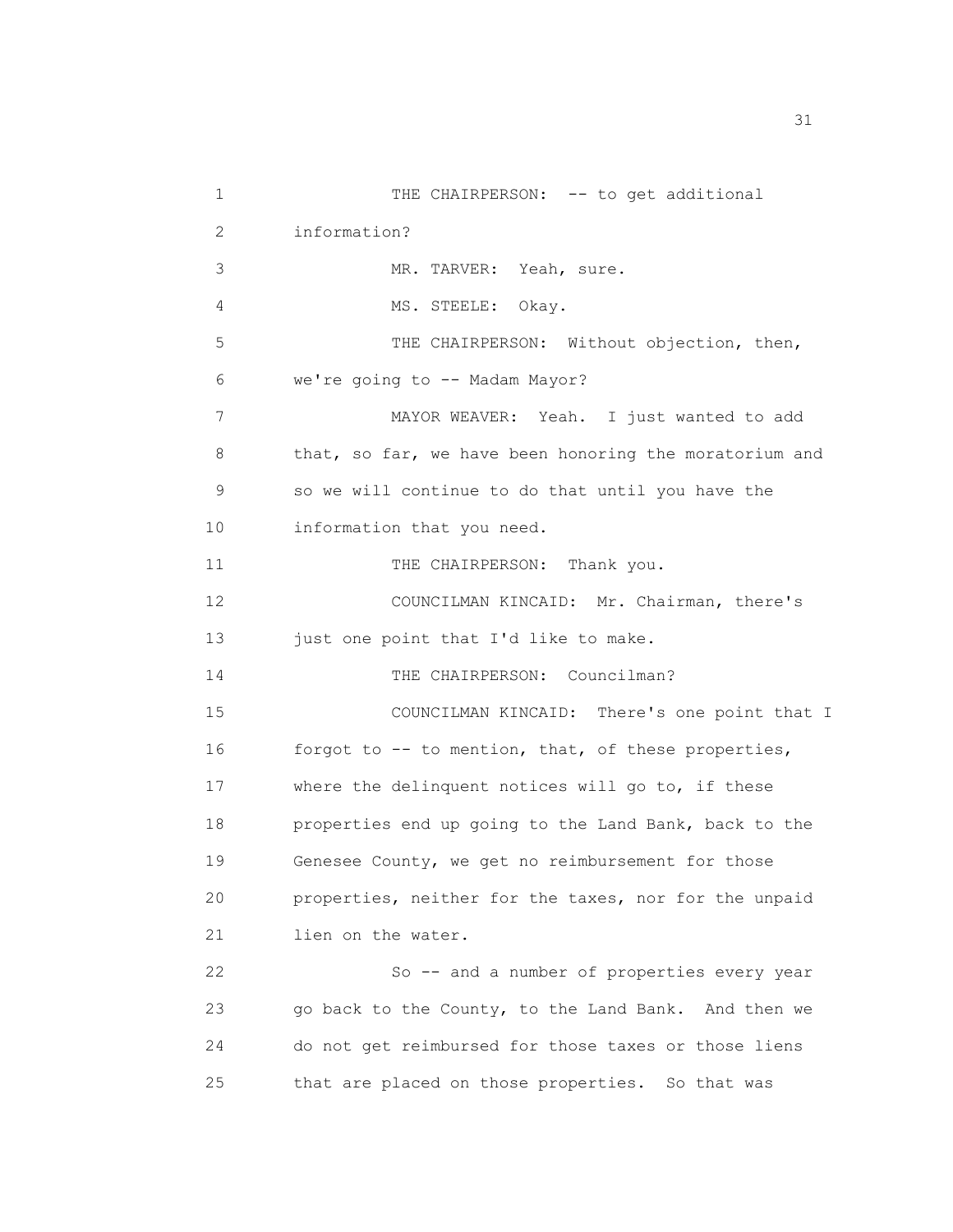1 another motivation for us to approve the moratorium. 2 MR. TARVER: All right. 3 COUNCILMAN KINCAID: Thank you. 4 MR. TARVER: Thank you. 5 THE CHAIRPERSON: Understood. 6 We have a motion pending that has been 7 seconded. If there's no objection, we will defer 8 action on this matter until later this month. 9 MR. TARVER: No objection. 10 THE CHAIRPERSON: Without objection. 11 That takes us to Resolutions from the regular 12 City Council meeting of May 22nd. Mr. Cline, please. 13 MR. CLINE: Beginning with Resolution 258, 14 that is a grant application to the drinking Water 15 Revolving Loan Fund. This specific resolution appoints 16 the authorized representatives for the City to -- to 17 handle the grant application. 18 We have Resolution 261, which is a change 19 order with Dell Enterprises to add additional Microsoft 20 licenses to the City in the amount of \$76,000. 21 And we have Resolution 262, which was to 22 prequalify specific engineering firms until June 30th, 23 2018, for the purposes of designing and developing road 24 construction projects, specifically those three 25 engineering firms are Fleis & Vandenbrink Engineering,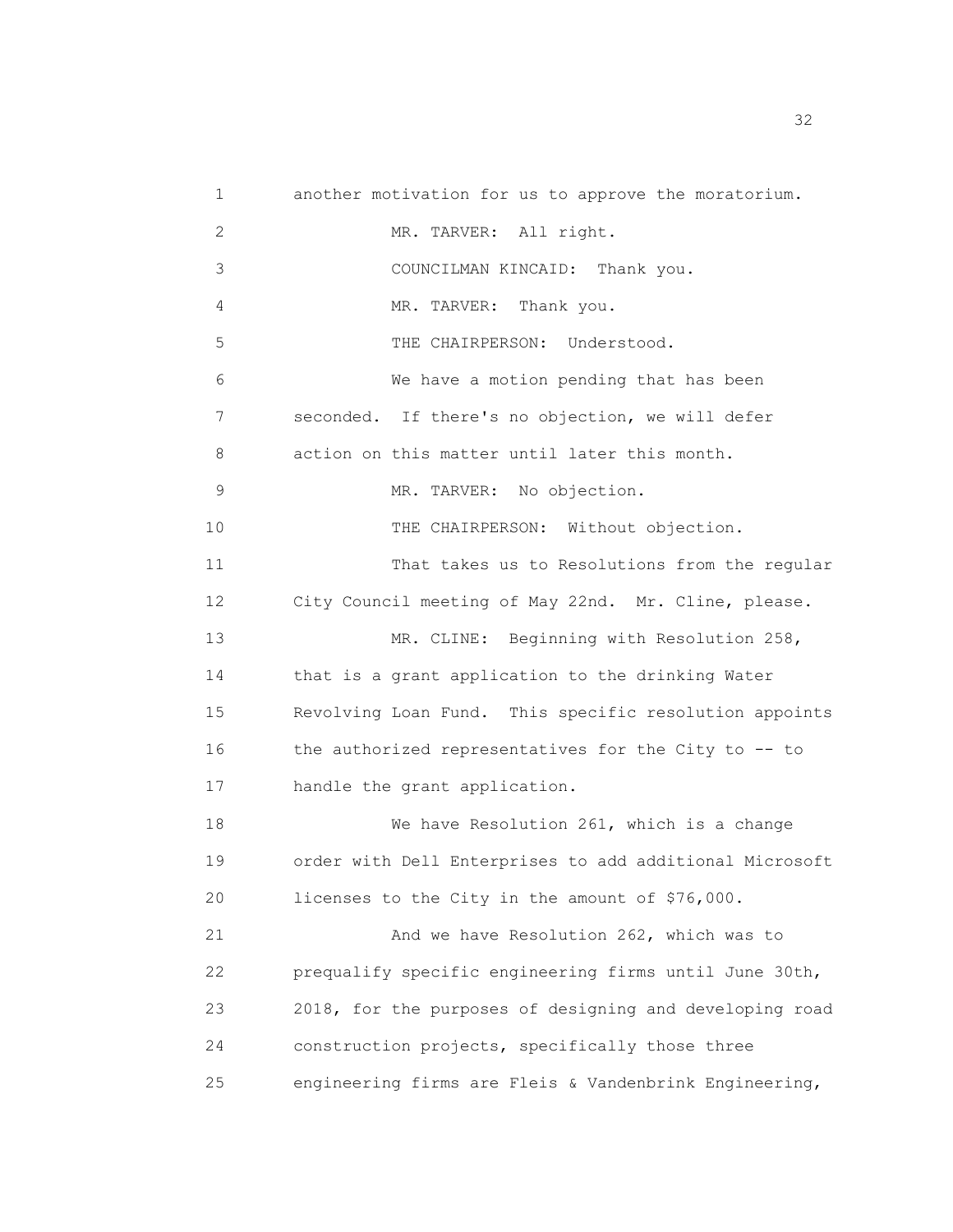| 1  | Rowe Engineering and Wade Trim.                         |
|----|---------------------------------------------------------|
| 2  | Resolution 263 is the settlement of                     |
| 3  | litigation with a Sara Wilson, in the amount of         |
| 4  | \$11,000.                                               |
| 5  | I'm going to skip 264 for just a moment.                |
| 6  | Resolution 265 is the reappointment of                  |
| 7  | Christopher Flores to the Hurley Board of Hospital      |
| 8  | Managers.                                               |
| 9  | Backing up, briefly, to Resolution 264. This            |
| 10 | has an amendment to the City Council Rules and          |
| 11 | Procedure. That was adopted by the City Council.        |
| 12 | However, the City attorney did not sign off on the      |
| 13 | Resolution of Adoption as to form, due to some -- some  |
| 14 | comments that she had.                                  |
| 15 | It is my understanding that the City Council            |
| 16 | is redoing a part of that resolution. So you            |
| 17 | suggested, perhaps, that the Board may want to postpone |
| 18 | action on this particular resolution until, perhaps,    |
| 19 | its next meeting so we can get a little more clarity on |
| 20 | that. And just to note, for the record, Resolutions     |
| 21 | 208 through 214 are the first reading of series of      |
| 22 | ordinance amendments regarding Purchasing the City      |
| 23 | Council is considering.                                 |
| 24 | The RTAB doesn't specifically have to                   |
| 25 | consider or approve the first reading of ordinances.    |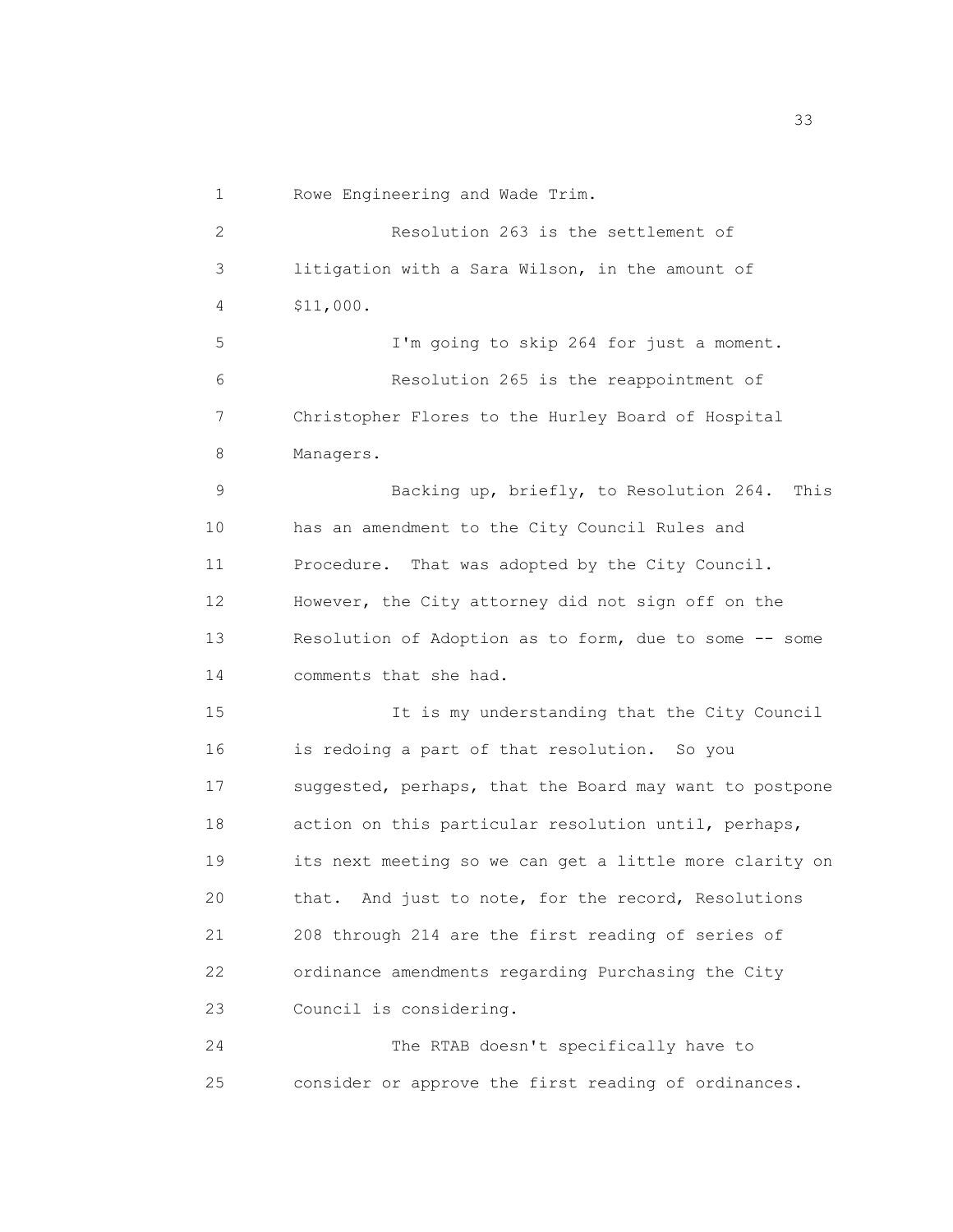1 But, if those are adopted, you'll be seeing those in 2 subsequent meetings. I just wanted to note those for 3 the record. 4 THE CHAIRPERSON: Thank you. 5 MR. CLINE: And that's all. 6 THE CHAIRPERSON: Is there a motion that 7 resolutions from May 22nd, excluding Resolution 264, be 8 approved? 9 MR. TARVER: So move. 10 THE CHAIRPERSON: Is there support? 11 MR. NEWMAN: Support. 12 THE CHAIRPERSON: Motion's made and 13 supported. Any discussion? 14 Those in favor, please say "aye". 15 BOARD MEMBERS: Aye. 16 THE CHAIRPERSON: Opposed? 17 Motion is adopted. 18 Next item of business is Resolution 295, 19 which was the Biannual Budget for Fiscal Years 2018 and 20 '19. This was on the agenda previously to be 21 considered and approved at this meeting. Given the 22 fact that there was a veto by the Mayor, action today 23 would probably be premature. We would prefer to see 24 how this is resolved between two branches of City 25 Government.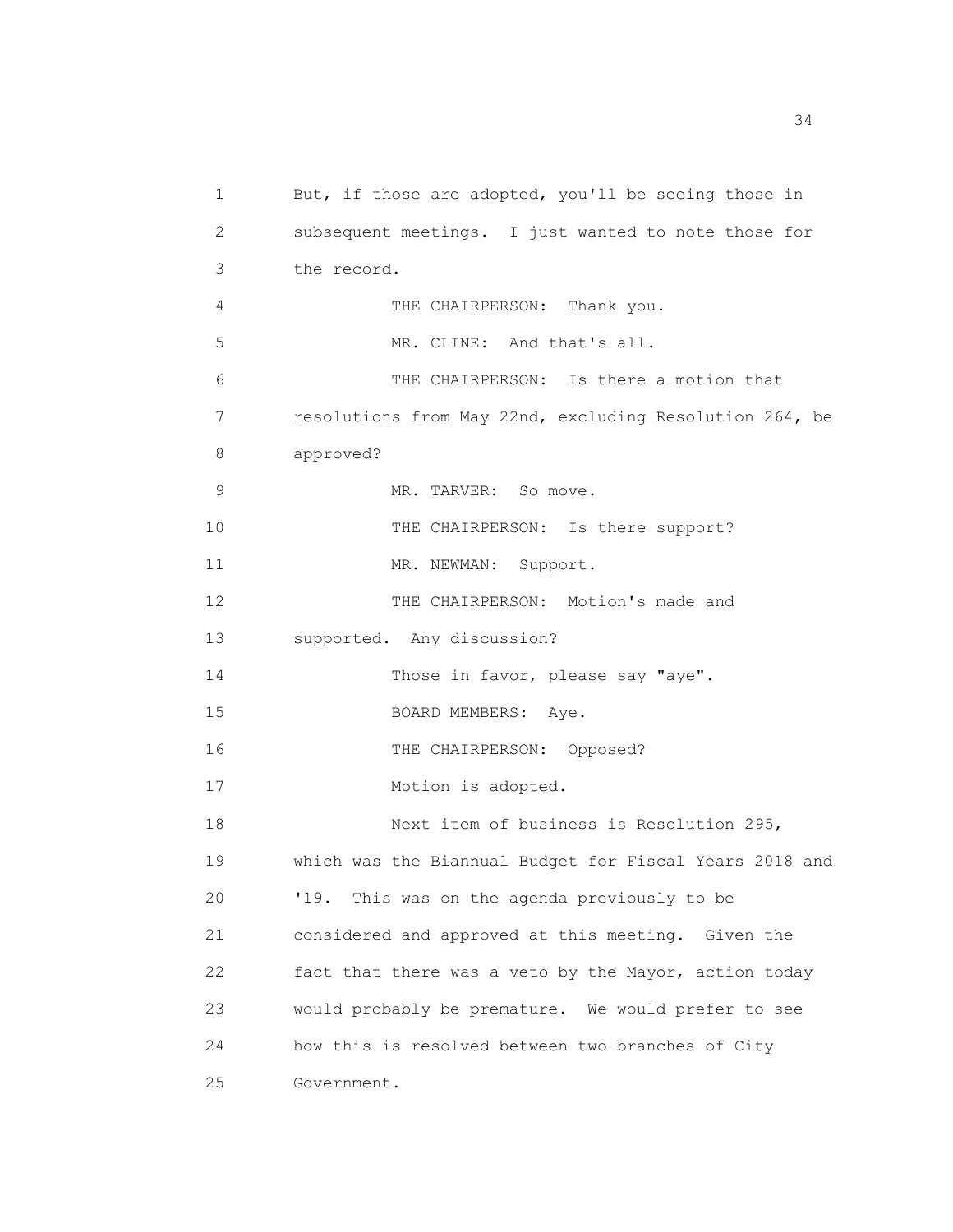1 But this will afford us an opportunity to 2 become more familiar with the budget. And, in the 3 event that any of the RTAB members have questions about 4 aspects of the budget, this would be an opportunity to 5 ask those questions. 6 I would note this on a high level: That our 7 primary interest is in making sure that the budget is 8 adopted before 12:01 on July 1, making sure that the 9 budget, whatever budget is adopted, is balanced and 10 that it has in it all the requirements of the Uniform 11 Budget Accounting Act. So we're not going to really 12 inquire or scrutinize particular appropriations or 13 amounts of money. Those decisions are to be made by 14 the Mayor and City Council. 15 We simply want to make sure the balanced 16 budget is in place by the time the City starts its 17 fiscal year. 18 Gentlemen, any questions about -- 19 MR. TARVER: I had a -- 20 MR. NEWMAN: Yes. 21 MR. TARVER: -- question. I'm sorry --22 MR. NEWMAN: No -- 23 MR. TARVER: -- Paul. 24 MR. NEWMAN: -- go ahead.

25 MR. TARVER: I just want to understand the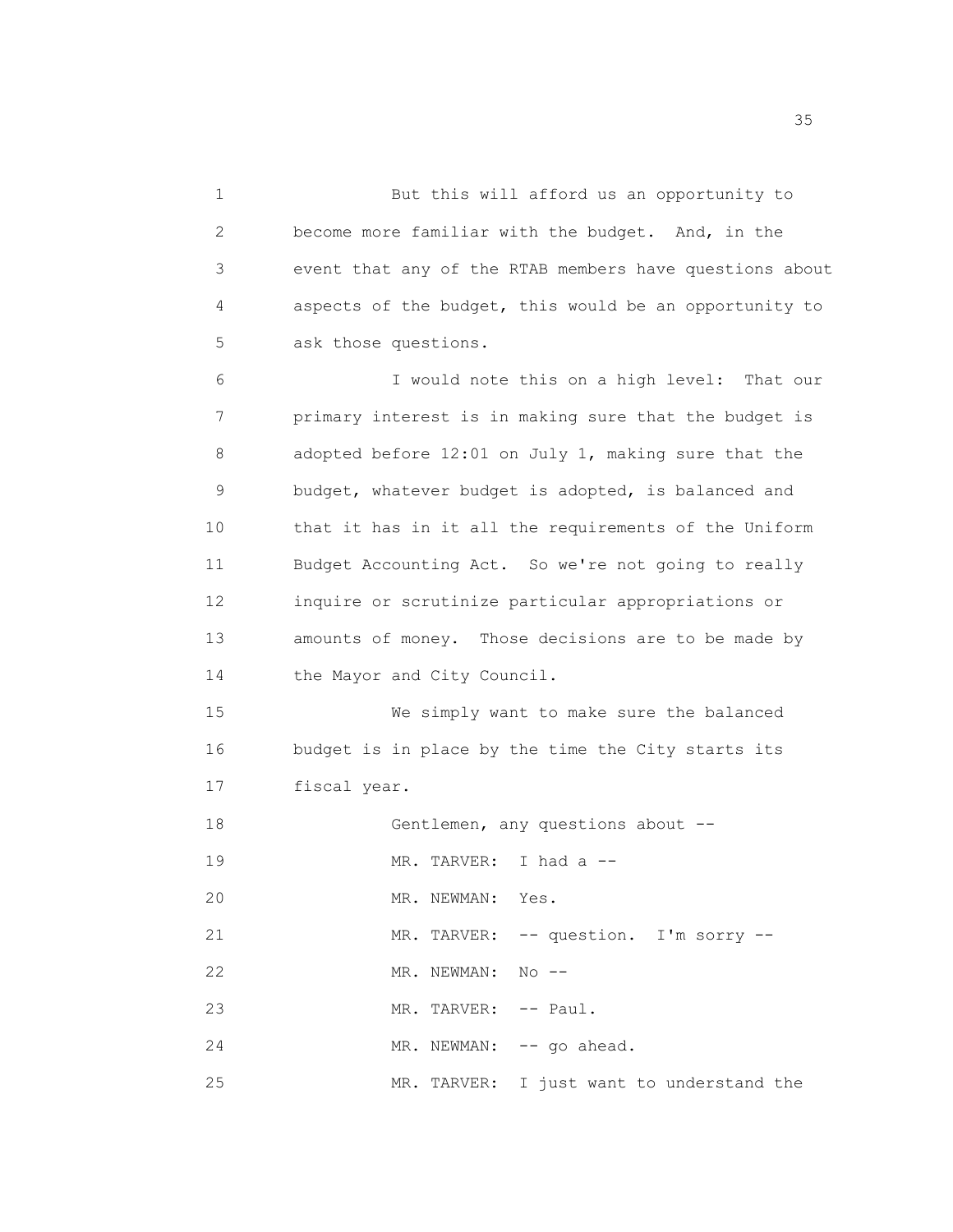1 scale of the difference between the Council and the 2 Mayor. I think there was a \$70,000 item that was part 3 of the difference?

4 COUNCILMAN KINCAID: No, Mr. Tarver. There 5 was some changes in the budget that was proposed by the 6 Mayor and then it was amended by City Council and 7 approved by City Council.

8 I can assure you that this budget is 9 balanced. There is no money that was taken out of any 10 fund reserve, other than the sewer fund. And we made a 11 small transfer into the Treasury Department to be able 12 to cover the percentage of cost of the employees that 13 would now become full time. That was the only budget 14 transfer within this budget.

15 We de-appropriated money out of the General 16 Fund, out of the Administrator's budget and out of the 17 Police Chief's budget, for a position that had been 18 funded for more than the last five years. They had 19 never been expended. And so we de-appropriated that 20 amount of money and we reduced money in the City 21 Administrator's budget.

22 And we've had conversations. The 23 Administration received copies of this budget on 24 Friday, prior to the June 5th meeting. And I made 25 myself available to the Administration and/or the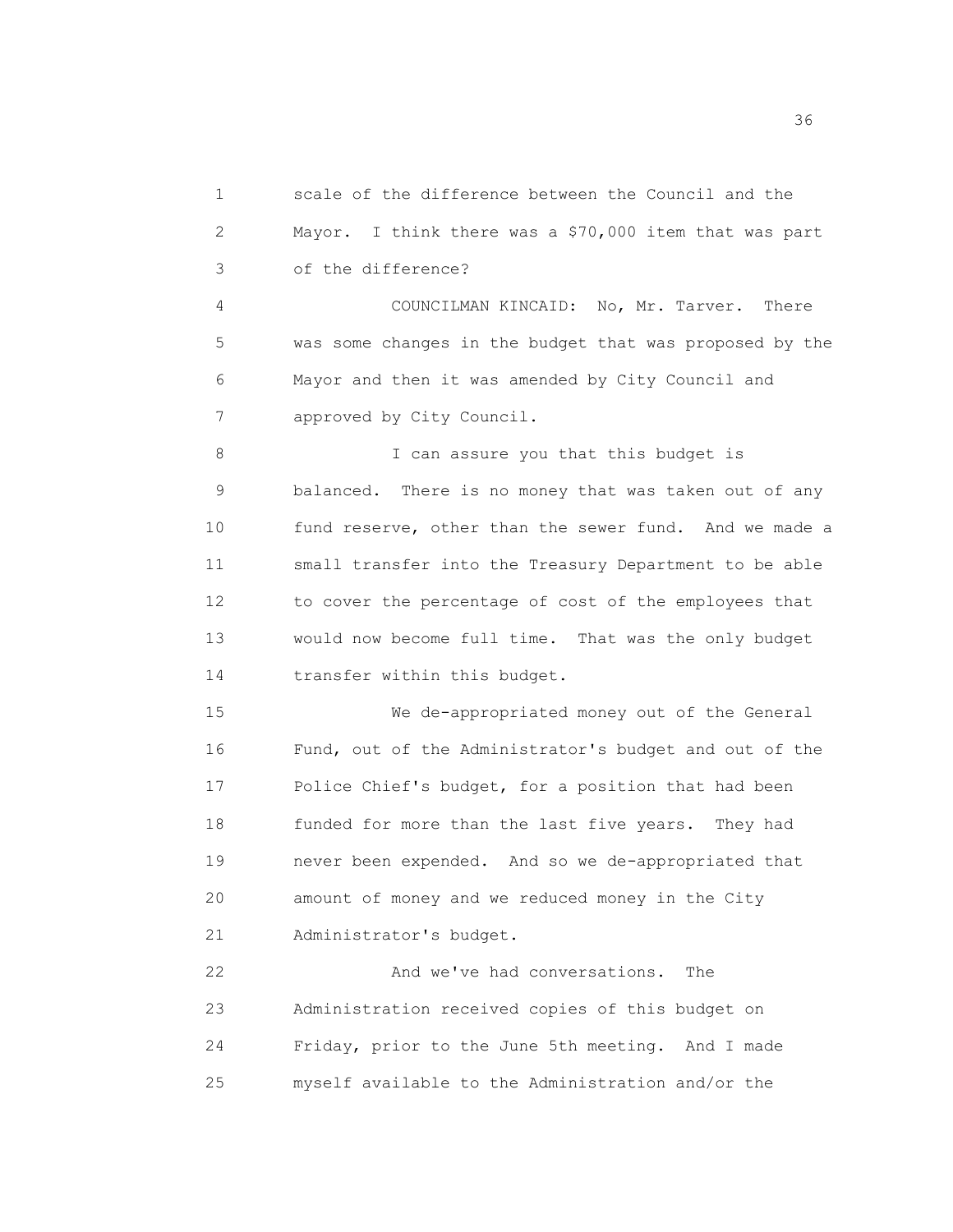1 Mayor, or a combination of both, and never received 2 any -- well, I take that back.

3 I had communication with the City 4 Administrator on Friday. I think we had a very 5 positive conversation, not that we necessarily agreed 6 but we talked about some conceptual things that could 7 potentially happen and do a budget amendment in the 8 future as we had done last year during the budget. And 9 that was a brief conversation on the telephone.

10 I received a call from the Mayor's Chief of 11 Staff on Monday. We sat down and met for about a half 12 hour prior to us adopting the budget. And I went 13 through the budget changes with them and explained 14 where the funding was going. And I wanted to make sure 15 that this community that is financially strapped 16 already didn't have a tax increase and we were able to 17 eliminate a tax increase for waste collection this 18 year.

19 I want to make sure that the funding for 20 community centers for our portion of funding that is 21 used for a percentage of grants or match money in the 22 millage that we received, that they had some seed money 23 to be able to offset those programs.

24 I wanted to make sure -- we have a huge issue 25 with blight in our community. We wanted to add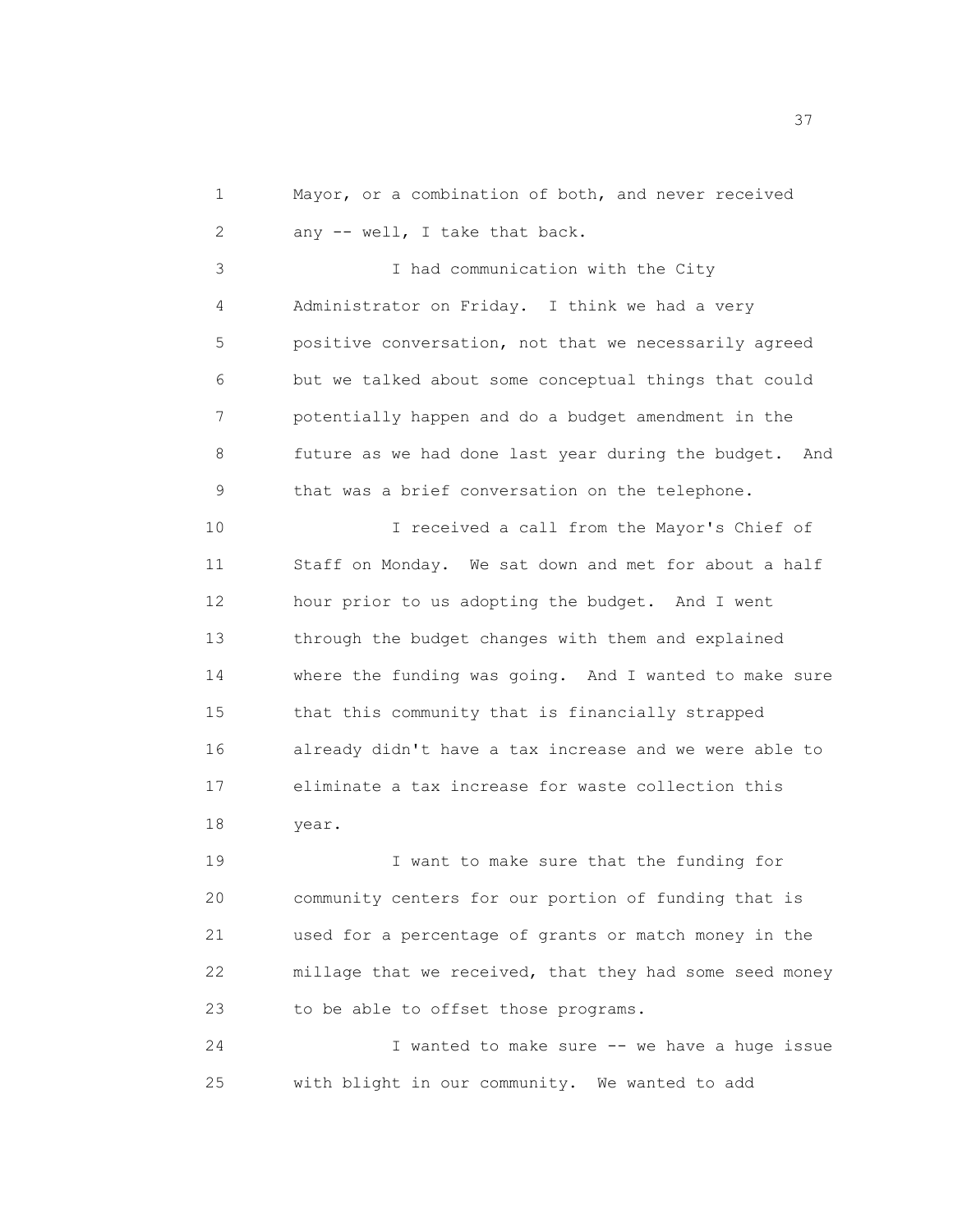1 additional funding to the Blight Department so that the 2 Blight Department could lease or rent equipment on a 3 day-to-day basis, which they had no funding to do; 4 front-end loaders, Bobcats, brush hogs, things of that 5 nature, to clean up dumping sites, things of that 6 nature. We also put enough funding in to take a 7 part-time position in Blight and make them a full-time 8 position. 9 And those two areas that we cut do not affect 10 public safety at all; that was a concern of City 11 Council, not to affect public safety of both Police and 12 Fire. And so those were the proposed changes that we 13 have done. And the budget is balanced. 14 And I'd be more than happy to answer any 15 questions on this budget that you may have this 16 afternoon. 17 And, again, as I stated earlier, the 18 Administration, the Mayor, waited until 2:00 yesterday, 19 the final hour that the City Council could take this 20 issue up. 21 THE CHAIRPERSON: Councilman, I'll interrupt 22 you just to say this is not really the forum to be -- 23 COUNCILMAN KINCAID: No, I just -- we could 24 have dealt with this on Monday. 25 THE CHAIRPERSON: The Council was fully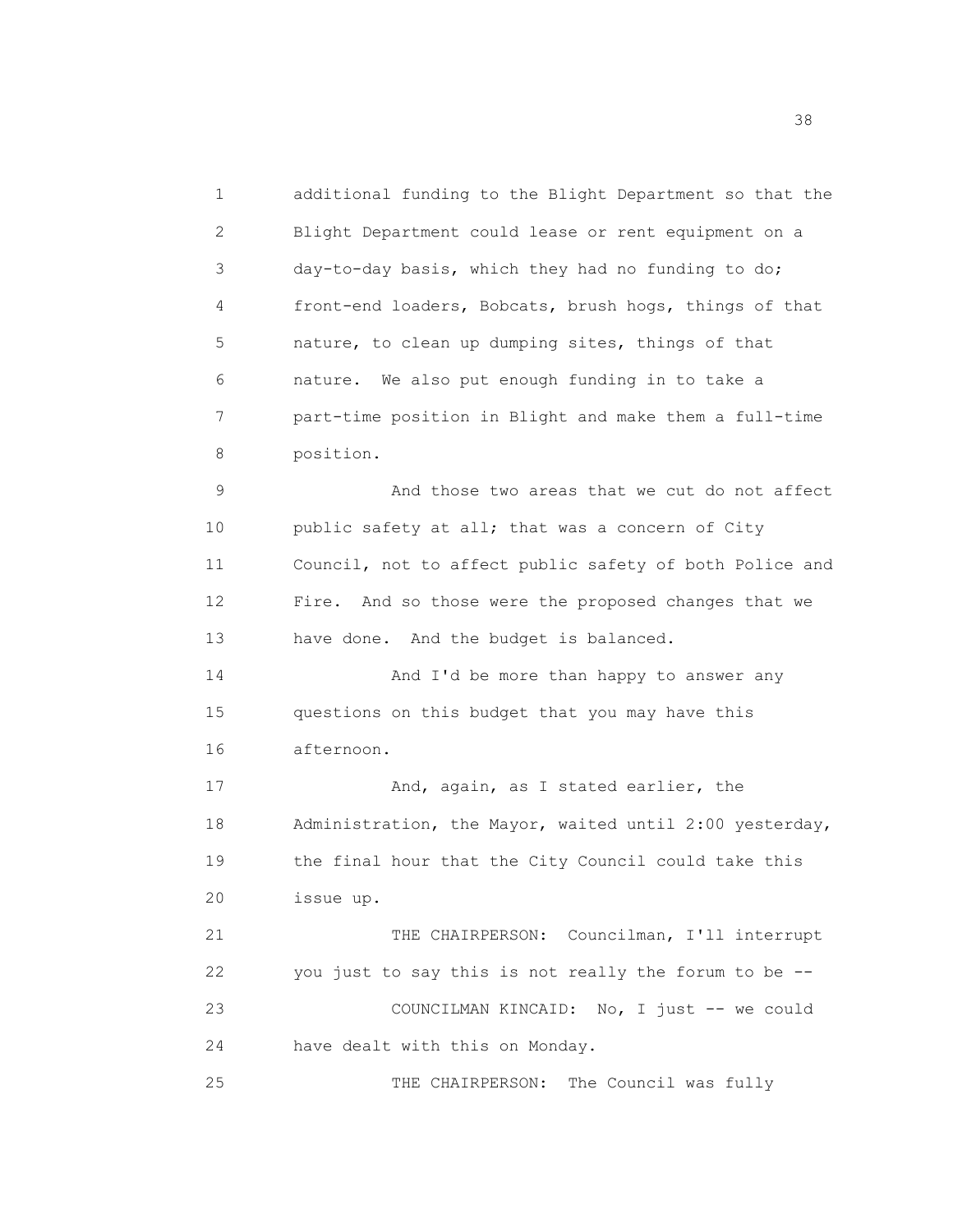| 1  | within its rights to adopt the budget --                |
|----|---------------------------------------------------------|
| 2  | COUNCILMAN KINCAID: Right.                              |
| 3  | THE CHAIRPERSON: -- that it did. The Mayor              |
| 4  | was fully within her rights to veto.                    |
| 5  | COUNCILMAN KINCAID: And we're going to have             |
| 6  | a special meeting tomorrow.                             |
| 7  | THE CHAIRPERSON: So we expect you two                   |
| 8  | branches to hammer out whatever differences you have    |
| 9  | and come back with a budget for us.                     |
| 10 | COUNCILMAN KINCAID: Right.                              |
| 11 | THE CHAIRPERSON: I did have one question                |
| 12 | with regards to, if I'm reading this correctly, for     |
| 13 | Proposed Fiscal '18, an estimated revenue appropriation |
| 14 | of \$53,162,571 and expenditure appropriation of        |
| 15 | \$51,664,436. So it appears, if I'm reading this        |
| 16 | correctly, for Fiscal Year '18, appropriate             |
| 17 | expenditures exceed appropriate revenues. Am I reading  |
| 18 | that correctly?                                         |
| 19 | COUNCILMAN KINCAID: That appropriations                 |
| 20 | exceed revenue?<br>No.                                  |
| 21 | THE CHAIRPERSON: That the expenditure                   |
| 22 | appropriation exceeds what's called the revenue         |
| 23 | appropriation.                                          |
| 24 | COUNCILMAN KINCAID:<br>No.                              |
| 25 | THE CHAIRPERSON: By about 400-and so                    |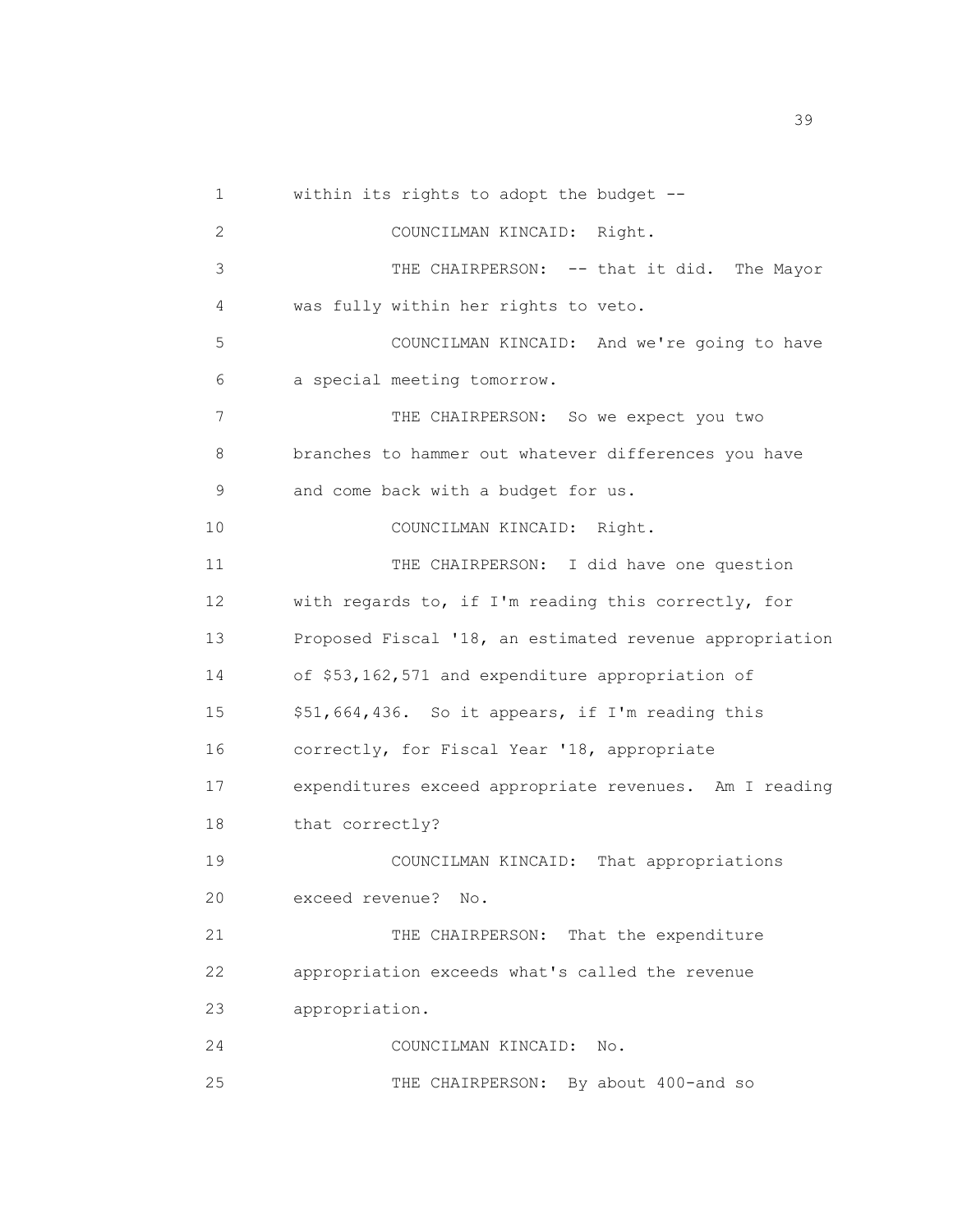1 thousand dollars --

2 No, it's revenues based upon this --3 Well, same thing with Fiscal '19. They 4 appear to exceed -- perhaps I'm misreading this. But 5 what's called, "Total expenditure appropriation" for 6 both the fiscal years exceed total revenue 7 appropriation. 8 COUNCILMAN KINCAID: Those numbers are the 9 numbers that were presented to the City Council in the 10 original budget. We did not change those numbers. 11 THE CHAIRPERSON: And you're welcome to 12 approach to take a look at what I'm looking at. 13 COUNCILMAN KINCAID: I'm sorry? 14 THE CHAIRPERSON: You're welcome to approach 15 to take a look at what I'm looking at. 16 COUNCILMAN KINCAID: Yeah, I'd ask the 17 Finance Department to respond. They're the ones who 18 provided the revenue and the expenditure sheet and we 19 never changed those. 20 MS. STEELE: Which fund are you referring to. 21 (Mr. Jones approached and whispered to 22 The Chairperson.) 23 THE CHAIRPERSON: Okay. I stand corrected 24 from Mr. Jones. It appears to be fine for Fiscal '18 25 but it appears to be the expenditures exceed revenues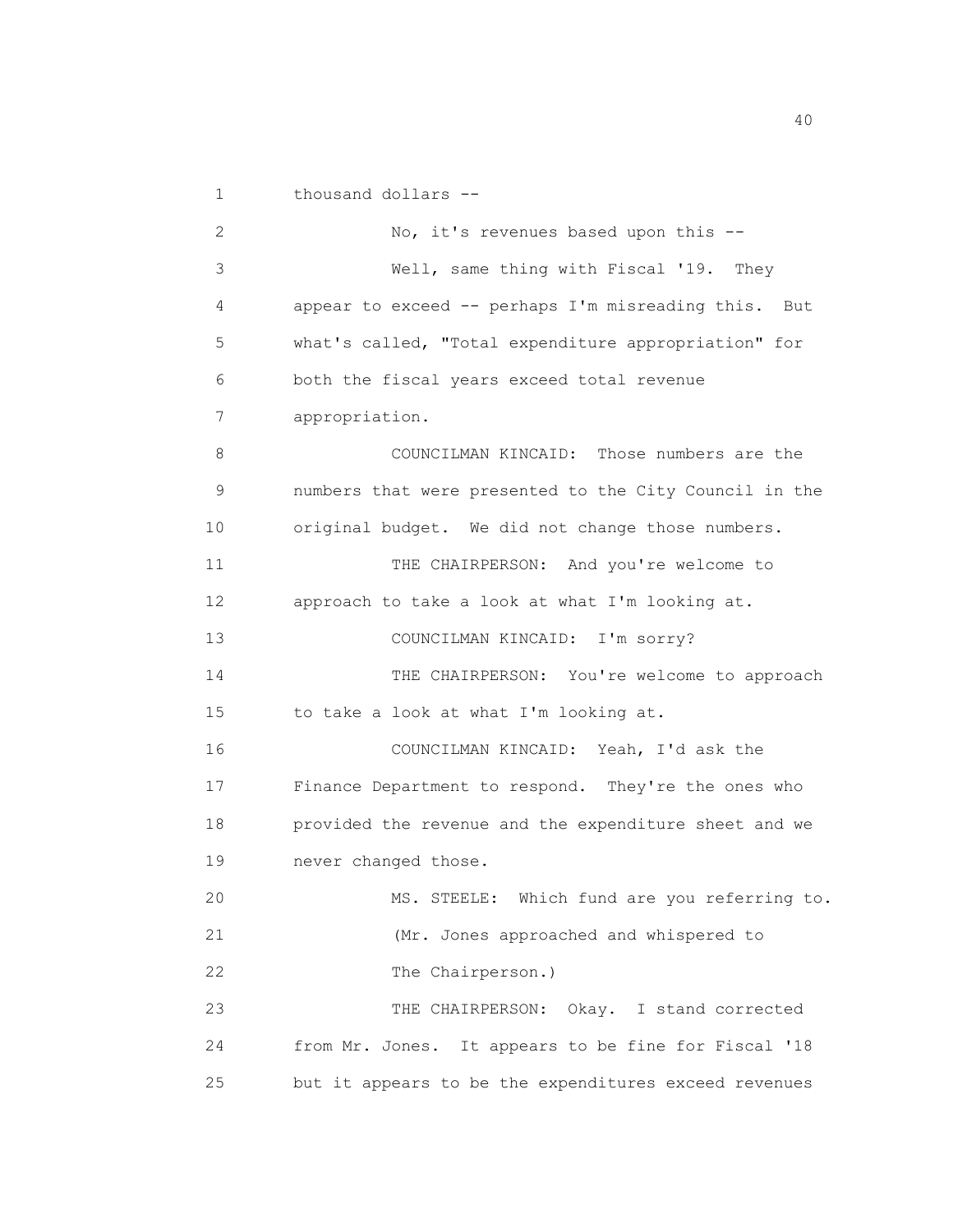1 for Fiscal '19 by about 800-and-some thousand dollars. 2 MS. STEELE: Yes, that's correct. 3 THE CHAIRPERSON: So can that be explained? 4 In effect, Fiscal Year '19 is an unbalanced 5 budget, it appears to be, based on these notes. 6 MS. STEELE: It would probably be revenues in 7 the fund balance would be the difference, the 800,000. 8 But I'll have to check -- I'll have to look at the 9 worksheets. 10 THE CHAIRPERSON: Okay. 11 Other questions, gentlemen? 12 MR. NEWMAN: None from me. 13 MR. TARVER: No. 14 THE CHAIRPERSON: Mayor, any comment before 15 we leave this item? 16 MAYOR WEAVER: I just wanted to set a couple 17 things straight, for the record, when we were talking 18 about the changes made for the budget. I want the 19 record to show that I had no problem with the money 20 that was sent to the senior centers for Brennan and for 21 half of Brennan. We are not in dispute about that. We 22 support the senior centers a hundred percent. And I 23 just want that on the record. 24 We do have some concerns about public safety 25 and we also have some concerns about public health and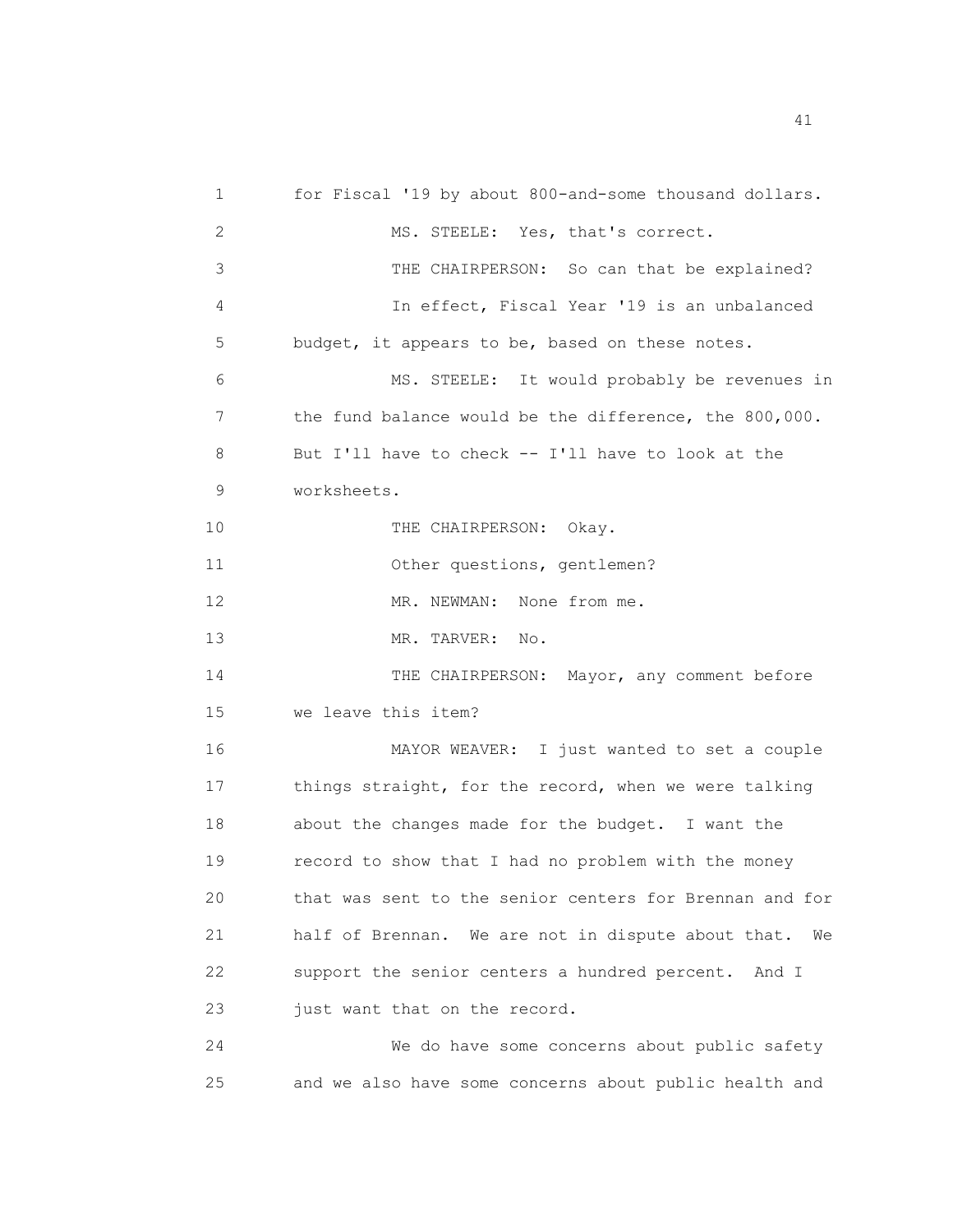1 capacity. And I think the Chief of Police wants to 2 address that.

3 CHIEF JOHNSON: Good afternoon, Gentlemen. 4 THE CHAIRPERSON: Chief Johnson. 5 CHIEF JOHNSON: I went to the people in Flint 6 and I asked them to support a millage and that was to 7 keep police officers on the street because we were so 8 understaffed and I got -- it was put in its position. 9 And the citizens came out and they voted for that 10 millage to support the vacant property. 11 And I assured them, and I had to ask for 12 their support, that the money would be used for the 13 Police Department not like it was last time where the 14 money was -- something else was done with the money. I 15 wasn't here. I don't know what they're talking about. 16 But the Administration, at that time, knew where the 17 money went. And the people came out and supported what

18 I asked them to do.

19 I'm personally walking around here feeling 20 like I've been kicked in my stomach, I've been stripped 21 and I've been cheated. And I feel like I lied to the 22 citizens in this City. The police officers on the 23 Flint Police Department are underpaid, understaffed, 24 wearing five or six hats, they're working with 25 primitive equipment.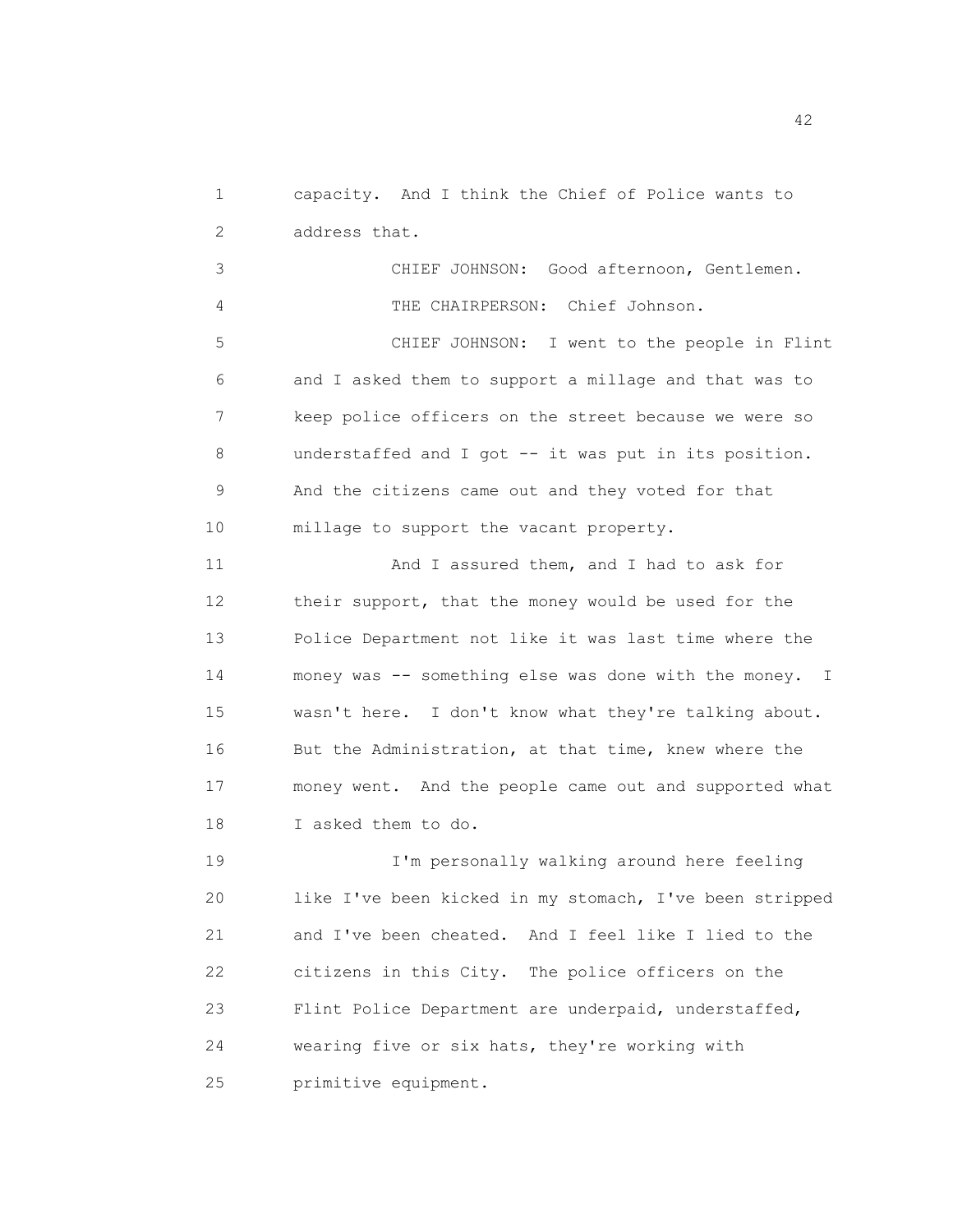1 Equipment that we do have, the cruisers we 2 should have gotten rid of years ago, 200,000 miles on 3 them instead of 50- and 60-, like every other police 4 department has. I've asked for cars, I haven't gotten 5 any -- only one car. Just received five cars recently 6 and it's going to take about another three months to 7 outfit those vehicles with police equipment and 8 everything.

9 I stand before you and listening to people 10 talk and I'll tell you I always wondered why the City 11 was under such a black cloud and we could never get off 12 the ground. And when you stand here and hear people 13 say things that's not true or manipulating the facts or 14 giving you a false impression of what's going on in the 15 City, it's mind-blowing. And I've always wondered why 16 the City is in the position it is. And now I see why. 17 That's the problem. My staff can deal with the 18 streets; we've been dealing with them. Our numbers 19 speak for themselves.

20 When I first started this position, we were 21 the number one in murder rate capital, we were number 22 one in most of the violent crimes in any City. Now 23 we're not in the top 10. As a matter of fact, we're 24 about 85 percent less today.

25 In the Criminal Department, these officers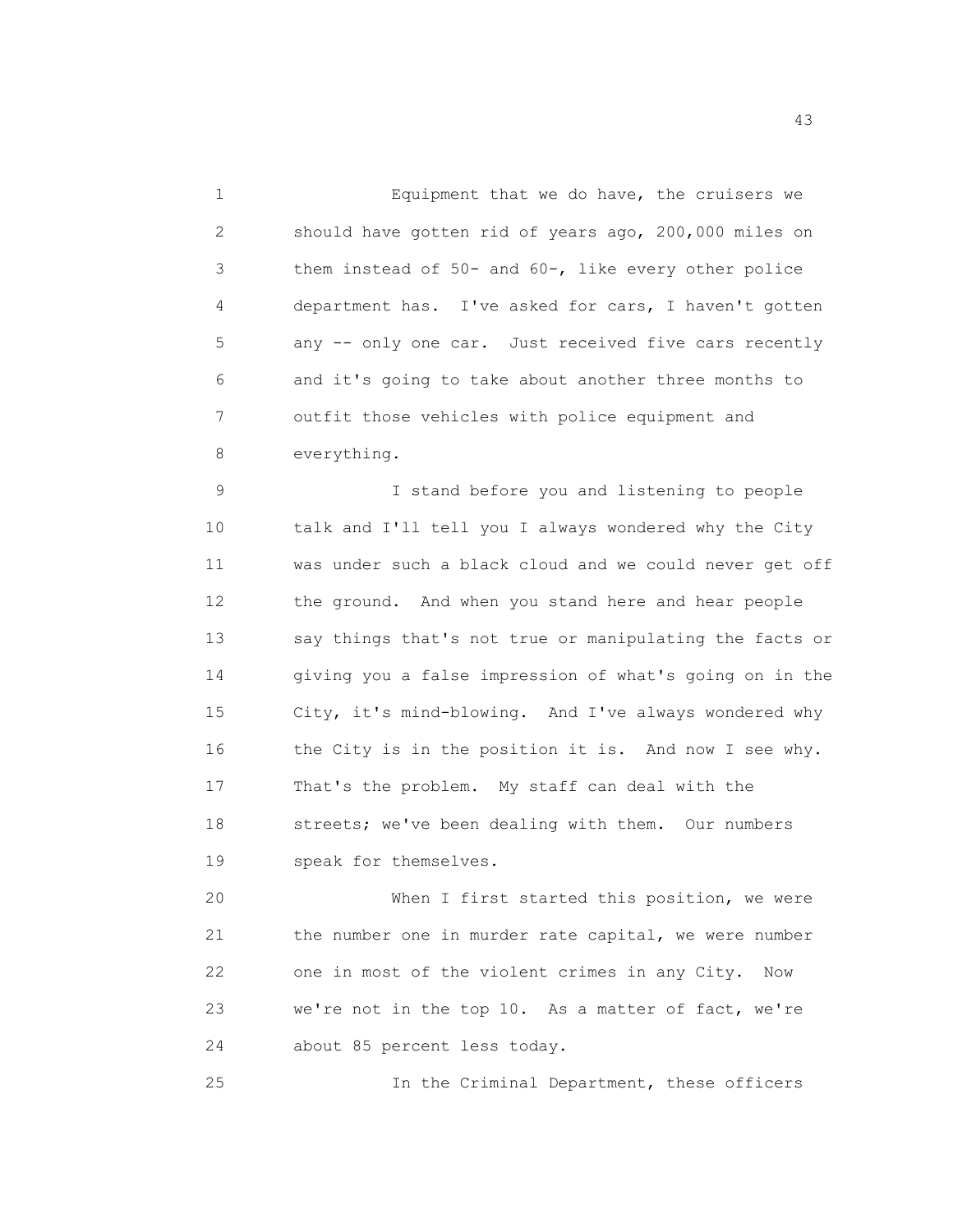1 are holding that front line like I've asked them to do. 2 And I feel like I've cheated them also. I'm asking 3 them to do a job where they're severely underpaid, 4 understaffed and the equipment that they're using is 5 outdated or it's not even halfway functional.

6 When I go to City Council and ask for certain 7 things, I don't get it -- the majority of the time, I 8 don't get it. And where I've gotten it from is from 9 the public, like yourself. I went out to the public or 10 my officers did, they went out to private entities and 11 they've gotten cars for free that we can use from 12 dealerships that they've given us, no charge.

13 We've asked for grants from certain places 14 and we've gotten those grants, too. None of the money 15 came out of our general budget, none of it came from 16 City Council that I've asked for in private sessions 17 with each one of them, some of them more so than 18 others.

19 But I stand before you right now and I really 20 don't know what to say because I feel like I've just 21 been cheated and I feel like the City of Flint citizens 22 have been cheated and have been misled, lied to, 23 disrespected. And, like I said before at the City 24 Council, my battle's on the street.

25 But, if you want to bring me in your house,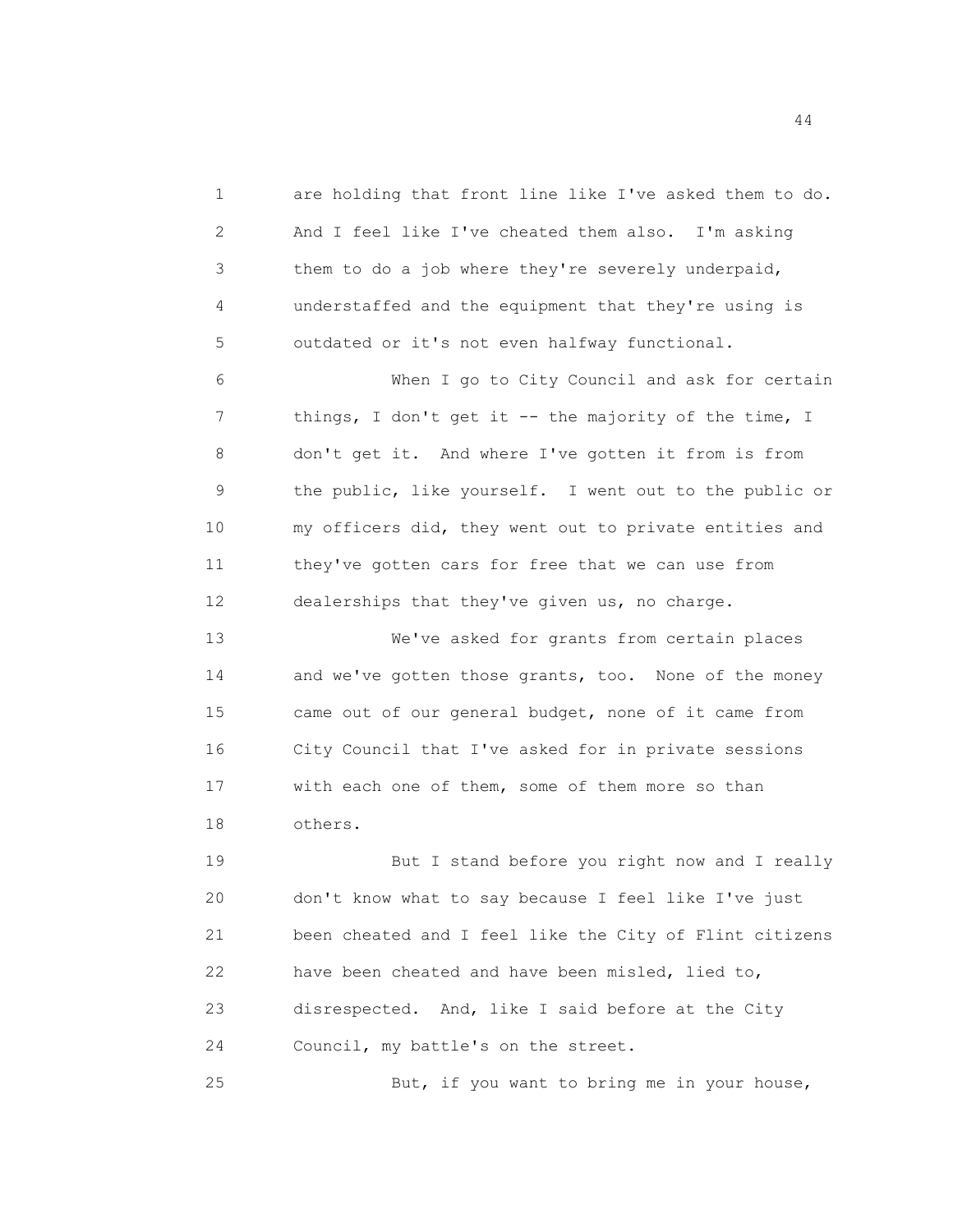1 I'll be in your house. And I guess I'm at your front 2 door now and it's not going to change anything and it's 3 not going to go away. As a matter of fact, when I get 4 finished, it's going to be a shame that you brought me 5 into your house to clean up because I'm going to clean 6 it up, as long as I stay in this uniform. So I say to 7 you, RTAB, every dollar that that Police Department 8 has, they need in their budget.

9 The entity they're trying to give it to is 10 not even a City entity, it's not City employees, it's a 11 private company. They're not part of the Police 12 Department and they're not City employees, like 13 Mr. Kincaid will lead you to believe.

14 I feel like we're standing here talking about 15 a total lie and it's hard to stand here before you and 16 even try to address you with the truth. I just told 17 you my part of the truth. These officers can speak for 18 themselves. We got captains, lieutenants, sergeants 19 and officers. They speak for themselves. They know 20 what's going on over there. We got -- we have union 21 members here, top union officials in the Police 22 Department. Have I said -- have I told them -- have I 23 lied?

24 POLICE PERSONNEL: No, sir.

25 CHIEF JOHNSON: And I don't want -- I don't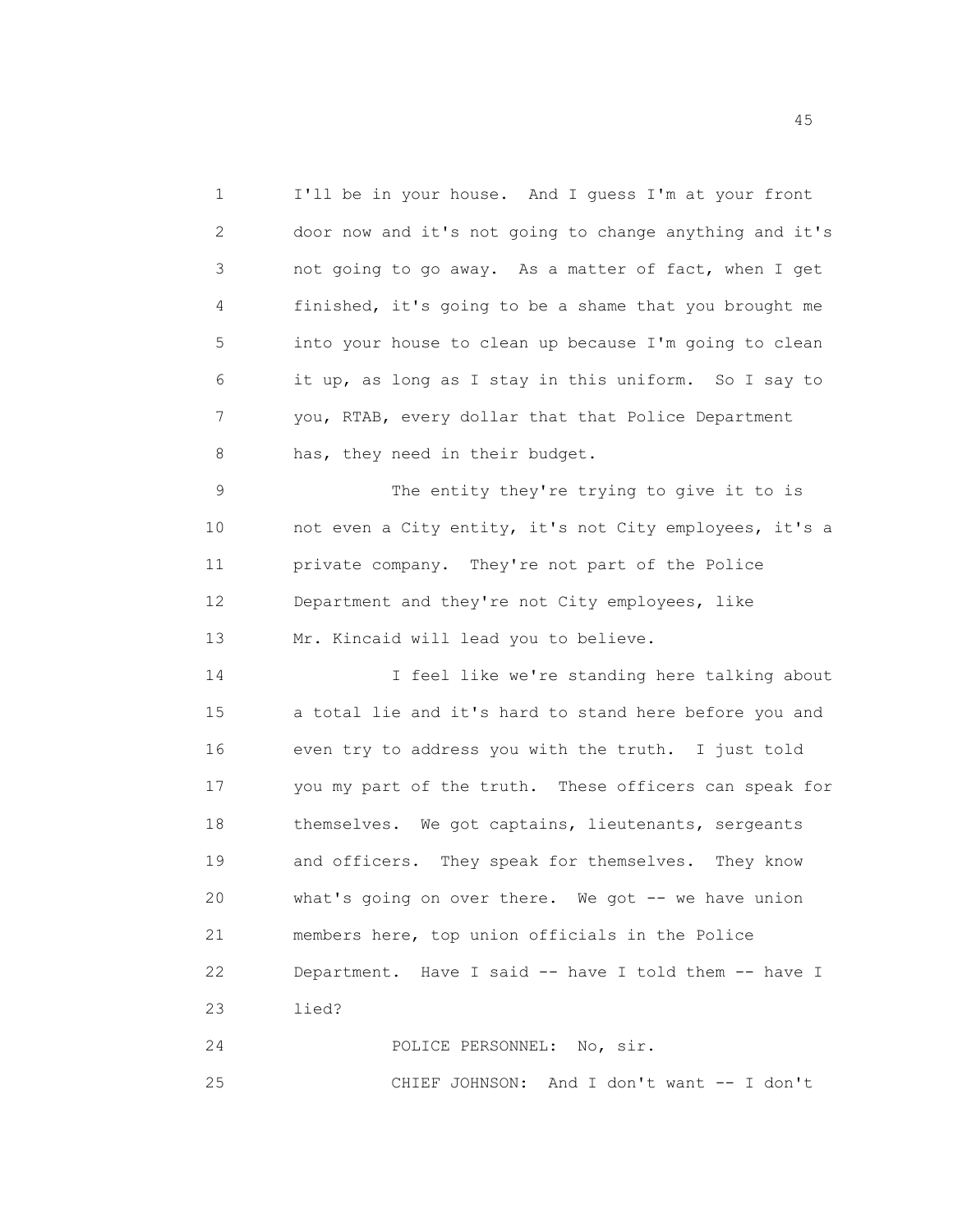1 intend to. I'm going to stand on the line for the 2 officers, I'm standing on the line for Flint because 3 they're going to get the job that we need to get done 4 for the citizens. But, working with this 5 Administration has been total hell. 6 THE CHAIRPERSON: Chief -- 7 CHIEF JOHNSON: So I ask you -- I don't know 8 if you have anything to do with keeping that money in 9 our budget but we need that money for the Police 10 Department. And I ask, if you can leave it there, then 11 please do. And, if you don't have anything to do with 12 it, I thank you for your time. 13 I'm sorry for interrupting you, sir. 14 THE CHAIRPERSON: No. I just wanted to say, 15 we appreciate your comments. We appreciate having 16 members of the Department here. As I indicated 17 earlier, we don't involve ourselves in particular 18 aspects of the budget. We're going to leave that in 19 the able hands of the Mayor and City Council. We hope 20 that they will resolve whatever differences they have. 21 As I mentioned earlier, the City Council had 22 every right under the Charter to adopt the budget it 23 did and the Mayor had every right to veto the budget 24 because she had differences. Those differences have to 25 be worked out.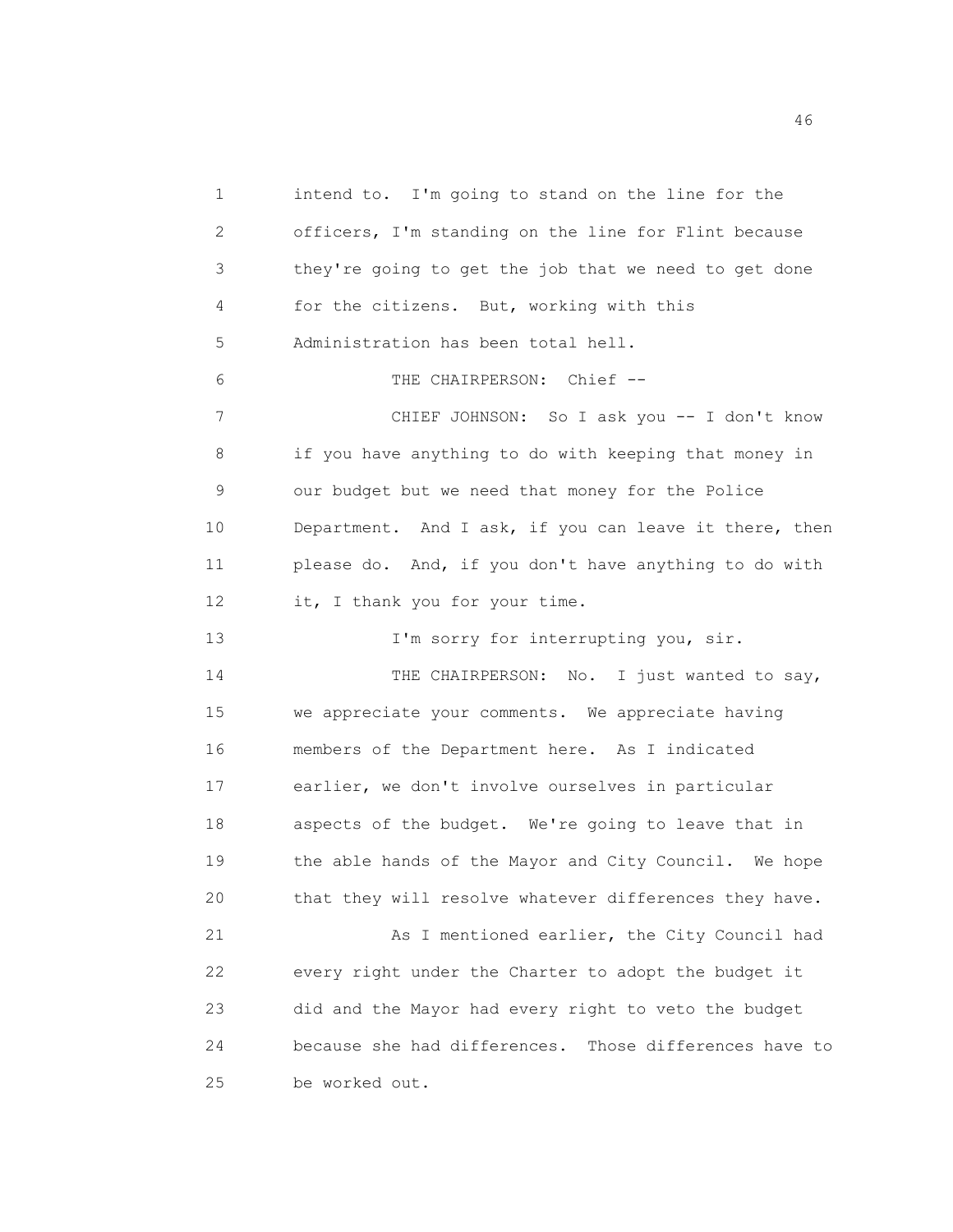1 As long as they're worked out before the new 2 fiscal year starts, the RTAB is prepared to meet and 3 consider whatever budget is brought to us by both of 4 the branches of City government. And we hope whatever 5 they bring to us will be satisfactory to you and 6 members of your Department and residents of the City of 7 Flint. 8 CHIEF JOHNSON: I doubt very seriously that 9 that's going to be, not with this current 10 administration. 11 THE CHAIRPERSON: Well, I'm an optimist. 12 CHIEF JOHNSON: I pray to God it happens. 13 MR. TARVER: Do you mind? 14 THE CHAIRPERSON: Go ahead. 15 MR. TARVER: I just want to be clear. You're 16 talking about the \$70,000 -- 17 CHIEF JOHNSON: Yes, sir. 18 MR. TARVER: -- PAL Corporation expenditures? 19 CHIEF JOHNSON: Yes, sir. It's not our 20 police activity. We have our own police activity. 21 MR. TARVER: And I just want -- my earlier 22 question dealt with trying to understand the financial 23 scale of the items that were included in the Mayor's 24 veto. 25 What's the -- what's the financial size of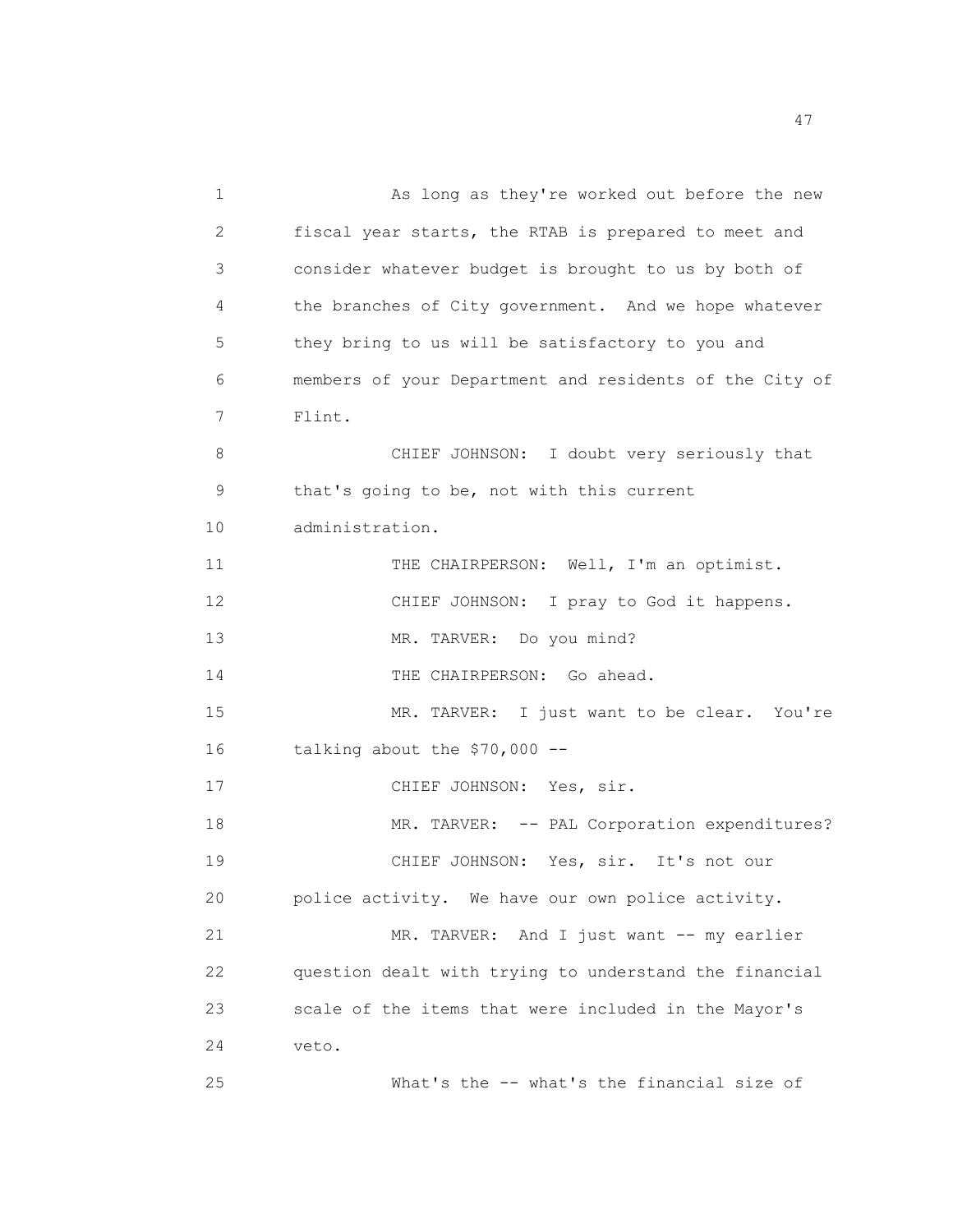1 this difference? You know, we have an advisory 2 capacity, also. We can't say, you know, "Adopt this, 3 don't adopt that." But, from an advisory standpoint, 4 you know, you're talking about \$70,000 out of a \$54 5 million budget, that's 1/1000, you know, of the budget. 6 So, from an advisory standpoint, I would say, 7 you know, as Mr. Headen has indicated, you guys got to 8 get together. And, you know, you're not talking about 9 a major part of the budget and yet it seems to be 10 holding things back. It seems to be holding the City 11 back and that's tragic. 12 CHIEF JOHNSON: It is. It is. 13 MR. TARVER: So I would just advise you all 14 that, you know, not get held up over things that are 15 not central to your mission, to your budget and, you 16 know, 70,000 out of 54 million is -- whichever way you 17 go, you know, that's not going to -- from a fiscal 18 standpoint, that's not going to have any impact on the 19 City. 20 CHIEF JOHNSON: Thank you, sir. 21 THE CHAIRPERSON: Thank you, Chief. 22 MS. PUGH: Good afternoon. My name is 23 Pamela Pugh and I am the Mayor's Chief Public Health 24 Advisor for the City of Flint. And I know that you're 25 going to tell me the same thing that you just told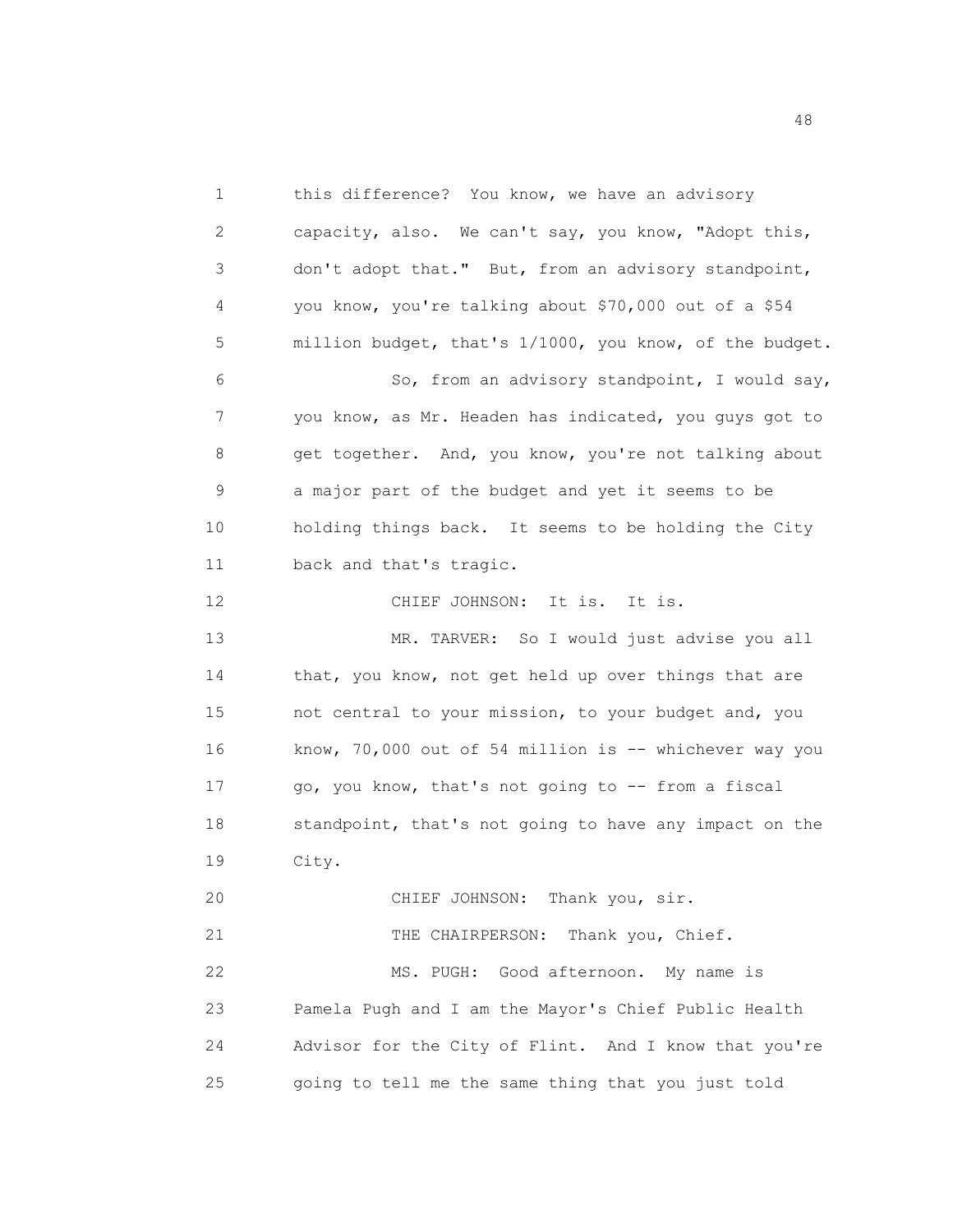1 Chief Johnson, that you --

2 THE CHAIRPERSON: Are you addressing the 3 budget?

4 MS. PUGH: I am addressing the budget. And I 5 know that you all are here to look at the bottom line. 6 But one of the things that I just want to encourage us 7 to think about is that, when we look just at the bottom 8 line, we don't always get to all or some of the 9 underlying issues that can get us into really hefty 10 health and financial disasters.

11 And one of those issues -- and I shared this 12 with Councilman Kincaid and the Council President, is 13 that we're removing a budget item that we're required 14 to do through consent order from the Department of 15 Environmental Quality. And that is to monitor the 16 Bray Road dump site. And so there are chemical 17 contaminants that are there that need to be monitored. 18 And those chemical contaminants are adjacent to 19 properties as well as to a recreation site.

20 So, as we're looking at a balanced budget, we 21 also have to look at, what are the implications if we 22 wipe out the funding for our staff to be able to do 23 what it is that we know to do to monitor and protect 24 the public's health? So I just wanted to bring that 25 up.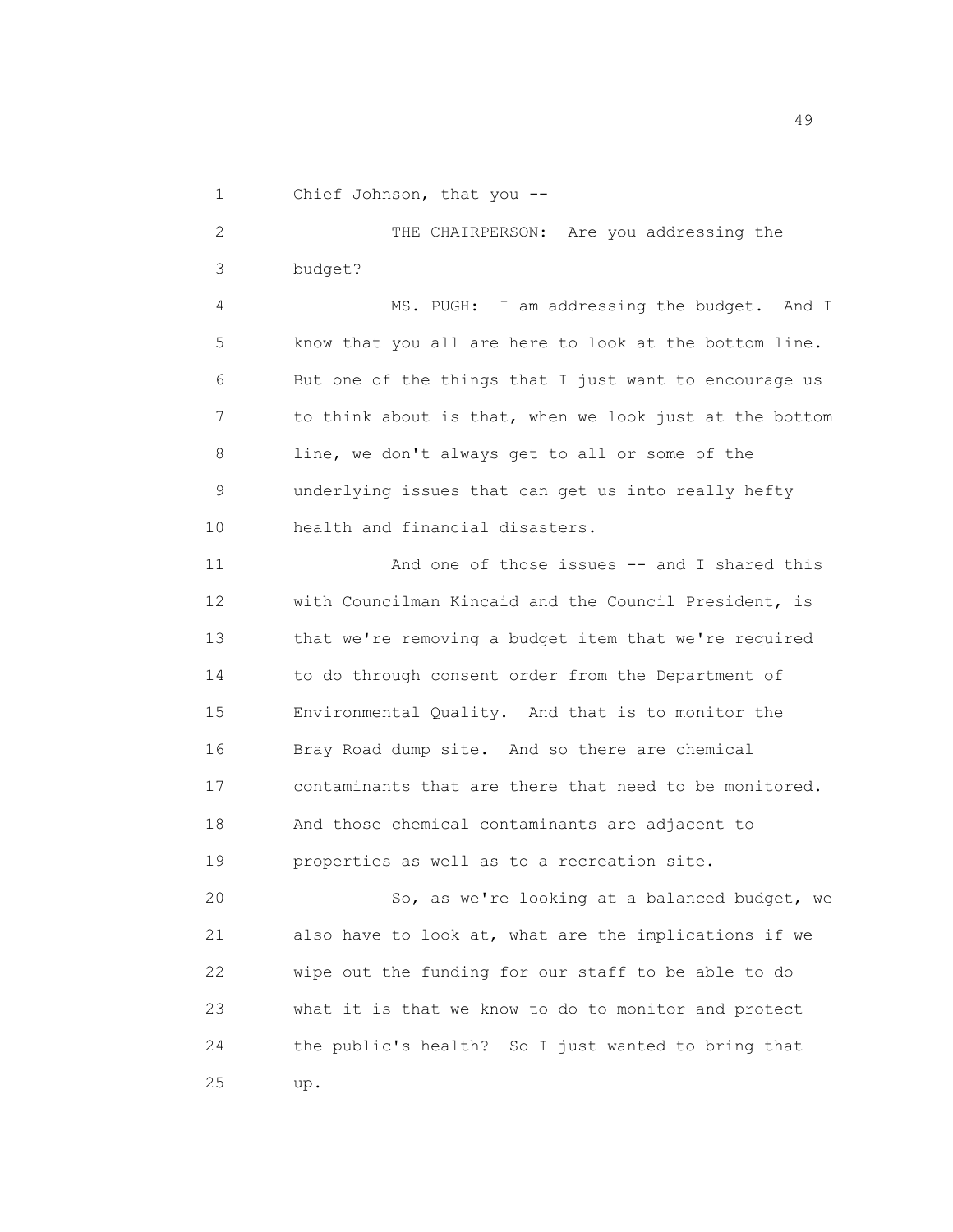1 One of the other pieces that I will bring 2 that up is Communications. I was really happy that the 3 Mayor had Communications in her budget because we know 4 one of the biggest issues that we have is communicating 5 how residents were made healthy, what good health tips 6 are, as well as where we are with this water crisis. 7 So wiping out the Communications Budget doesn't help us 8 to be able to communicate with the residents. 9 As we look at, from a public health 10 standpoint, I consider myself being here from a health 11 well policy standpoint. So I get to work with my 12 counterparts and make sure that they're looking at the 13 health and well-being of residents, as they're making 14 decisions that they wouldn't typically consider the 15 help of residents. 16 And so, as Chief Barton -- or I'm sorry, as 17 Chief Johnson was talking, I'm reminded that, even with 18 the PAL program that will be with the City of Flint, 19 that's an opportunity for us to work together. We have 20 funding through a recast grant that we're able to work 21 together and so we're looking at how do we address the 22 public health as well as the safety and be able to work 23 together to ensure the health and well-being of the 24 community. 25 So I just, again, just ask that we think more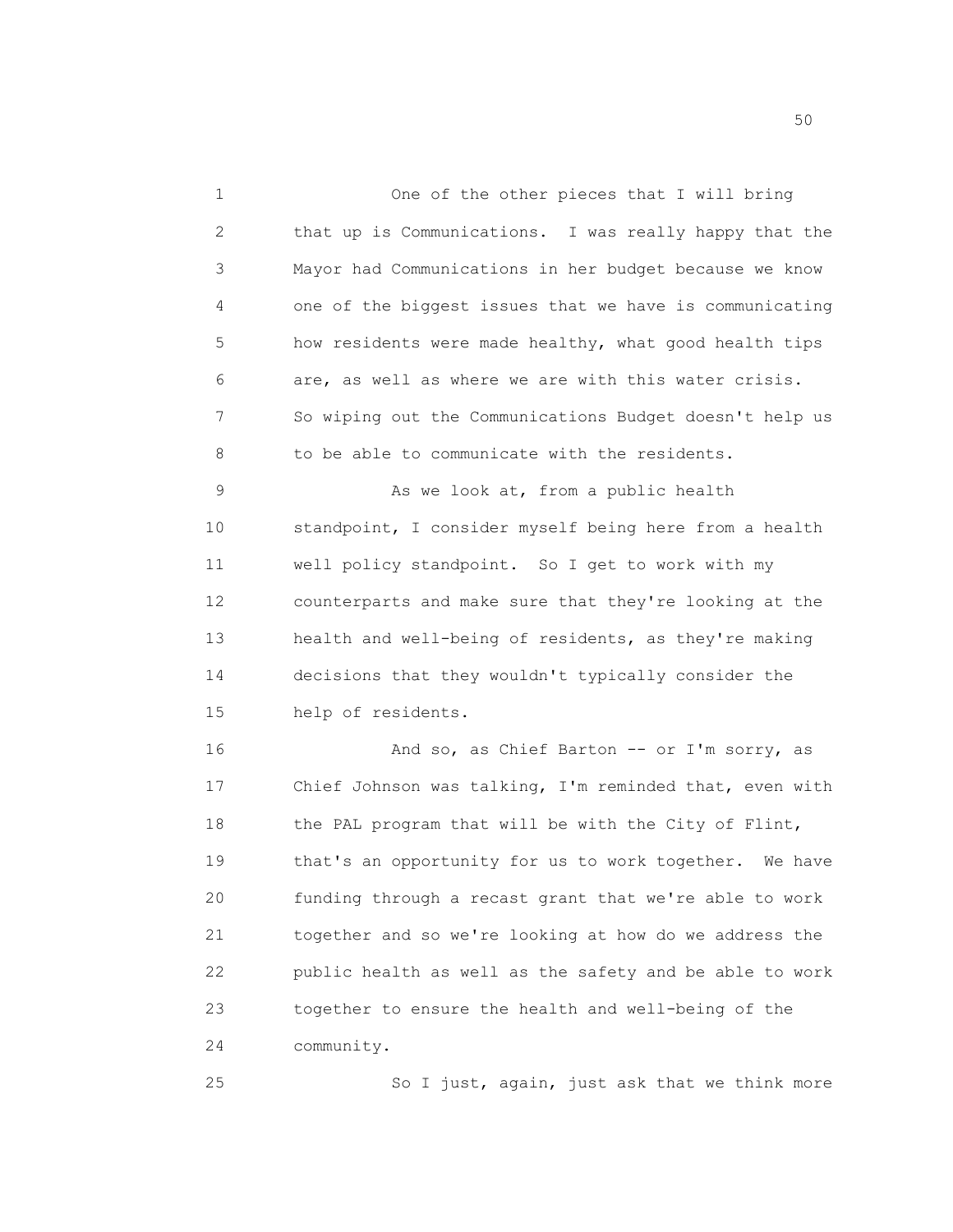1 than just about the bottom lane, whether in the black 2 or the red, but how can the budget decisions that we're 3 making have other implications that will take us out of 4 the black, as well as the health implications. 5 THE CHAIRPERSON: Our point was not that 6 we're concerned just with the bottom line. Our point 7 was we're not the appropriate forum -- 8 MS. PUGH: Right. 9 THE CHAIRPERSON: -- to iron out differences 10 between the budget. That's a quintessential 11 administrative operational function for the City's 12 elected officials, which we are not. 13 And so I hope, in whatever forum is the most 14 appropriate, that these discussions continue. I think 15 everyone has made good points, you, Chief Johnson and 16 others. But they need to be made to each other within 17 the confines of City Hall --18 MS. PUGH: Okay. 19 THE CHAIRPERSON: -- to arrive at a 20 resolution, not to this particular Board. 21 MS. PUGH: Okay. I mean, I just, you know, 22 in these public settings, I just, you know, with 23 everyone -- again, I'm new. This is a new position. 24 I'm just making sure that we add that public health 25 component into all of our discussions because we do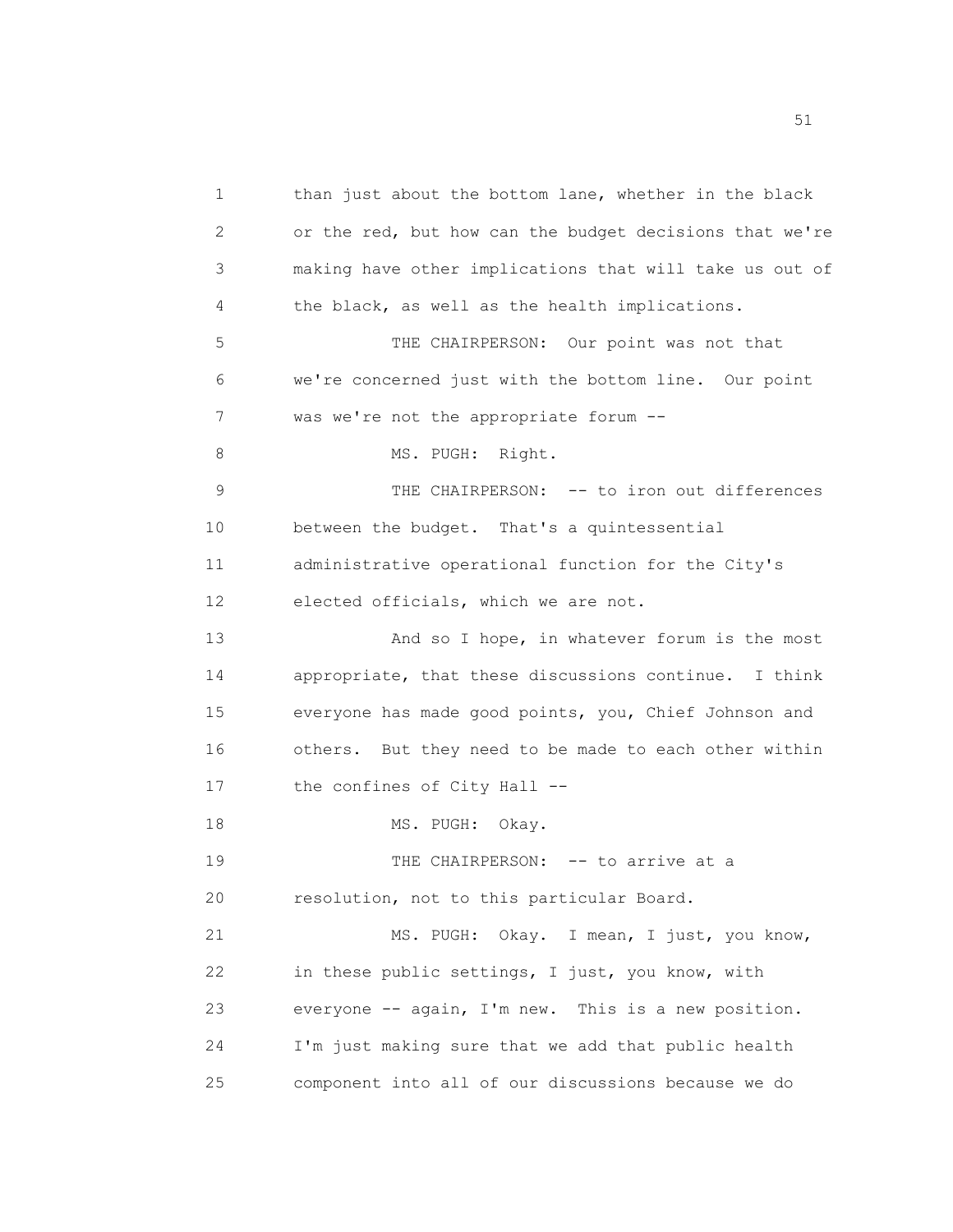1 know that, if we don't consider those things right now, 2 then, down the line -- 3 And so, yes, I do understand. I wasn't 4 saying that you don't care about anything other than 5 that but I just wanted to make sure that we're thinking 6 about these things. 7 THE CHAIRPERSON: Thank you. 8 MS. PUGH: Thank you. 9 MR. TARVER: Mr. Headen. 10 THE CHAIRPERSON: Yes? Mr. Tarver. 11 MR. TARVER: I'll just pose a question. This 12 is on a procedural point. The City is obligated to 13 produce a budget by July 1st. What happens if they 14 don't? 15 THE CHAIRPERSON: Well, if the City has no 16 budget in place by 12:01, July 1, then there's no legal 17 authority to spend anything. And the -- our Department 18 has taken the position in the past, any expenditures 19 that might occur in a situation like that would be a 20 personal liability from whoever in the City authorized 21 the expenditures. We've not raised that issue, I 22 think, specifically with Flint. It's simply been a 23 general interpretation of what the law provides, in 24 general. 25 So, as a bottom line, there would be no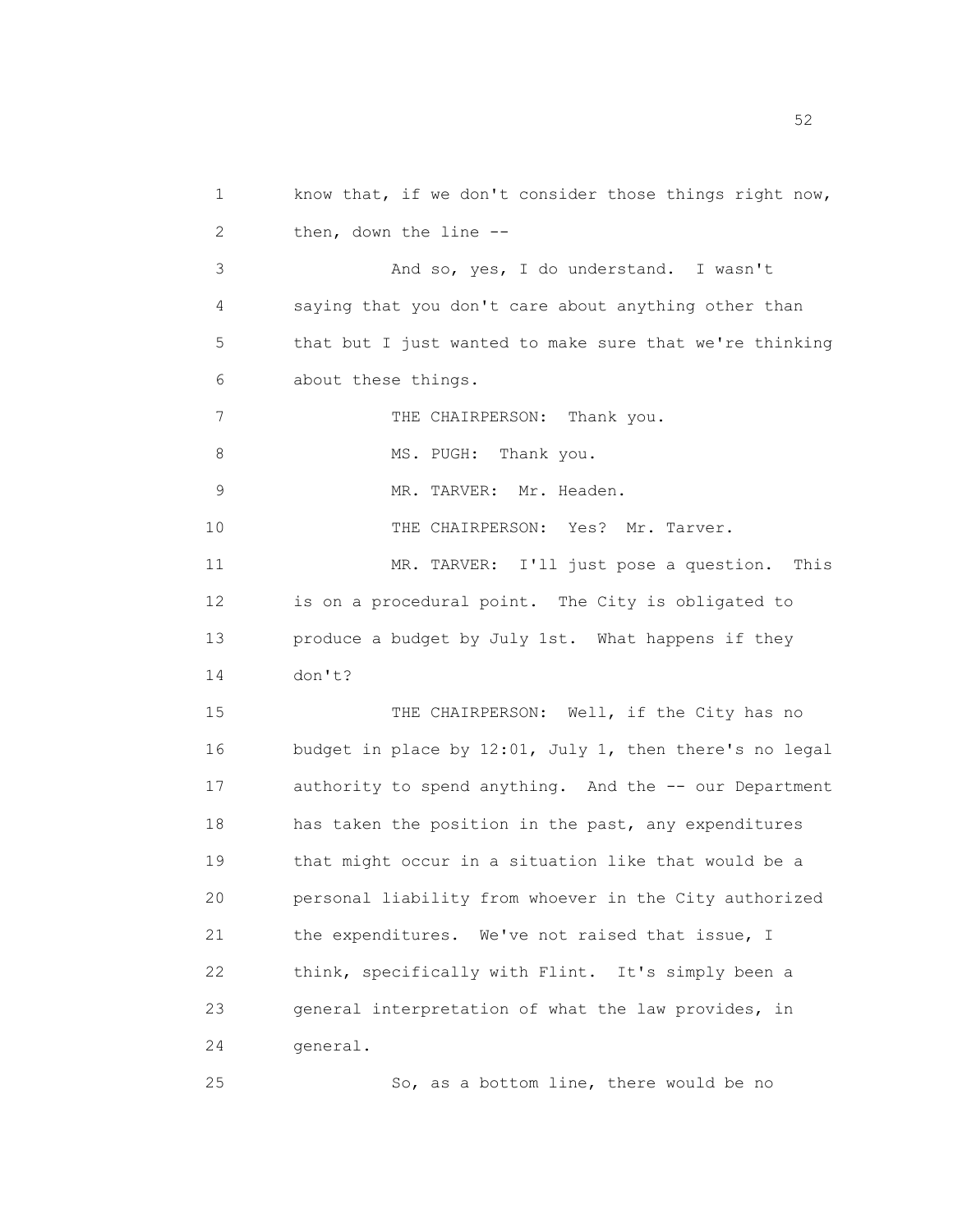1 authorization to spend until a budget was, in fact, in 2 place. And "in place" would mean it would also have to 3 be approved by this Board.

4 MR. TARVER: Okay. Thank you. 5 MR. JONES: And Mr. Headen and RTAB members, 6 I just wanted to highlight a couple things that you've 7 already heard. Councilman Kincaid is correct; we did 8 have a conversation on the Friday before and we did 9 talk about some of the changes to the budget. I wanted 10 to make sure that it's clear that a change or reducing 11 money from the City Administrator's budget does have 12 larger impact on other areas of the City.

13 One of the things that you heard Dr. Pugh 14 talk about is the Bray Road project in which the City 15 of Flint has a consent order with the DEQ to do some 16 cleanup there. So that's one of the areas that we are 17 playing a critical role in making sure that we are 18 engaging others in the City Hall, as far as outside of 19 the City, to understand the ramifications of that but 20 also to secure the resources to really move forward and 21 be in compliance on that consent order.

22 In addition to that, there are many other 23 areas within the City that we have serious -- we must 24 give attention to. And one of the items is there are 25 35 bridges in the City of Flint in which three of them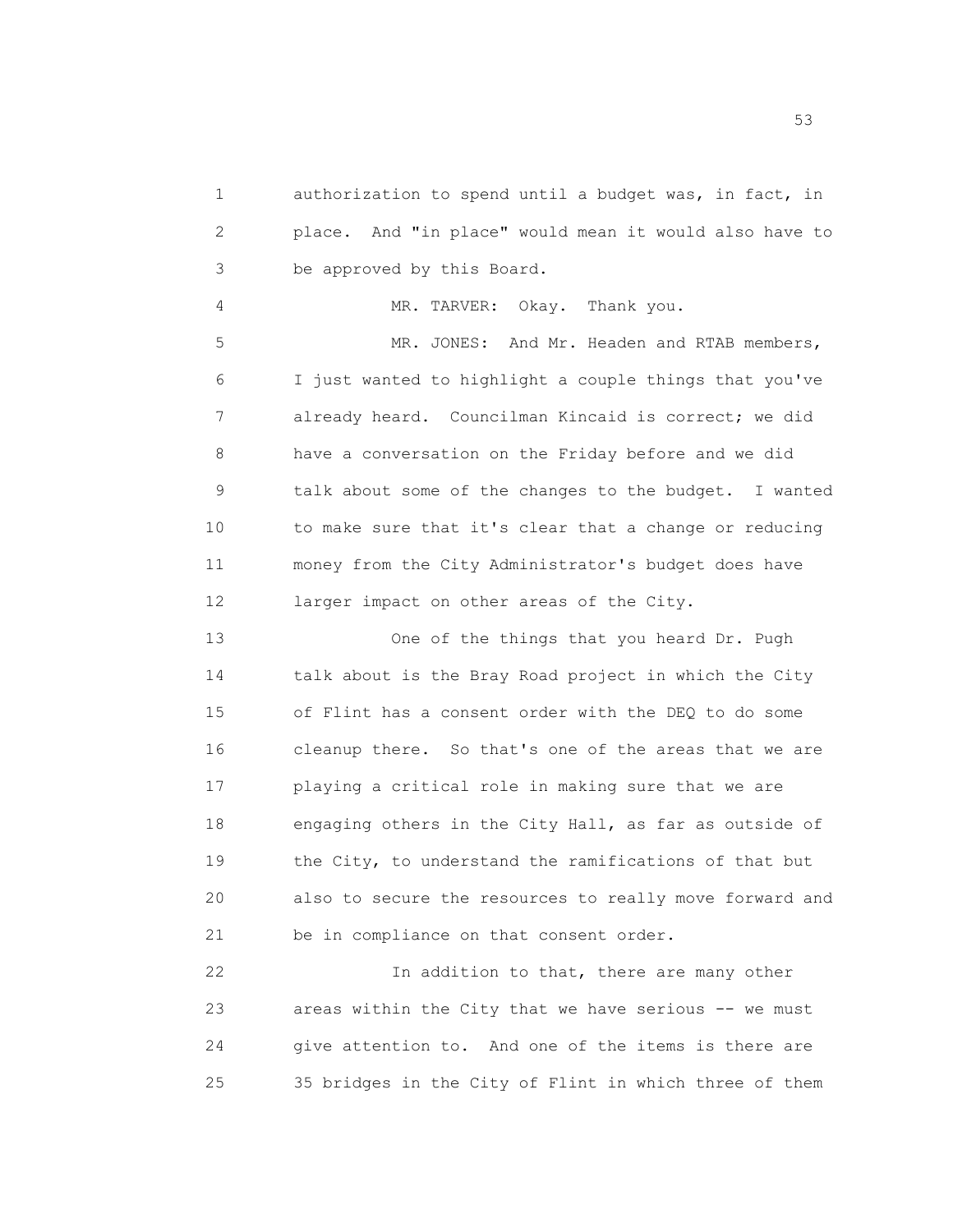1 are in serious or critical condition. And so what 2 we're doing through the City Administrator's office is 3 convening the impact officials as well as officials 4 within the City to understand what needs to happen in 5 order to address the areas there so that the City of 6 Flint is not facing a fatality or some other issue that 7 will have financial implications.

8 And so I just really want you to understand 9 that a reduction to the City Administrator's budget, 10 while it seems insignificant in the amount of the 11 reduction, some of the larger financial implications 12 based on the work that would not happen could have 13 serious financial implications on the City.

14 And so we intend to continue to have dialogue 15 with the City Council. But we want to make sure it 16 understands that, if we neglect some of these areas, 17 that there will be serious financial concerns to the 18 City of Flint, not to mention the chance that there 19 could be a fatality that would really bring a black 20 cloud over the City. Thank you.

21 THE CHAIRPERSON: Thank you. I believe that 22 reasonably concludes discussion about the budget.

23 There were two resolutions, Ms. Wheeler, that 24 you asked to have accelerated for, from Monday's City 25 Council meeting. Could you provide us with more detail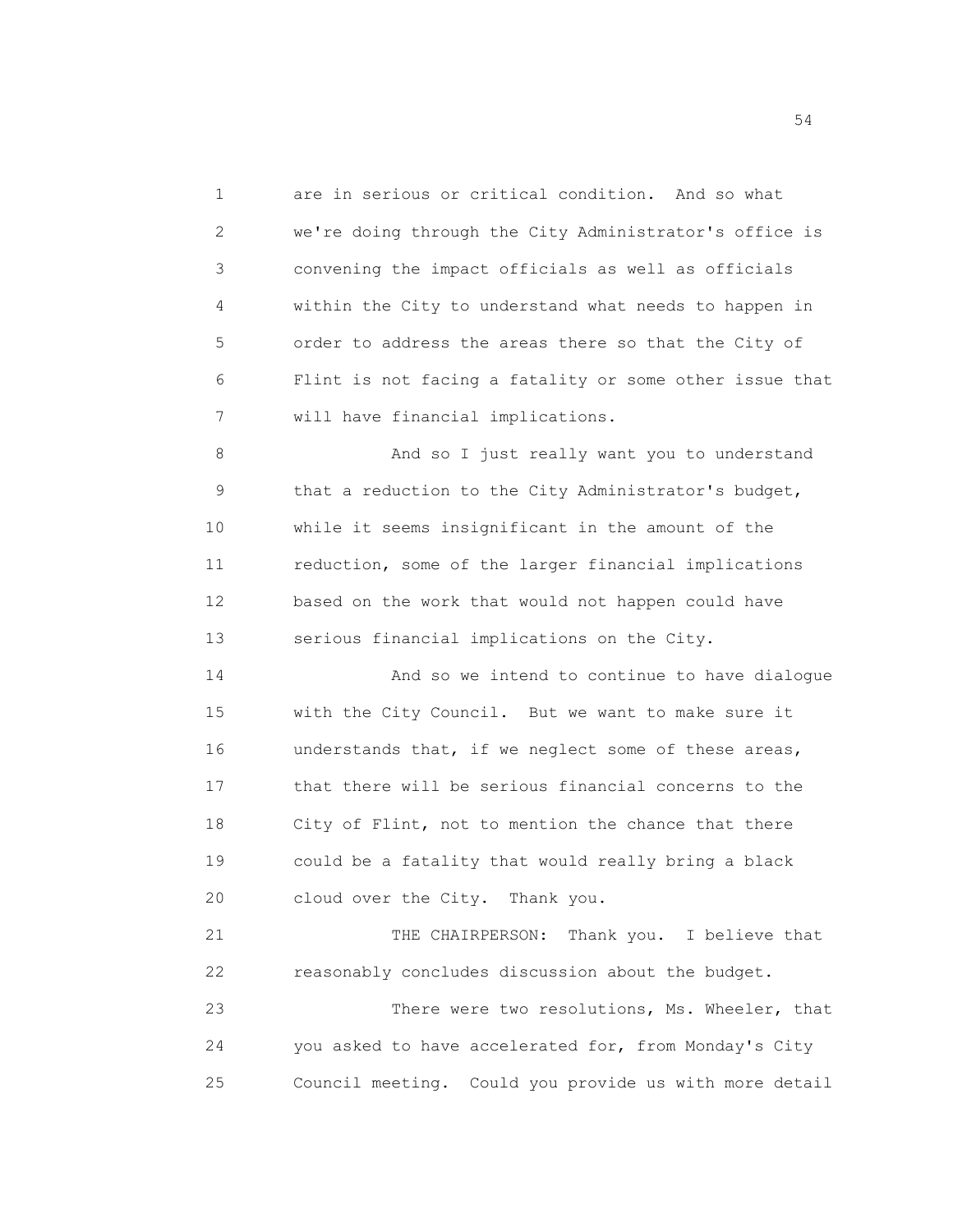1 regarding those resolutions, including resolution 2 numbers?

3 MS. WHEELER: Yes. And I do have the signed 4 one by City Council. The first one is Resolution 5 170326. This is -- the resolution appears with the 6 understanding between the City of Flint and the Flint 7 Police Officers Association had come to an agreement 8 with regard to promotion and, also, bereavement pay. 9 And this has been executed by the City Administrator, 10 the Chief and the President of the Flint Police Officer 11 Association, Kevin Smith and by our Chief Negotiator. 12 And we would ask that that would be approved. 13 THE CHAIRPERSON: 170326? 14 MS. WHEELER: Yes. 15 THE CHAIRPERSON: And is there any 16 possibility of a Mayoral veto? 17 MS. WHEELER: No. No, there is none. This 18 is something that the Mayor, I can safely say, can work 19 with, absolutely. 20 MAYOR WEAVER: I've been waiting for it. 21 THE CHAIRPERSON: Is there a motion that 22 Resolution 326 from the Regular City Council meeting on 23 Monday be approved? 24 MR. FERGUSON: So move. 25 MR. TARVER: Support.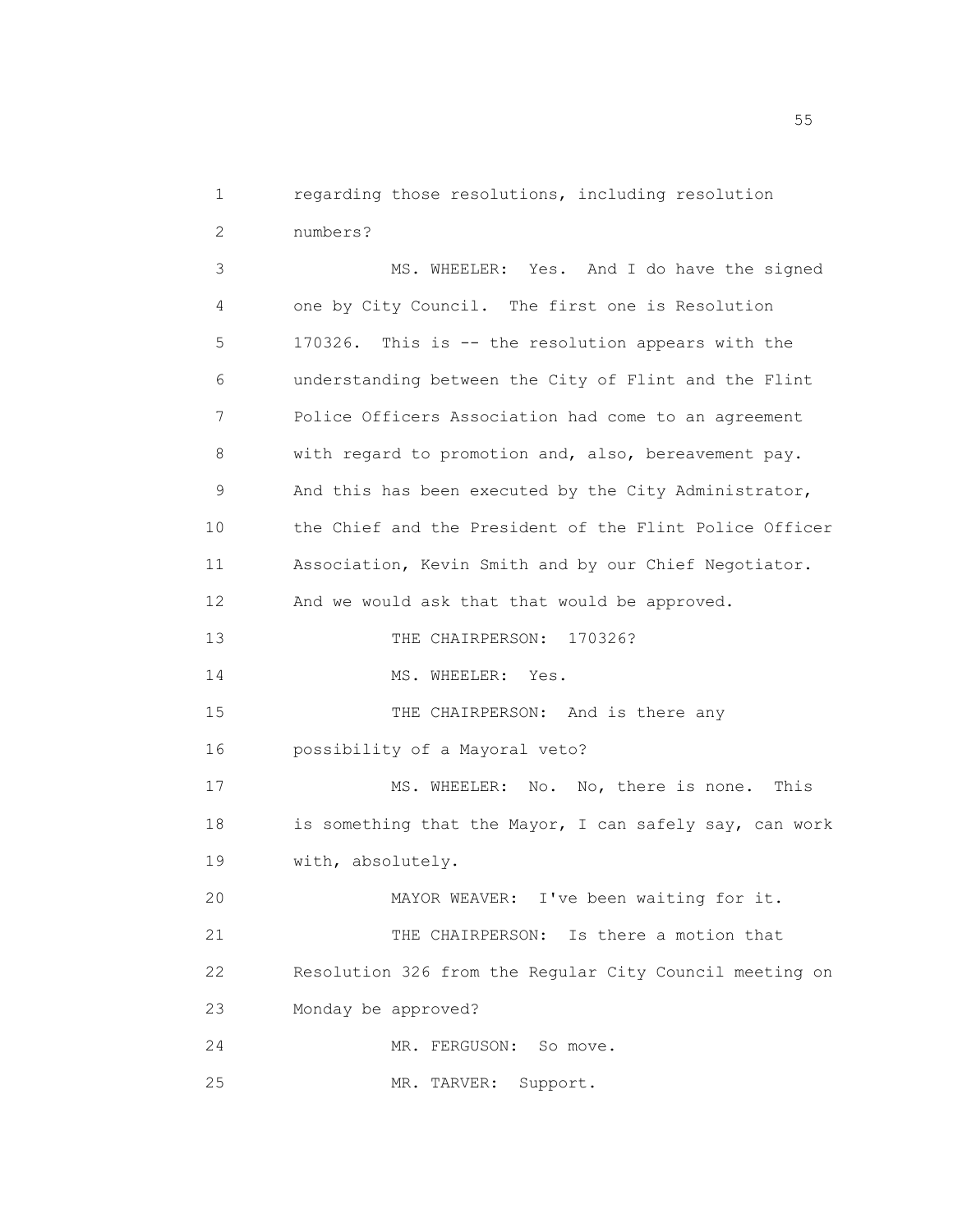1 MS. WHEELER: Thank you. 2 THE CHAIRPERSON: Motion's made and seconded. 3 Is there any discussion? 4 Those in favor of the motion, please say 5 "aye". 6 BOARD MEMBERS: Aye. 7 THE CHAIRPERSON: Opposed? 8 Motion is adopted. 9 Next, please. 10 MS. WHEELER: The next one is 170324. This 11 is resolution approving the settlement of Brian Bond 12 versus the City of Flint. It's Genesee County Circuit 13 Court Case Number 16-106471-CZ. And this was a 14 discrimination/retaliation claim that were to be 15 resolved. 16 THE CHAIRPERSON: And we had a copy of that 17 previously? 18 MS. WHEELER: Yes. It's -- there was a 19 summary, also, of the one case that was submitted to 20 the RTAB through Mr. Cline. 21 THE CHAIRPERSON: And it contains all 22 necessary signatures? 23 MS. WHEELER: Yes, it does. That one does as 24 well. I have that one here. It was submitted to you, 25 City Council, again, approved, and also approved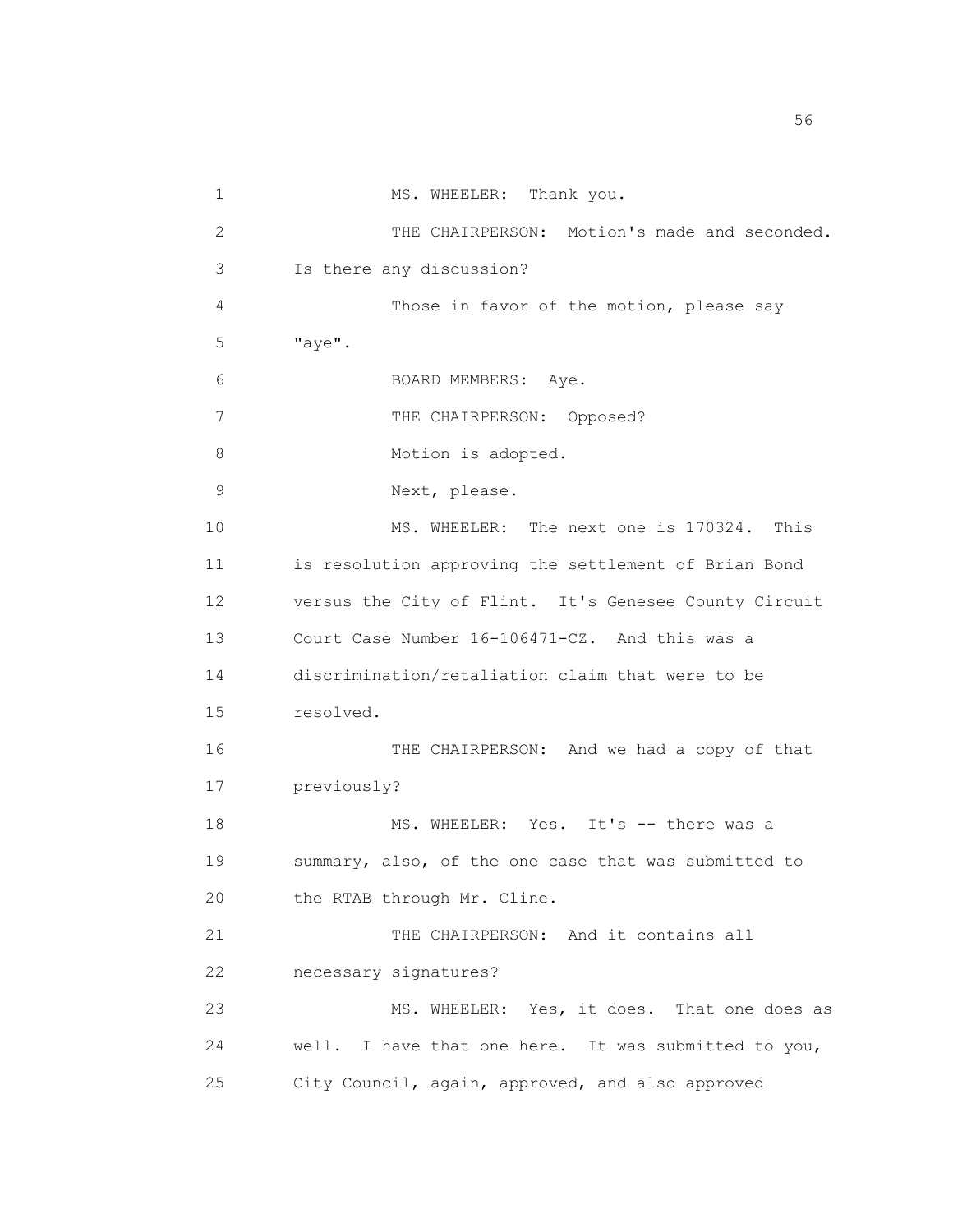1 through the City Administration. And there would not 2 be any objections from the Mayor either on that one. 3 THE CHAIRPERSON: Is there a motion that 4 Resolution 324 from the Regular City Council meeting of 5 this past Monday be approved? 6 MR. TARVER: So move. 7 THE CHAIRPERSON: Support? 8 MR. NEWMAN: Support. 9 THE CHAIRPERSON: Motion's been made and 10 supported. Any discussion? 11 Those in favor of the motion, please say 12 "aye". 13 BOARD MEMBERS: Aye. 14 THE CHAIRPERSON: Opposed? 15 Motion is adopted. 16 MS. WHEELER: Thank you. 17 THE CHAIRPERSON: Thank you. Brings us to 18 City Administrator items. 19 Mr. Jones. 20 MR. JONES: I'm actually going to defer to 21 the Deputy Financial Officer, Dawn Steele, who will 22 share the budget -- the actual budget and expenses. 23 THE CHAIRPERSON: Thank you. 24 MS. STEELE: Good afternoon, again. On a 25 monthly basis, we provide Administration and yourselves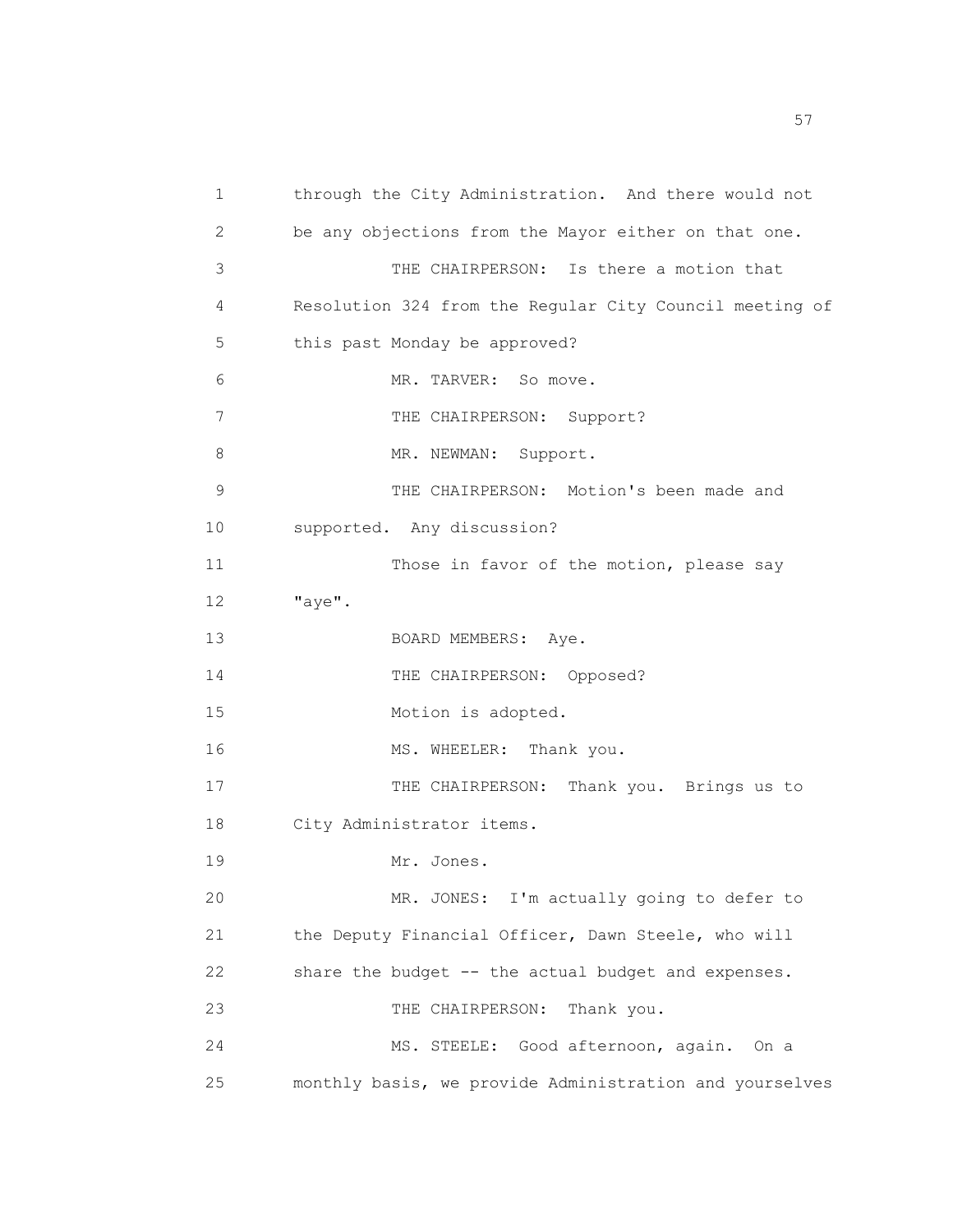1 with our budget to actual report. The one you have 2 before you is through April 30th, our current fiscal 3 year. Our fiscal year does end on June 30th so we are 4 nearing our fiscal year end. 5 As I went through and produced this document, 6 I reviewed it, as I review it always on a monthly 7 basis. At the present time, there are no issues with 8 our budget within the line items or expenditures. 9 Revenues usually lag a little bit behind, anyways, 10 because we're on an accrual base. So there will be 11 revenues that come back in July and August that will be 12 accrued back. 13 And so, at this time, Finance feels 14 comfortable with the budget. We think we'll be coming 15 in under budget or close to what we've budgeted for the 16 year and so we don't foresee any major issues. 17 17 If you guys have any questions or comments, 18 I'd be happy to answer. 19 THE CHAIRPERSON: Questions for Ms. Steele? 20 MR. TARVER: No. 21 MR. NEWMAN: No. 22 MS. STEELE: Okay. 23 THE CHAIRPERSON: By objection, we'll 24 consider the budget to actual for April to be received. 25 I did have one item for Mr. Jones still.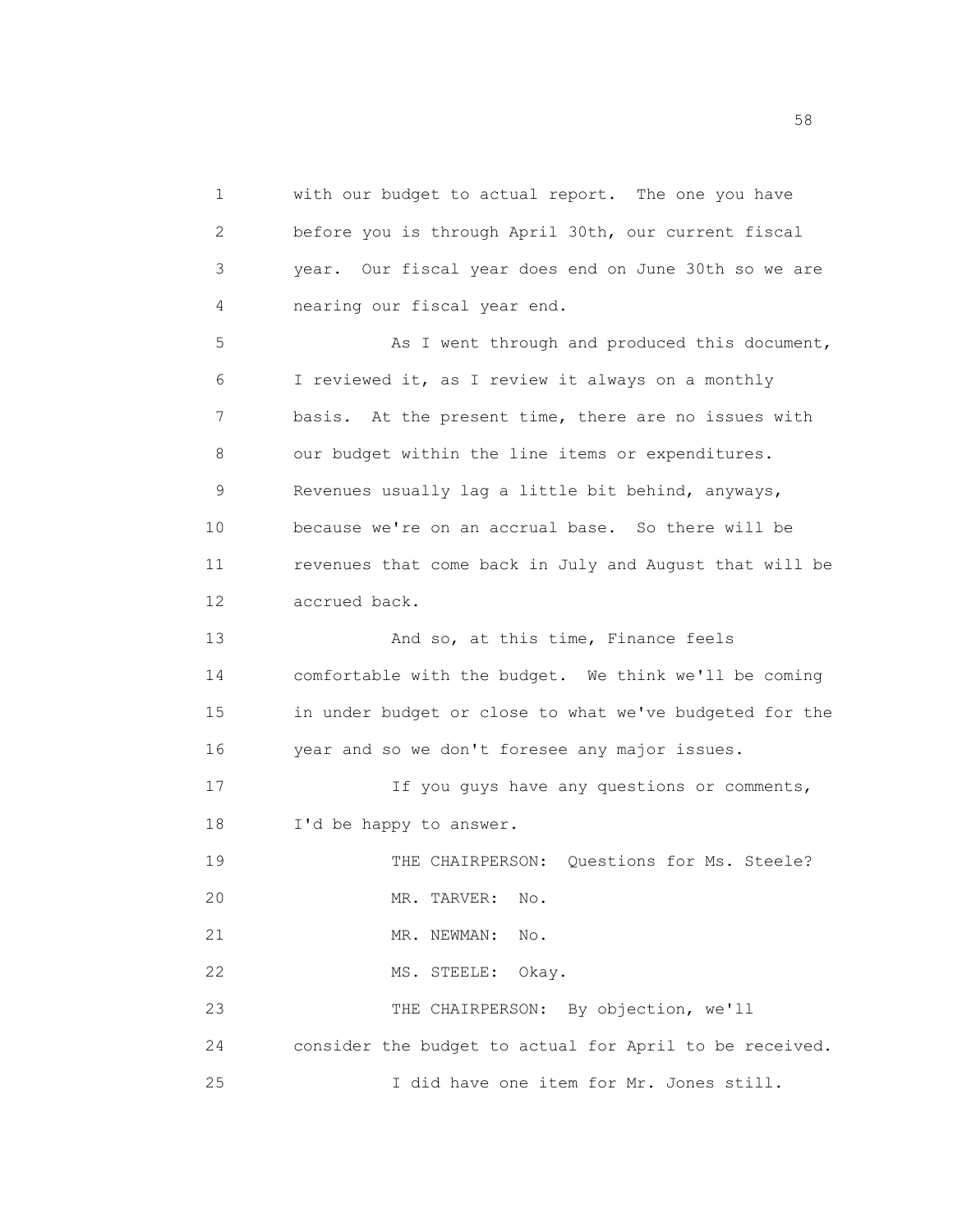1 This concerns a status report, if you can 2 provide one. At the March 8th meeting of the RTAB, one 3 of the items on the agenda was a position description 4 for the Chief Financial Officer position. And, if you 5 recall, we took no action on that position description 6 at your request to take that back and make revisions to 7 it and resubmit it to the RTAB at a future date once 8 those changes have been made. 9 Will the City be resubmitting that position 10 description to us in the near future? 11 MR. JONES: We do plan to resubmit that. Let 12 me -- we can commit to submit that next month. 13 THE CHAIRPERSON: I just want to make sure 14 that the -- any selection process doesn't proceed too 15 far down the road, when we have not, in fact, approved 16 the position descriptions. 17 MR. JONES: Yeah, we will not make selections 18 until we have that approved by the RTAB. 19 THE CHAIRPERSON: I think it's not just 20 making a selection, it's even going too far down the 21 road of advertising the position until we actually have 22 a position description submitted to us and approved. 23 MR. JONES: Let me ask a question. It sounds 24 like there will be another meeting either next week or 25 the week after next.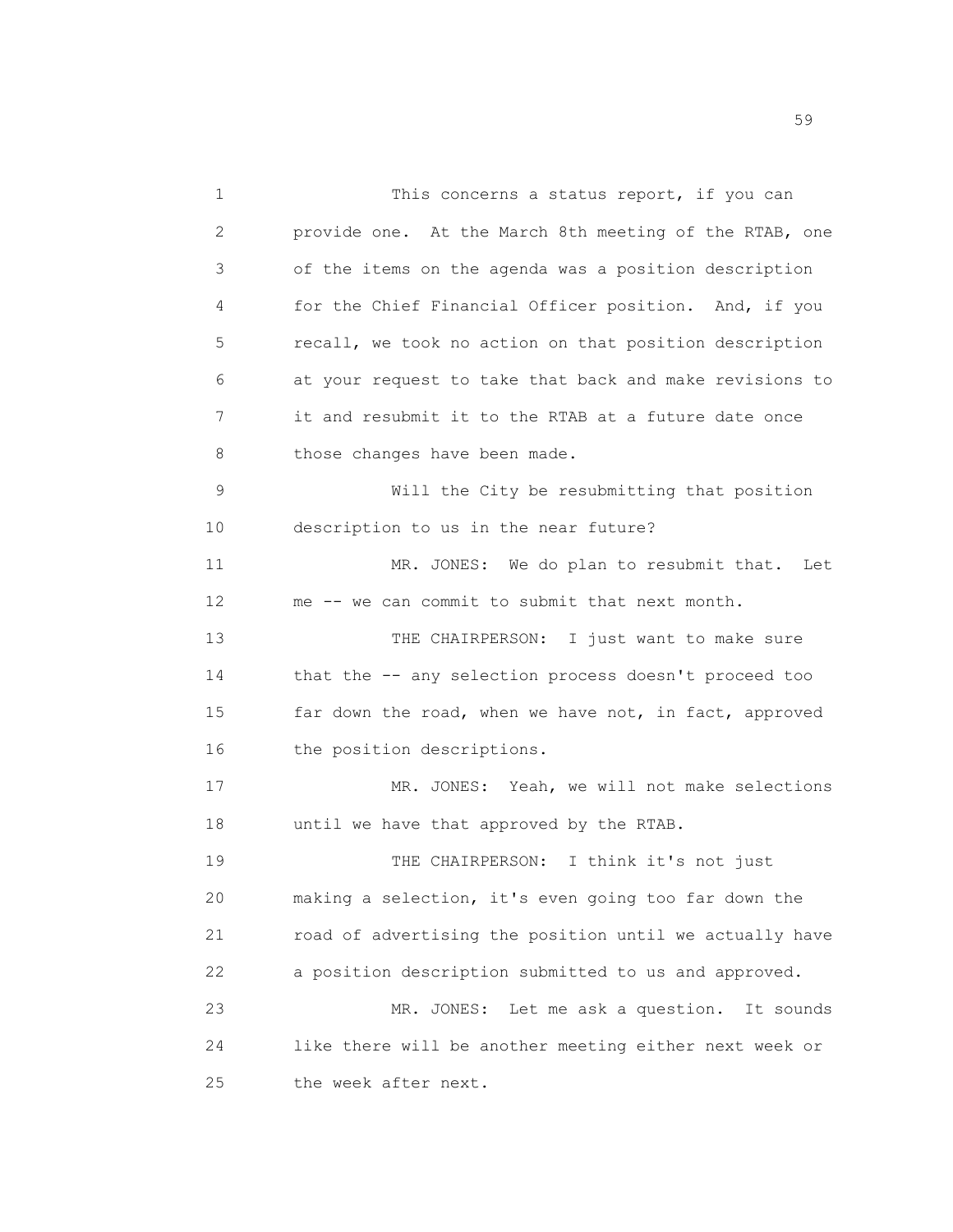1 THE CHAIRPERSON: Sometime between now and 2 the end of the month. 3 MR. JONES: Okay. Let -- let me plan to have 4 that before you for that meeting, if that's okay. 5 THE CHAIRPERSON: Thank you. 6 MR. JONES: Okay. Thank you. 7 THE CHAIRPERSON: The next item is Public 8 Comment. 9 Mr. Cline. 10 MR. CLINE: Three individuals have signed up 11 for comment. Today we will start with Arthur Woodson. 12 THE CHAIRPERSON: The room sure cleared out. 13 Hopefully nothing was said. 14 MR. WOODSON: Yeah, because they didn't want 15 to hear what I had to say, probably. 16 Let's start by saying that everything that 17 you heard was political and that \$70,000 would not hurt 18 our budget. And, if the budget is balanced, then that 19 should be the end of it, RTAB should not step in. 20 The liens? The liens, \$5.8 million. Why 21 would you want us to send the property over there when 22 we will not get anything back in return? But you can 23 work with the people. 24 The upsetting part about it is that you can 25 at least talk to the people. First they say don't pay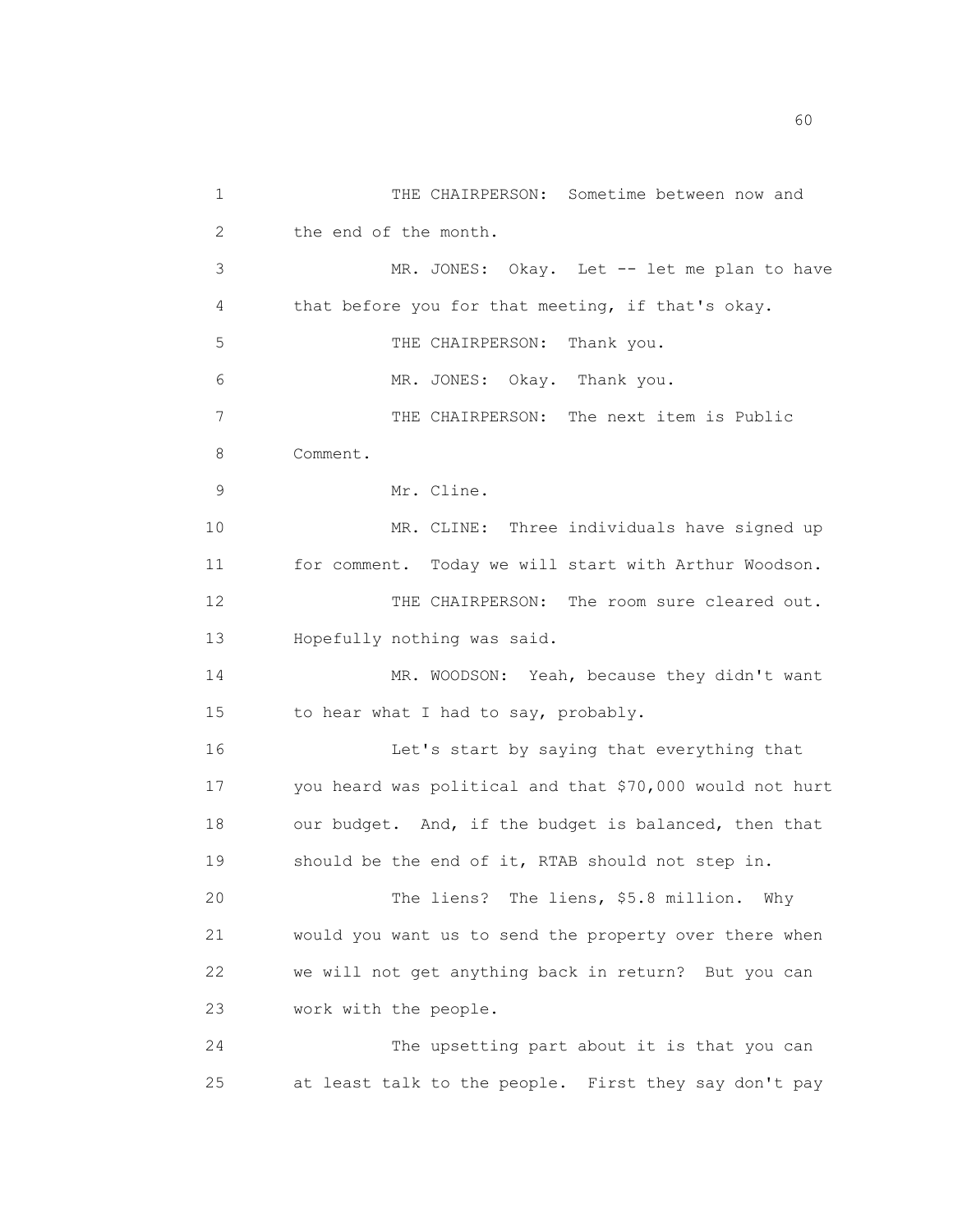1 the sewer portion of your bill, then they advocating 2 while running for -- to be the Mayor not to pay your 3 bills. But, as soon as you get in office and you're 4 able to afford to pay your own bill, you want to start 5 shutting off people and now you want to do a lien. 6 Then, in the moratorium, in the news, she 7 said that she was waiting for the City Council to do 8 the moratorium. Now, all of a sudden, you see them 9 here fighting against that. 10 Now, it's a lot of lies that goes on, true 11 enough. But, at the same time, just like I'm doing a 12 recall, they used a tool that defenseless women use 13 when they're abused and tried to put a Personal 14 Protection Order on me so that I wouldn't be able to do 15 the recall. It's a lot of different things going on 16 here.

17 Mr. Mays, Councilman Mays, he works for their 18 administration so he's going to get up there and speak 19 to them. It's a lot of political maneuvering going on 20 in the election season but, at the same time, don't 21 play with the people.

22 Now PAL that's over at Haskell, the Chief 23 don't want them doing it over there so he's against 24 that. You're going to stop a budget just because of 25 your own personal issues? It's not beneficial to the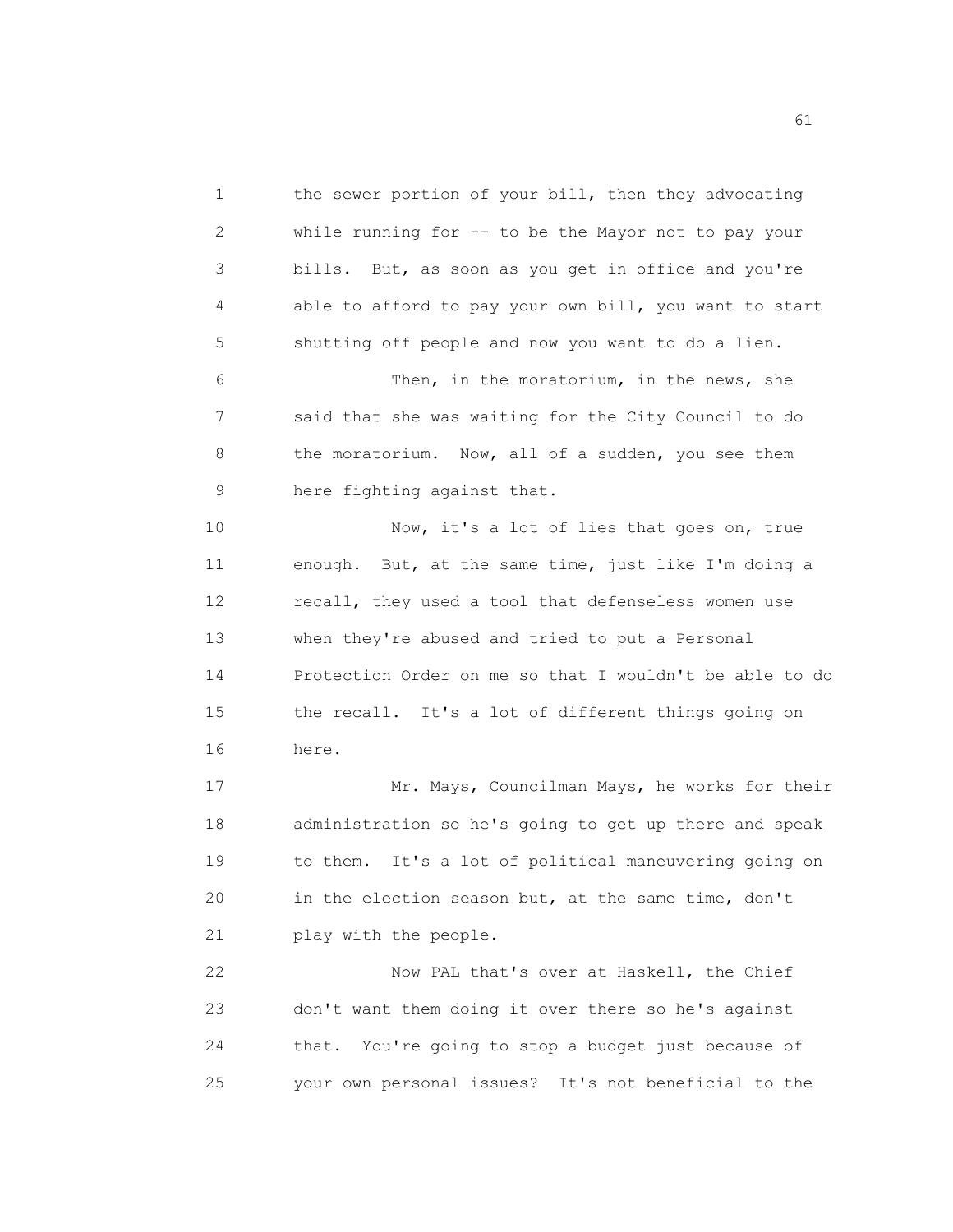```
1 people.
```

| 2  | Those are kids over there, kids been going              |
|----|---------------------------------------------------------|
| 3  | there for years and you're going to stop it just        |
| 4  | because -- you're going to stop a budget just because   |
| 5  | of that? Thank you very much.                           |
| 6  | THE CHAIRPERSON: Thank you.                             |
| 7  | MR. CLINE: The second individual is                     |
| 8  | R.L. Mitchell.                                          |
| 9  | MR. MITCHELL: Good evening, RTAB --                     |
| 10 | THE CHAIRPERSON: Mr. Mitchell.                          |
| 11 | MR. MITCHELL: -- again. And welcome aboard,             |
| 12 | Mr. Davis.                                              |
| 13 | MR. TARVER: Tarver.                                     |
| 14 | MR. MITCHELL: Tarver?                                   |
| 15 | MR. TARVER: Tarver.                                     |
| 16 | MR. MITCHELL: Tarver.                                   |
| 17 | MR. TARVER: Thank you.                                  |
| 18 | MR. MITCHELL: Yeah. Thank you for getting               |
| 19 | down to the bottom line of tabling this political stuff |
| 20 | going on in Flint, to give Mr. Sabuda time to come back |
| 21 | on Monday with the financials. Really, see, it, like    |
| 22 | they said, no finance -- no cash in sight prevents      |
| 23 | fights. As you can see, that can go either way.         |
| 24 | Prevent fights but fights have already started.<br>Like |
| 25 | the President, Black lives do matter; that could go     |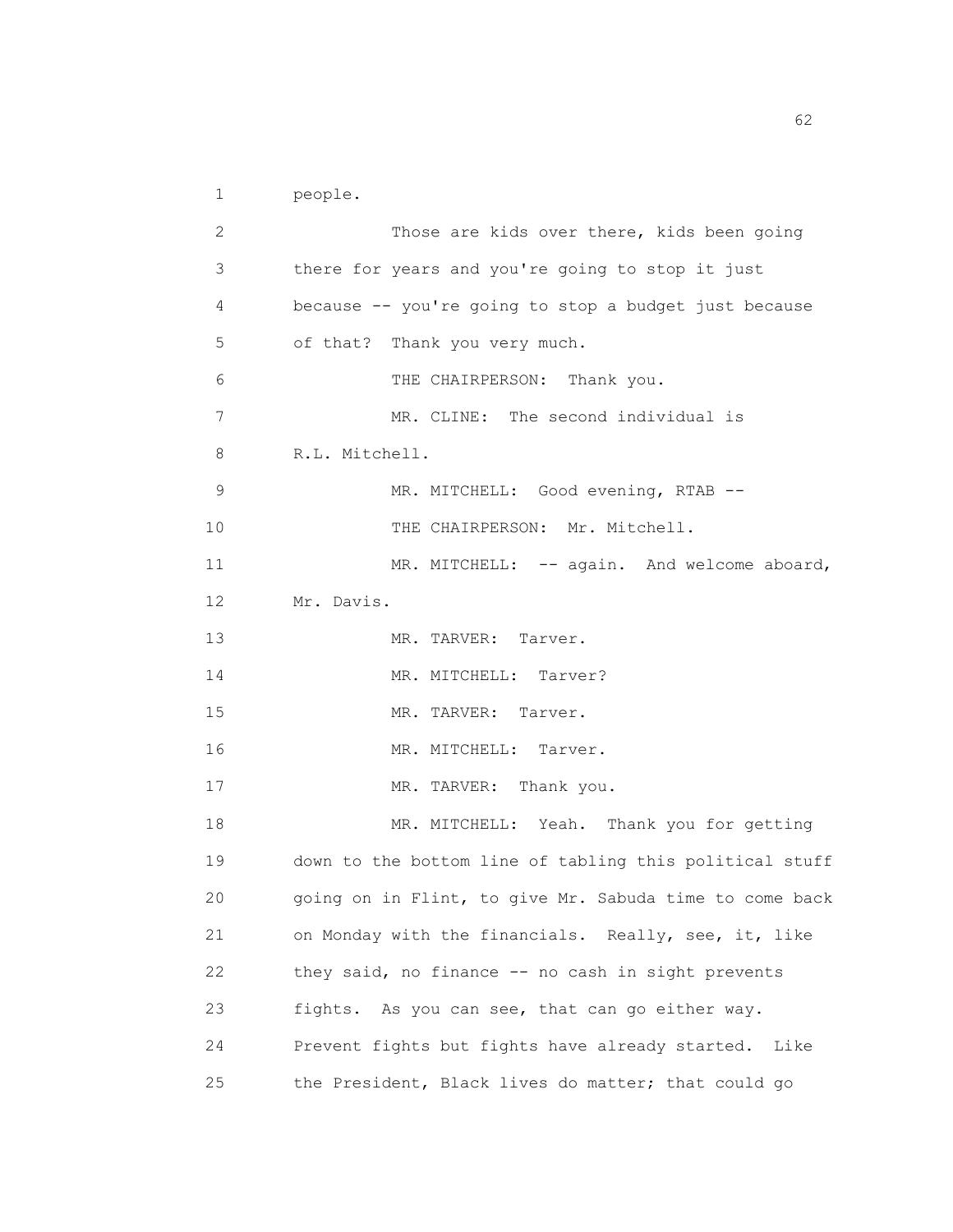1 either way.

2 Like the DUD -- or like Black Lives Matters, 3 like Black lives do not matter because they will be 4 dealt with, like, in our way, negro raggedy-ass. 5 That's what they're really saying. 6 But yet to be made -- let me -- war. As you 7 can see, I just left Lansing and right now they was out 8 enjoying themselves, about five of them got popped on 9 the golf field -- or the baseball field, whatever it 10 was, 50 miles to the White House. 11 Republican -- about this water situation in 12 Lansing, a group of kids, they realized -- they're only 13 12 years old, they realized they're messing up their 14 uterus and the government didn't even want to present. 15 They asked me did I have anything to do with that, I 16 said no, these kids is the one that -- I just got done 17 in Lansing with -- I don't want to explain this to you 18 because you're already -- 19 **It's the bottom line, RTAB, thank you for** 20 dealing with Flint -- with the Mayor's situation, sir, 21 Mr. Frederick and this Mayor from Burton that you can't 22 get communication with the Flint Mayor. This woman 23 mayor, like, she ain't got -- thank you, sir. 24 THE CHAIRPERSON: Thank you, Mr. Mitchell. 25 MR. CLINE: Eric Mays.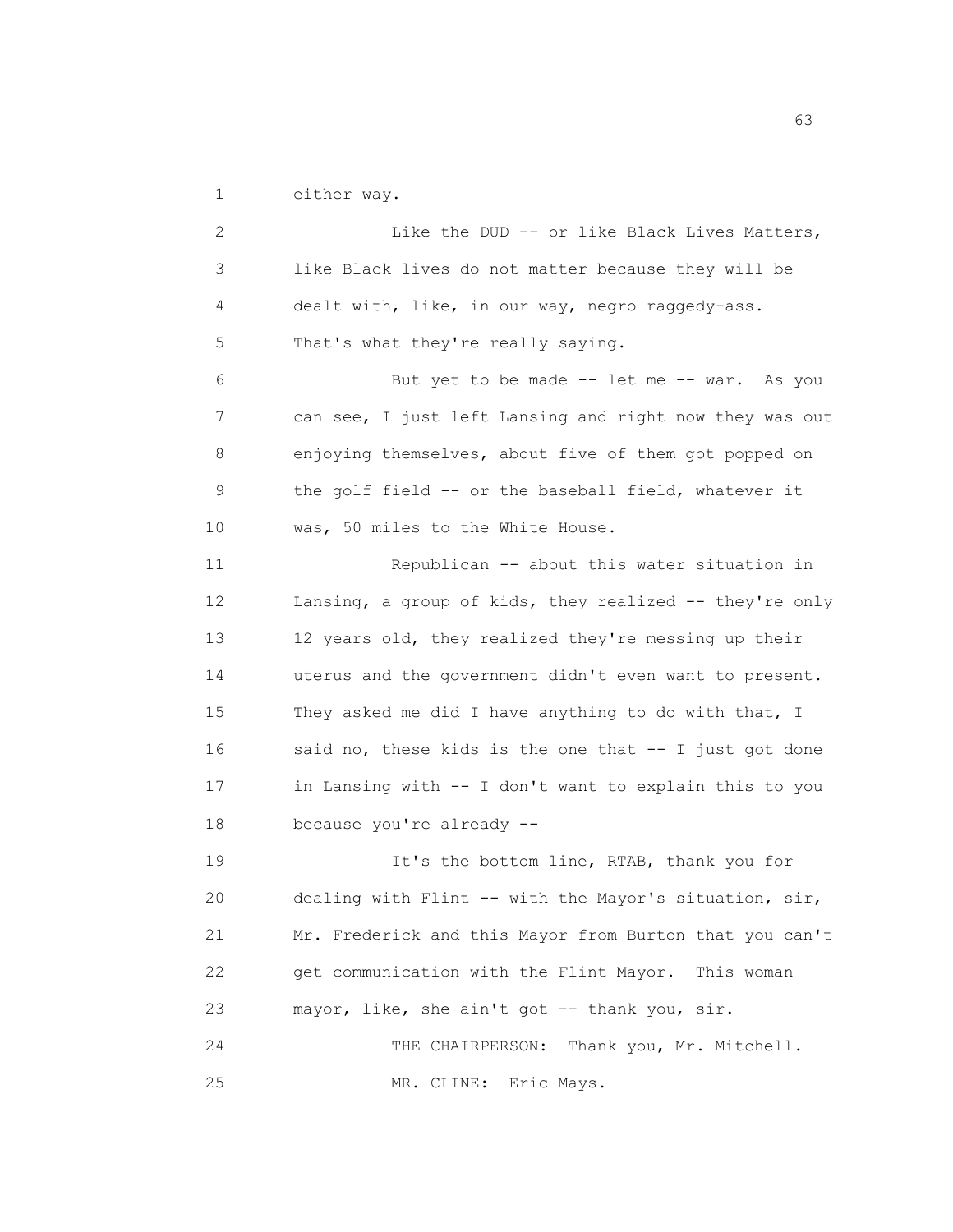1 COUNCILMAN MAYS: Hello, Mr. Newman and 2 Mr. Tarver. Good to see you. 3 I think I hear Mr. Ferguson on the 4 speakerphone. If so, hello to Ferguson. 5 Mr. Headen, you know I've told the RTAB I 6 don't believe in Emergency Manager law. I've stayed 7 away from the RTAB for a period of time. So today I 8 came back because, you know, I'm obligated to try to do 9 what's best for residents in the City of Flint, 10 particularly when I have the position. I'm normally, 11 lately, the minority opinion in the middle of my 12 Council colleagues. 13 Mr. Headen, I understand, clearly, the budget 14 process. And, when we met downstairs, when the RTAB 15 first formed, they said, as long as everything goes 16 smooth and you don't cross the yellow line, with the 17 analogy of a bus going down the street, the RTAB would 18 **pretty much stay in its lane.** 19 Where, in my opinion, because of politics, 20 because of a lack of understanding, intelligence, time 21 spent by the Council scrutinizing the budget and other 22 things, doing our full legislative responsibility -- 23 our legislative responsibility can include subpoenas, 24 investigative hearings and getting good information 25 before we make decisions. That's not being done.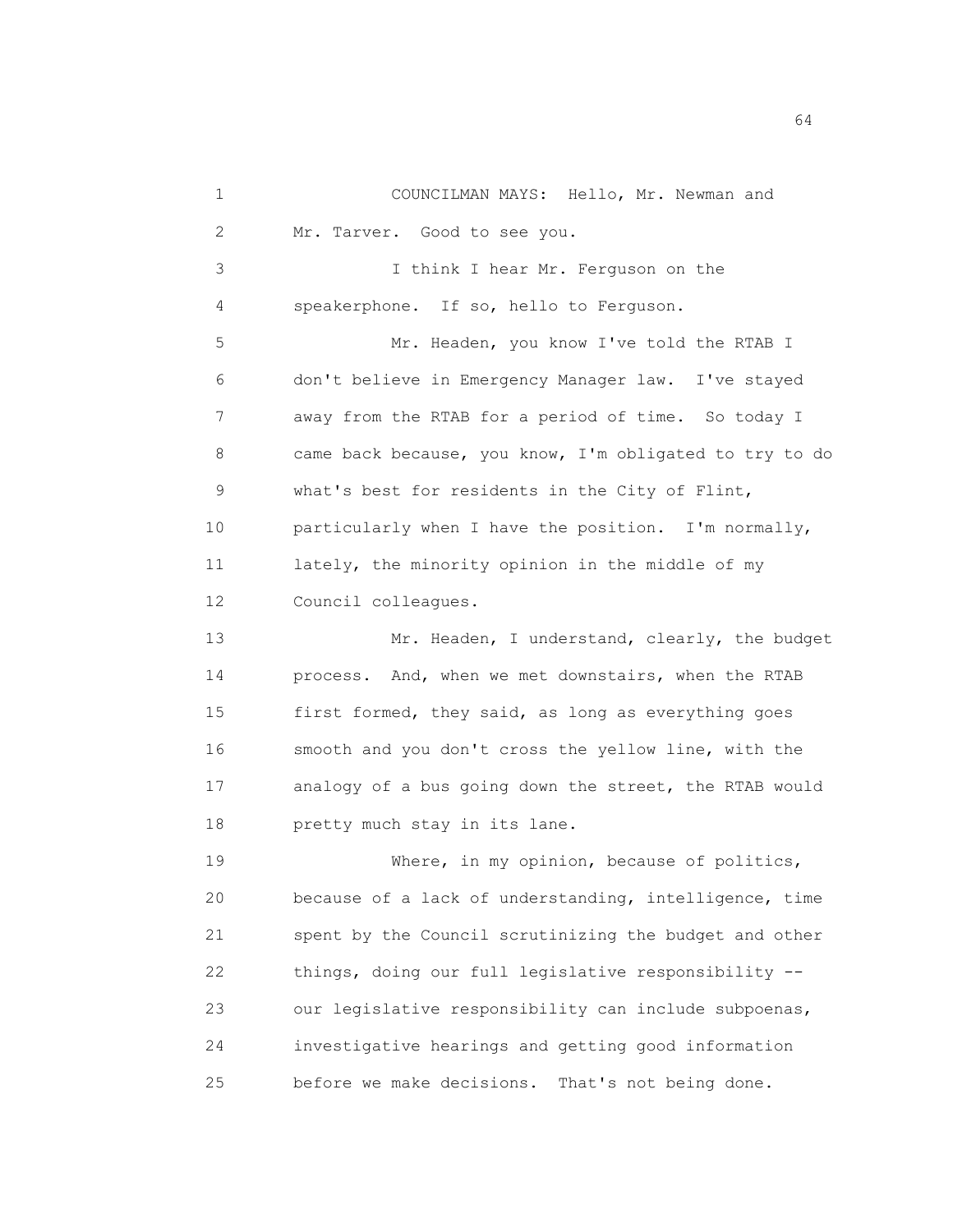1 Rule changes, not following rules, it's 2 embarrassing to me. But I want you to say -- 3 understand this: As I follow the rules and get out of 4 here in 20 seconds, Mr. Tarver, just keep what I -- but 5 that best practices of 15 percent, the fund balance 6 getting the deficit that you pointed out, that's what 7 we're looking at. And that's what I think people are 8 overlooking. We've got to really show a fund balance, 9 a rainy-day fund. Thank you. 10 THE CHAIRPERSON: Thank you. 11 Mr. Cline, anyone else? 12 MR. CLINE: No one else. 13 THE CHAIRPERSON: Gentlemen, any further 14 business? 15 MR. TARVER: None from me. 16 MR. NEWMAN: No. 17 THE CHAIRPERSON: If not, then, if there's no 18 objection, we stand adjourned. 19 (Meeting was concluded at 3:30 p.m.) 20  $\star$   $\star$   $\star$   $\star$ 21 22 23 24 25